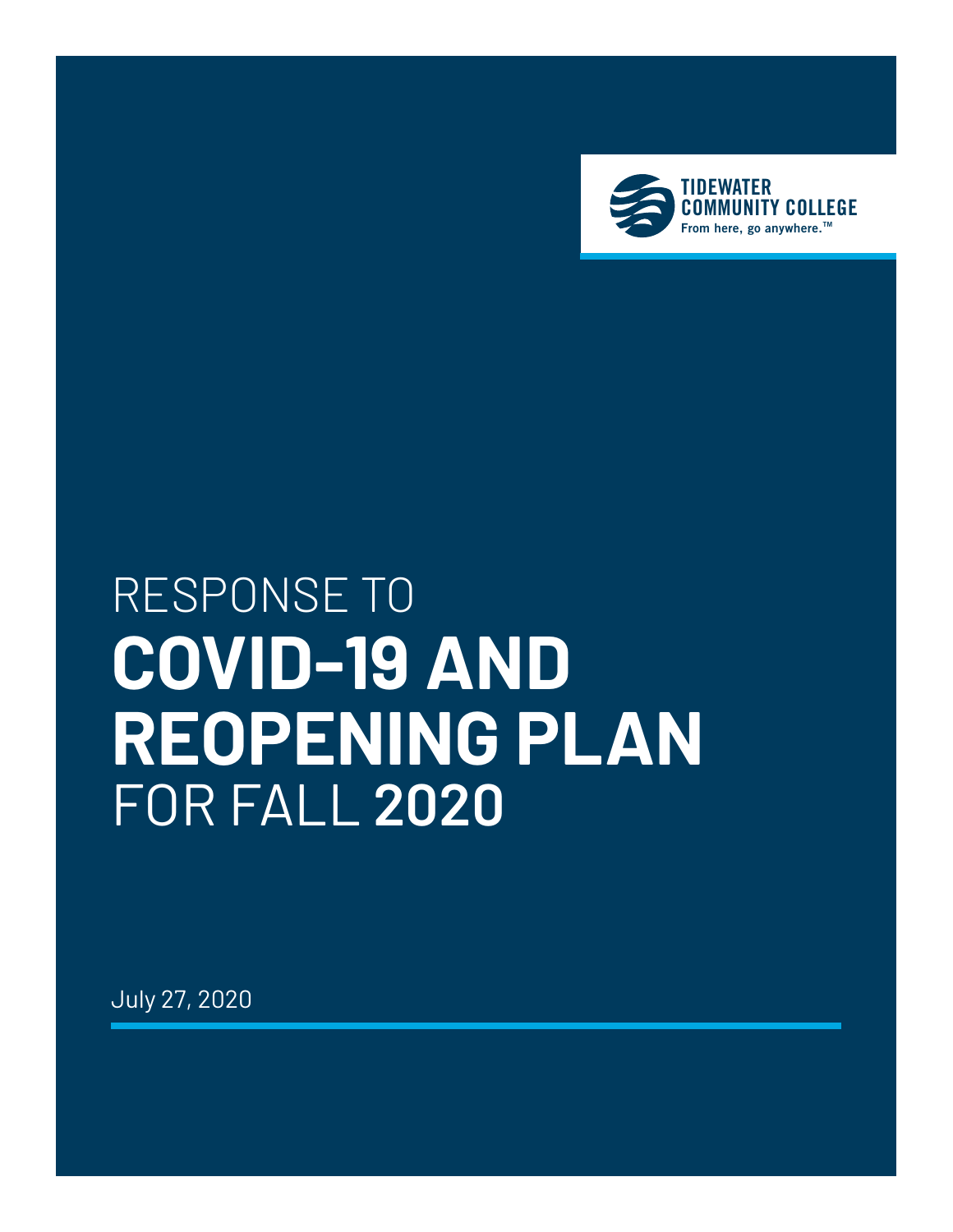#### **TIDEWATER COMMUNITY COLLEGE**

#### **Response to COVID-19 and Reopening Plan Fall 2020 Updated July 27, 2020**

This plan has been reviewed by the State Council of Higher Education for Virginia and has been found to be compliant in containing the required components of the "Higher Education Reopening Guidance," which was developed in consultation with the Virginia Department of Health.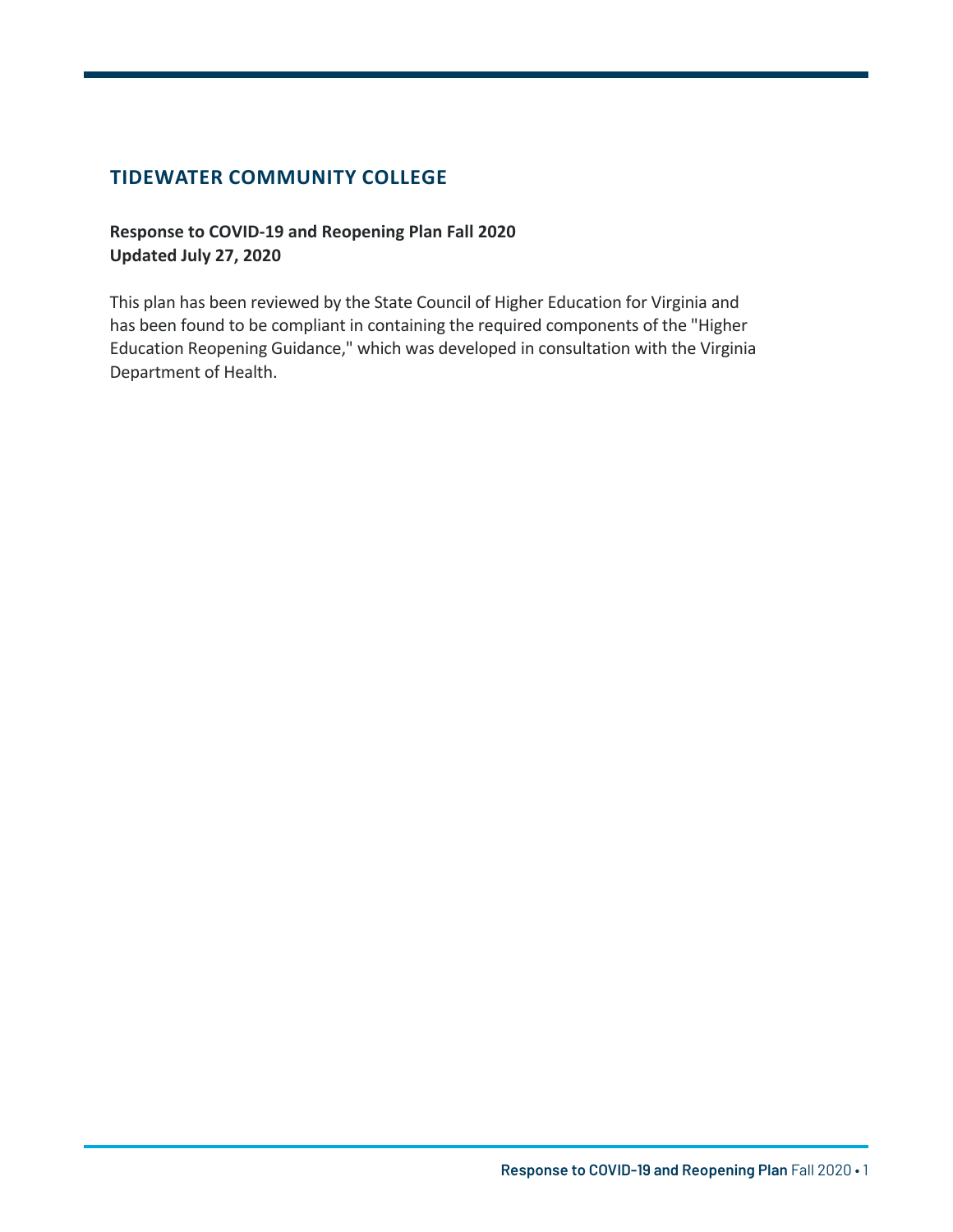## Table of Contents  **TABLE OF CONTENTS**

| <b>Response to COVID-19</b>            |                                                                                                                                                                   | 4        |  |  |
|----------------------------------------|-------------------------------------------------------------------------------------------------------------------------------------------------------------------|----------|--|--|
|                                        | 1. Establishment of a COVID-19 coordinator/college-wide team.                                                                                                     | 4        |  |  |
|                                        | 2. Contact information and procedures for reaching the local health departments                                                                                   | 5        |  |  |
|                                        | 3. Students' initial return to campus (such as initial screening, move-in)                                                                                        | 7        |  |  |
| 4. Education/training of students<br>8 |                                                                                                                                                                   |          |  |  |
|                                        | 5. Physical Distancing according to CDC guidance                                                                                                                  | 13       |  |  |
|                                        | a. Strategies to allow physical distancing in classroom                                                                                                           | 13       |  |  |
|                                        | b. Social Distancing considerations outside the classroom                                                                                                         | 14       |  |  |
|                                        | c. Restrict occupancy/stagger use of communal, shared spaces such as lounges,                                                                                     |          |  |  |
|                                        | exercise rooms, dining halls<br>d. Limitations on size of gatherings.                                                                                             | 15<br>15 |  |  |
|                                        | e. Strategies for food dining services should be consistent with plans to optimize                                                                                |          |  |  |
|                                        | physical distancing.                                                                                                                                              | 16       |  |  |
|                                        | 6. Hygiene practices and cleaning/disinfecting protocols                                                                                                          | 16       |  |  |
|                                        | a. TCC Student Services Offices (including faculty offices where students visit)                                                                                  | 17       |  |  |
| b.                                     | TCC Classrooms (including classrooms with computer labs)                                                                                                          | 18       |  |  |
|                                        | c. TCC Laboratories                                                                                                                                               | 19       |  |  |
|                                        | d. Learning Resource Centers/Libraries                                                                                                                            | 20       |  |  |
|                                        | e. Student Centers                                                                                                                                                | 21       |  |  |
| f.                                     | <b>Breakrooms</b><br>Facilities contacts at TCC                                                                                                                   | 21<br>22 |  |  |
| g.                                     |                                                                                                                                                                   |          |  |  |
| 7. Housing                             |                                                                                                                                                                   | 22       |  |  |
|                                        | 8. Consideration of vulnerable individuals (e.g. 65 years or older, underlying health                                                                             |          |  |  |
| conditions)                            |                                                                                                                                                                   | 22       |  |  |
|                                        | 9. International student considerations                                                                                                                           | 24       |  |  |
|                                        | 10. Partnership and communication/information sharing with local community, health                                                                                |          |  |  |
|                                        | systems and other stakeholders.                                                                                                                                   | 26       |  |  |
|                                        | 11. Face coverings (students, faculty and staff)                                                                                                                  | 28       |  |  |
|                                        | a. Plans submitted by each institution should include information on how it                                                                                       |          |  |  |
|                                        | intends to teach/reinforce the use of face coverings among students, faculty,<br>and staff.                                                                       | 29       |  |  |
|                                        | b. For faculty, cloth face coverings should be worn in times when at least six                                                                                    |          |  |  |
|                                        | feet physical distancing cannot be maintained.                                                                                                                    | 30       |  |  |
|                                        | c. Students should be encouraged to wear cloth face coverings in times when at                                                                                    |          |  |  |
|                                        | least six feet of physical distance cannot be maintained.                                                                                                         | 30       |  |  |
|                                        | d. Institutions should consider adopting relevant business-sector guidance for<br>staff regarding the use of face coverings (e.g. fitness center, dining, student |          |  |  |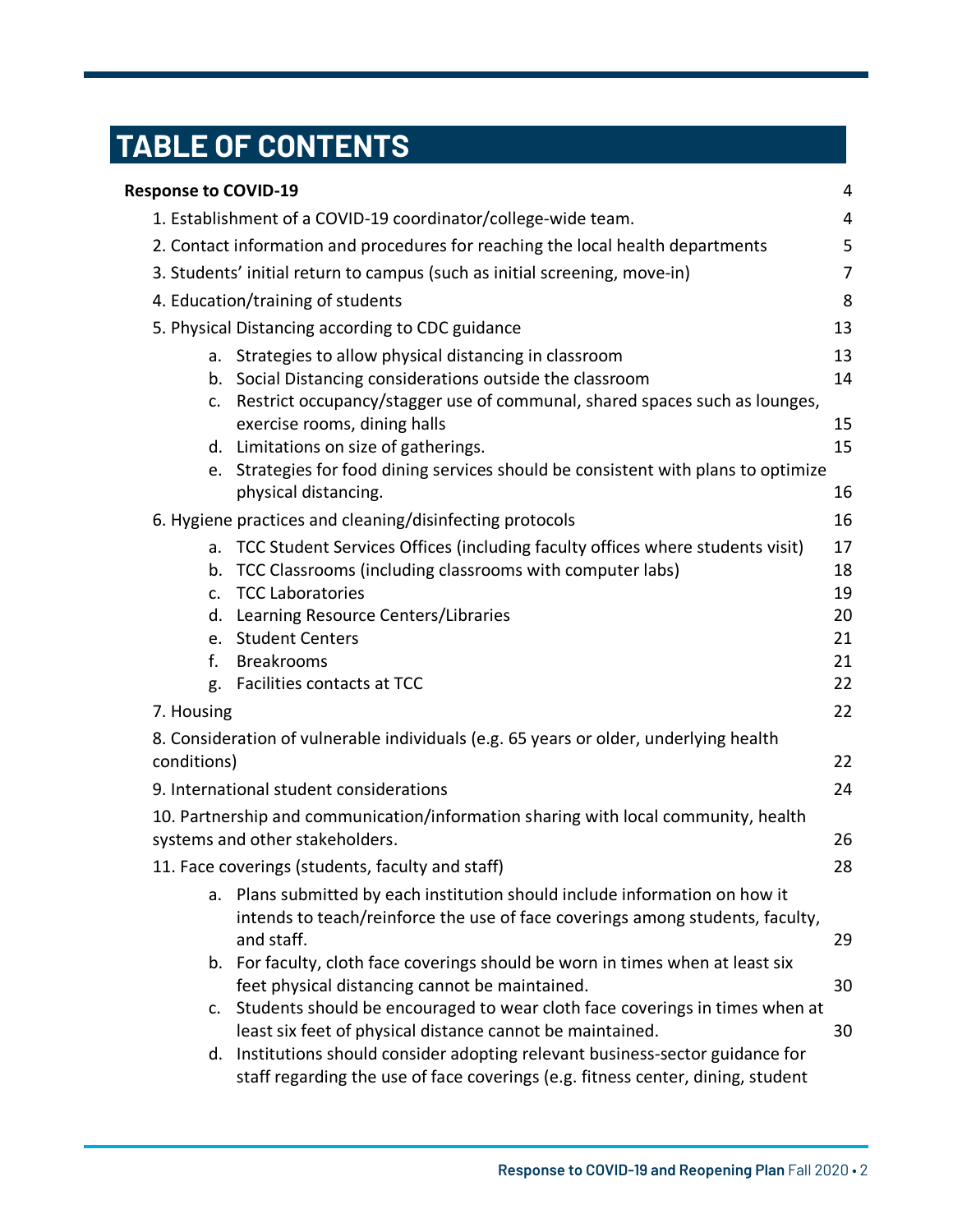| services, etc.). Face coverings should be worn in public-facing areas and in<br>office spaces where six feet of physical distance cannot be maintained.                                                         | 31 |
|-----------------------------------------------------------------------------------------------------------------------------------------------------------------------------------------------------------------|----|
| 12. Student Health Services                                                                                                                                                                                     | 31 |
| 13. Large events, including athletic events, and others such as ceremonies or                                                                                                                                   |    |
| performances                                                                                                                                                                                                    | 32 |
| 14. Communications strategy                                                                                                                                                                                     | 32 |
| 15. Orientation and education/training, including anti-stigma training                                                                                                                                          | 34 |
| SECTION B: MONITORING HEALTH CONDITIONS TO DETECT INFECTION                                                                                                                                                     | 35 |
| 1. Daily health screening questions and/or other health monitoring approaches that can<br>be used to monitor health of the campus population.                                                                   | 35 |
| 2. Campus level syndromic (disease) surveillance using electronic health record data or<br>other disease surveillance methods as feasible.                                                                      | 35 |
| 3. Establishment of a testing strategy.                                                                                                                                                                         | 35 |
| SECTION C: CONTAINMENT TO PREVENT SPREAD OF DISEASE WHEN DETECTED                                                                                                                                               | 36 |
| 1. Partnership with VDH for contact tracing                                                                                                                                                                     | 36 |
| 2. Quarantining and isolating                                                                                                                                                                                   | 36 |
| 3. Campus outbreak management                                                                                                                                                                                   | 37 |
| 4. Partnership with local health systems to ensure care for symptomatic individuals as<br>needed. (e.g. a local health system representative could serve on the COVID-19 team)                                  | 37 |
| <b>SECTION D: SHUTDOWN CONSIDERATIONS IF NECESSITATED BY SEVERE CONDITIONS</b><br><b>AND/OR PUBLIC HEALTH GUIDANCE</b>                                                                                          | 38 |
| 1. Plans regarding the criteria and process for campus dismissals or shutdowns.<br>Decisions regarding dismissals and shutdowns should be made in consultation with local<br>and state public health officials. | 38 |
| 2. Nature of reduced campus activity in the event of severe conditions/public health<br>direction or guidance.                                                                                                  | 39 |
| 3. Considerations regarding student health and safety on campus versus returning home. 39                                                                                                                       |    |
| 4. Communications plan for dismissals/shutdowns.                                                                                                                                                                | 39 |
| <b>Certification of plan submission</b>                                                                                                                                                                         | 41 |
| Appendix A: Student Return to Class Agreement                                                                                                                                                                   | 42 |
| Appendix B: Instructor Guidelines                                                                                                                                                                               | 44 |
| Appendix C: TCC Health Condition Assessment                                                                                                                                                                     | 46 |
| Appendix D: TCC Faculty/Staff Return to Work Form                                                                                                                                                               | 48 |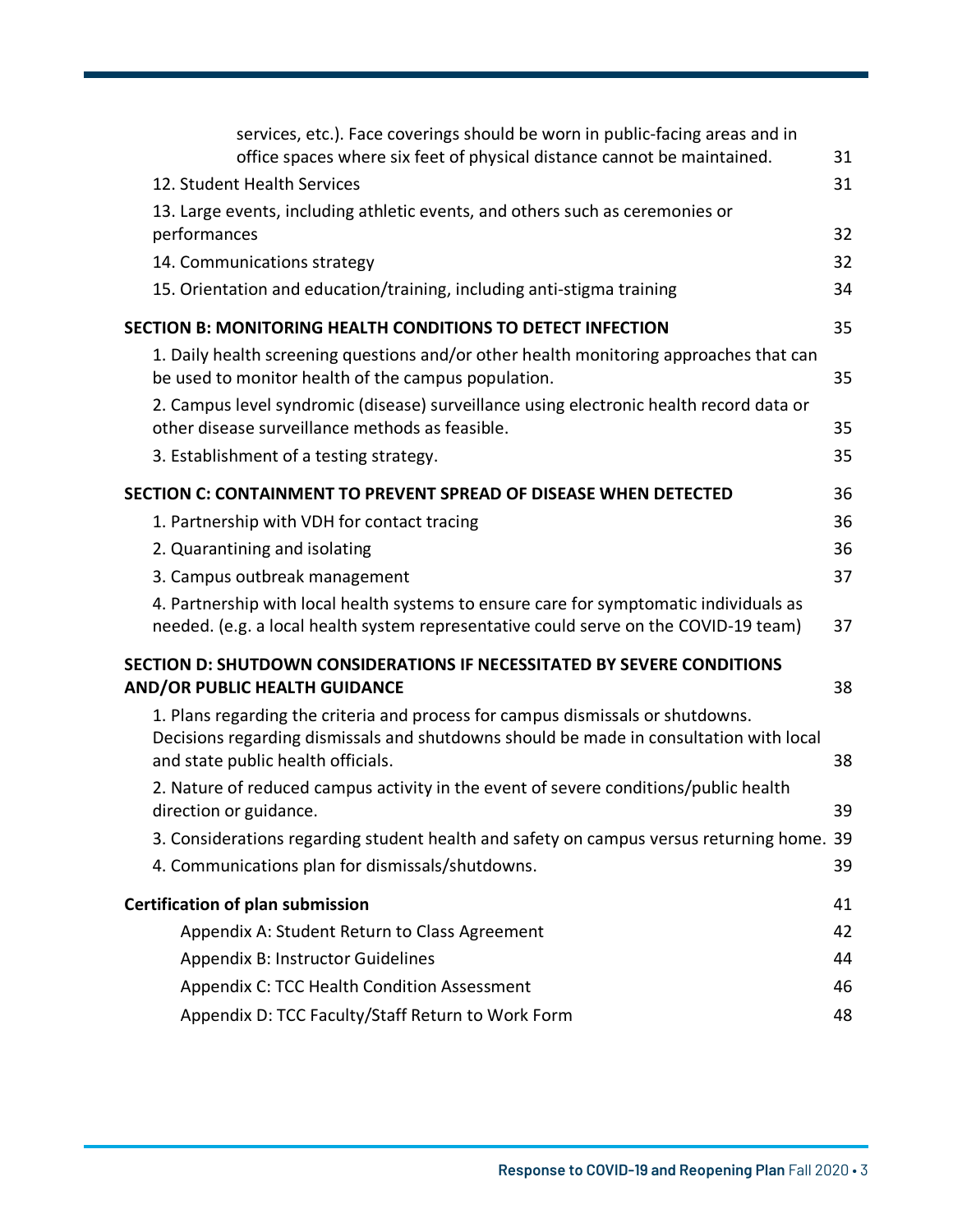## SECTION A: REPOPULATION OF CAMPUSES  **SECTION A:** REPOPULATION OF CAMPUSES

### **1. Establishment of a COVID-19 coordinator/college-wide team.**

At the direction of President Marcia Conston, Tidewater Community College (TCC) established a COVID-19 Task Force on May 1, 2020. The team is composed of the following:

- Michelle W. Woodhouse Interim Vice President for Academic Affairs & CAO (lead)
- Curt Aasen, Vice President for Information Systems and Institutional Effectiveness
- Marian Anderfuren Vice President for Marketing and Communications
- Matt Baumgarten Executive Director, TCC Real Estate Foundation and Facilities Management
- Karen Campbell Interim Vice President for Student Affairs
- Beth Lunde Associate Vice President for Human Resources
- Heather McCraig Interim Vice President for Finance
- Tim Mallory Director of Public Safety
- Bert Thompson Director of Facilities

Since May, the team has worked diligently together and with other campus stakeholders to include faculty senate liaisons, academic deans, student services personnel and facilities to discuss topics relative to CDC guidance and protocols; VDH recommendations; and VCCS recommendations in anticipation of developing the reopening plan.

In addition, The Return to Work Plan and The Teaching, Creating, and Communicating Instructional Steering Committee (TCCISC) were established to specifically develop instructional plans that are in compliance with directives of federal and state health authorities and VCCS guidance and indicate the steps taken to minimize the risk upon the return of students to campus. The membership is widely representative of administration, staff, faculty and the campuses to ensure college-wide collaboration. The members of the committee are: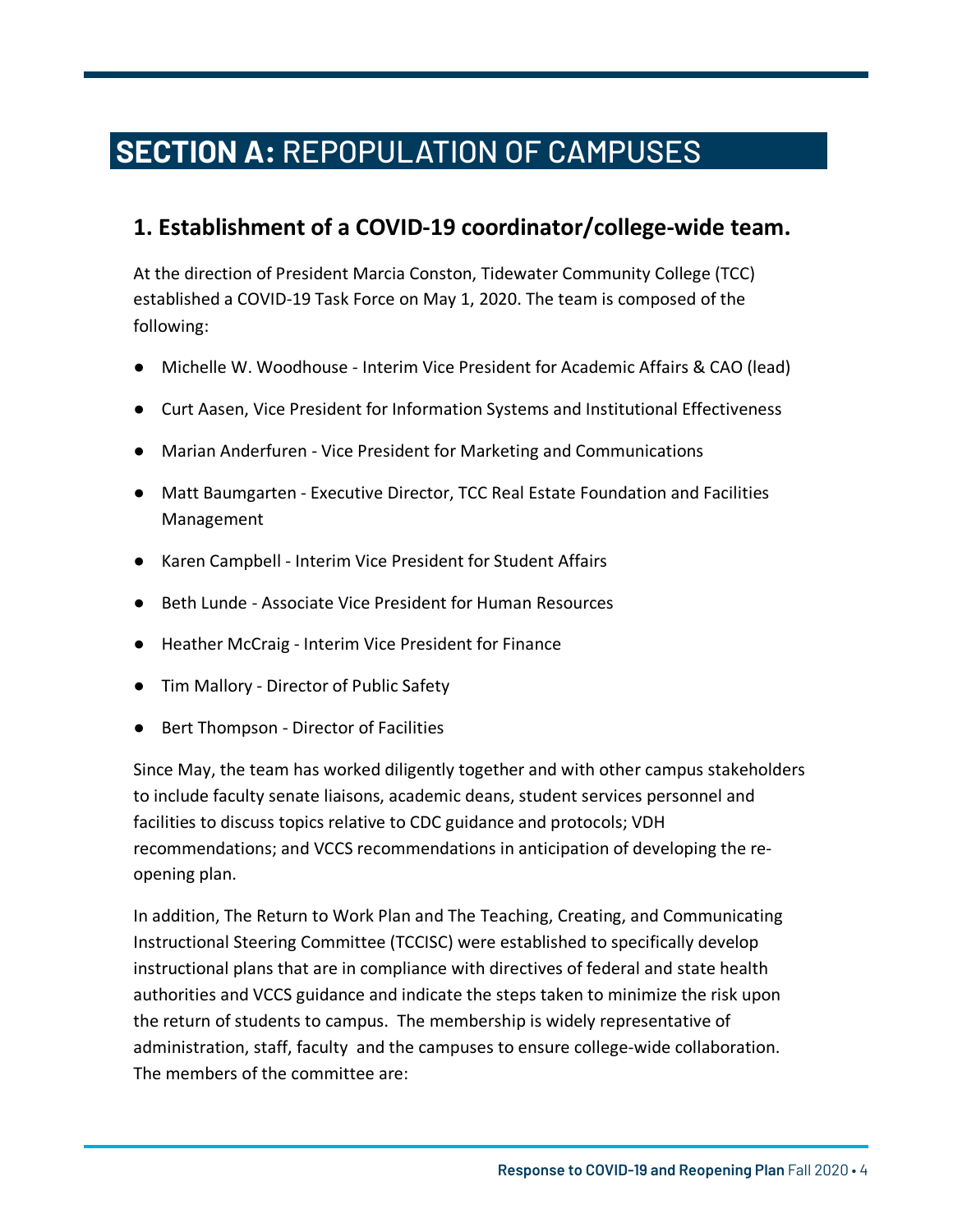- Jenefer Snyder (Committee Chair), Kerry Ragno, Peter Agbakpe, and Joe Fairchild, Pathway Deans; and David Ekker, Discipline Dean.
- Curt Aasen, Vice President for Information Systems and Institutional Effectiveness;
- Bert Thompson, Director of Facilities; and
- Sarah DiCalogero, Chair of the Faculty Senate.

All Faculty Senators are also engaged in this process. Mike Summers, Special Assistant to the Chief Academic Officer, and Kellie Sorey, AVP for Academic Affairs, are liaisons to this group, which is focusing on logistics and strategies to launch a successful fall schedule.

The Student Affairs Safe Reopening Committee was created to prepare for the safe return of students and student support services staff, using the Safe Reopening Instructional Space Workgroup (SRIS) checklist and a copy of the Governor's Guidance Reopening Higher Education in Virginia as guiding documents, while adhering to CDC and VDH guidelines to implement protocols to support the health of the campus community. The membership is widely representative of administration, staff, faculty and the campuses to ensure college-wide collaboration.

The members of the committee are:

- Karen Campbell (Chair) Interim Vice President for Student Affairs;
- Emanuel Chestnut, James Edwards, Kia Hardy, Dana Hathorn and Kevin McCarthy, Student Affairs Campus Leadership; and
- Jennifer Perkinson, Meredith Pollard, Crystal Stafford, Apple Tarves and Veronica Cianetti, Student Affairs Counseling/Advising, Testing, Virtual Student Support, and Veterans and Military Education Staff.

### **2. Contact information and procedures for reaching the local health departments**

TCC services multiple jurisdictions and has established itself as a strong public health partner by, for example, hosting drive-in testing clinics on our campuses. Local health departments notify TCC immediately upon confirmation of a positive COVID-19 test by a student or employee. TCC has designated the college officials who are to be contacted by VDH.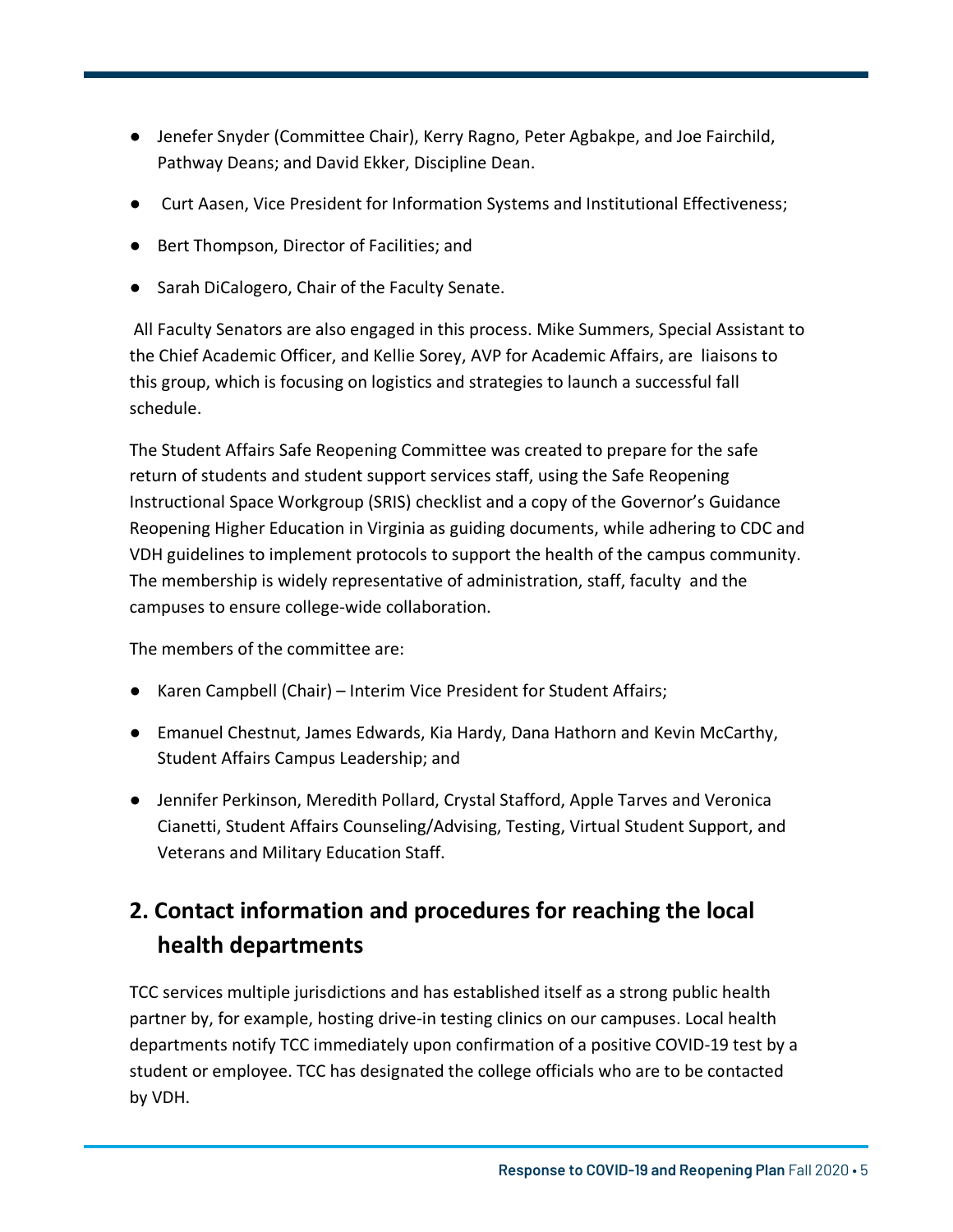- **Employees:** Beth Lunde, AVP for Human Resources, blunde@tcc.edu
- Students: Karen Campbell, Interim VP for Student Affairs, kcampbell@tcc.edu

Page 6

● **Workforce Solutions (Suffolk)**: Tamara Williams, Interim VP for Workforce Solutions, twilliams@tcc.edu

If a faculty, staff member, or visitor indicates that they may have been exposed to coronavirus, advise the employee to immediately contact his/her medical provider who will make an assessment and report potential exposure to the local health department. If a student indicates that they may have been exposed to coronavirus, advise the student to immediately contact his/her medical provider who will make an assessment and report potential exposure to the local health department.

| <b>HEALTH DISTRICT</b>            | <b>PUBLIC HEALTH</b>                                | <b>PHONE</b>                                 | <b>ADDRESS</b>                                                                     |
|-----------------------------------|-----------------------------------------------------|----------------------------------------------|------------------------------------------------------------------------------------|
| <b>Eastern Region Emergency</b>   | John Cooke                                          | 757-594-7879 w                               | 416 J. Clyde Morris Blvd                                                           |
| Coordinator                       | john.cooke@vdh.virginia.gov                         | 757-435-3858 c                               | Newport News, VA 23601                                                             |
| <b>Public Information Officer</b> | Larry Hill larry.hill@vdh.virginia.gov              | 757-683-9175 w<br>757-449-4287 c             | 830 Southampton Ave,<br>Norfolk, VA 23510                                          |
| <b>Regional Epidemiologist</b>    | Ana Colon<br>ana.colon@vdh.virginia.gov             | 757-683-2847 w<br>757-328-6535 c             | 830 Southampton Ave,<br>Norfolk, VA 23510                                          |
| Chesapeake                        | Jerry Tucker<br>jerry.tucker@vdh.virginia.gov       | 757-382-8654 w<br>757-435-2439 с             | 748 Battlefield Blvd., North<br>Chesapeake, VA 23320                               |
| <b>Norfolk</b>                    | Eve Zentrich<br>eve.zentrich@vdh.virginia.gov       | 757-683-2834 w<br>757-639-9939 с             | 830 Southampton Ave,<br>Norfolk, VA 23510<br>Suite 200                             |
| Portsmouth                        | Lauren James, M.D.<br>lauren.james@vdh.virginia.gov | 757-393-8585<br>Ext 8518 w<br>757-262-9261 с | 1701 High Street,<br>Portsmouth, VA 23704,<br>Suite 102                            |
| Virginia Beach                    | <b>Bob Engle</b><br>robert.engle@vdh.virginia.gov   | 757-518-2784 w<br>757-969-9390 с             | Pembroke Corporate Center III<br>4452 Corporation Lane<br>Virginia Beach, VA 23462 |

#### **Virginia Department of Health - Regional/Local Health District Contact Information**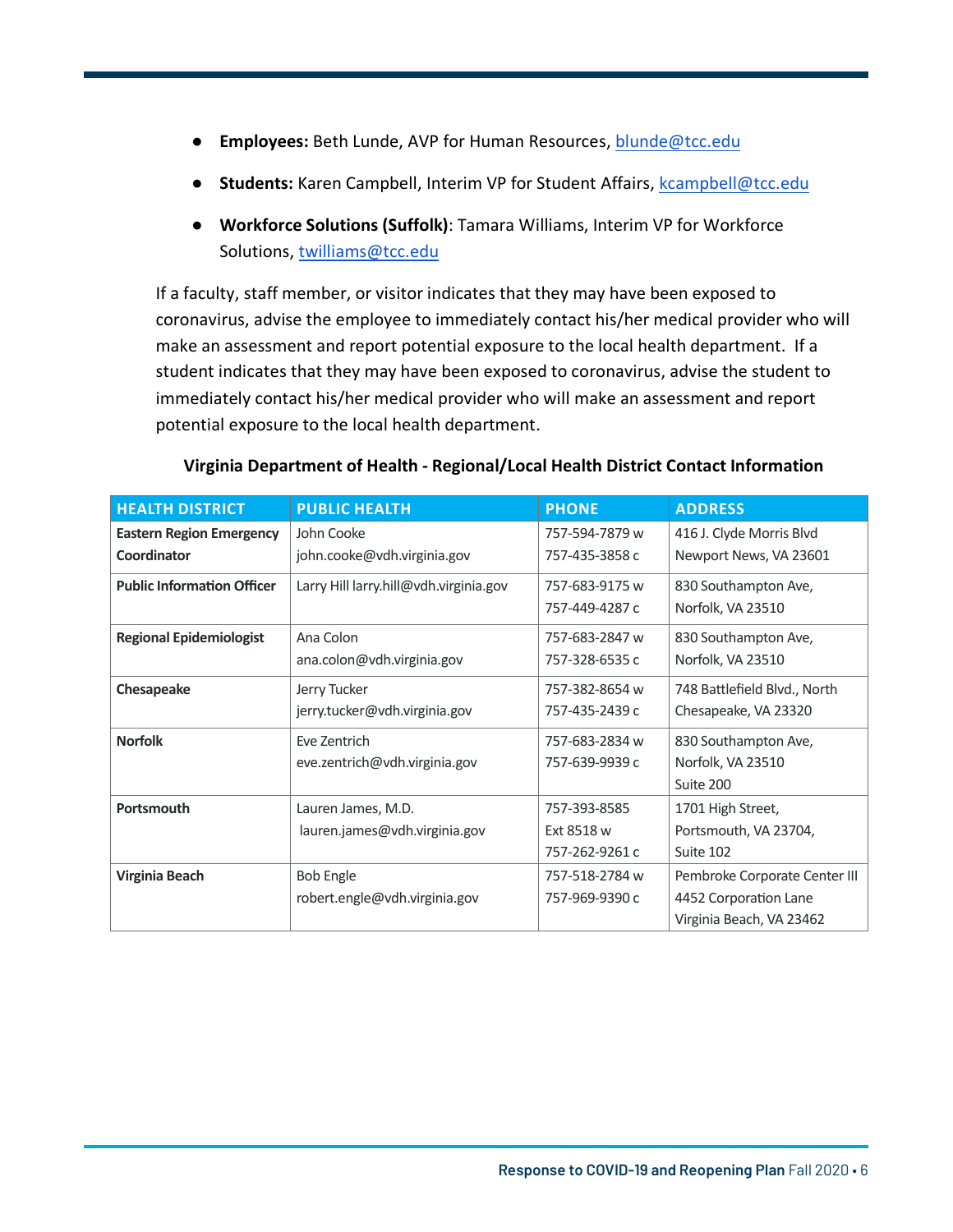### **3. Students' initial return to campus (such as initial screening, move-in)**

TCC's fall semester starts August 24, 2020. At that time, only performance-based courses that cannot be delivered online will be held face-to-face. All other courses will be delivered remotely (synchronously or asynchronous), minimizing the number of faculty and students on our campuses.

The Return to Work Plan, The Teaching, Creating, and Communicating Instructional Steering Committee (TCCISC), and the Student Affairs Safe Reopening Committee were established to specifically develop plans to ensure the safe return of students to campus. These plans address crucial facility readiness, designated entry and exit points, signage, equipment sanitization, campus student services areas, and classroom/lab preparation. The health and well-being of our students, instructors, and staff are the college's top priority.

Tidewater Community College will repopulate the campus in a safe and sustainable manner in accordance with CDC guidelines while adhering to guidance provided by [Executive](https://www.governor.virginia.gov/media/governorvirginiagov/executive-actions/EO-65-and-Order-Of-Public-Health-Emergency-Six---AMENDED---Phase-Two-Easing-of-Certain-Temporary-Restrictions-Due-to-Novel-Coronavirus-(COVID-19).pdf) Order 65 and in consideration of Higher [Education Reopening](https://www.governor.virginia.gov/media/governorvirginiagov/executive-actions/EO-65-and-Order-Of-Public-Health-Emergency-Six---AMENDED---Phase-Two-Easing-of-Certain-Temporary-Restrictions-Due-to-Novel-Coronavirus-(COVID-19).pdf) Guidance and Governor Northam's Forward Virginia [Blueprint.](https://www.virginia.gov/coronavirus/) Tidewater Community College will use the Centers for Disease Control [and Prevention considerations](https://www.cdc.gov/coronavirus/2019-ncov/community/colleges-universities/considerations.html) for Institutions of Higher Education (IHE) in assessing when students should return to campus and under what conditions.

With the virus's uncertain future, it is imperative that all students follow the same guidelines. Students who initially return to campus will review the Student Health Agreement. This document provides guidelines for minimizing risks and keeping students, instructors and college staff as safe as possible. A copy of the form is included as Appendix A. Students returning to campus must also sign in after reviewing the Health Condition Assessment prior to attending class or entering open areas on campus (student support areas). A copy of this form is included in Appendix C.

Faculty, staff, and students will continue to engage in virtual learning options, resources, and activities to support student learning while minimizing risk of contracting COVID-19. Students returning to campus in the fall will include those enrolling in small in-person classes, required to complete incomplete grades or instruction that can only be taught in-person. Students in these courses will use the aforementioned check-in procedures and practice social distancing.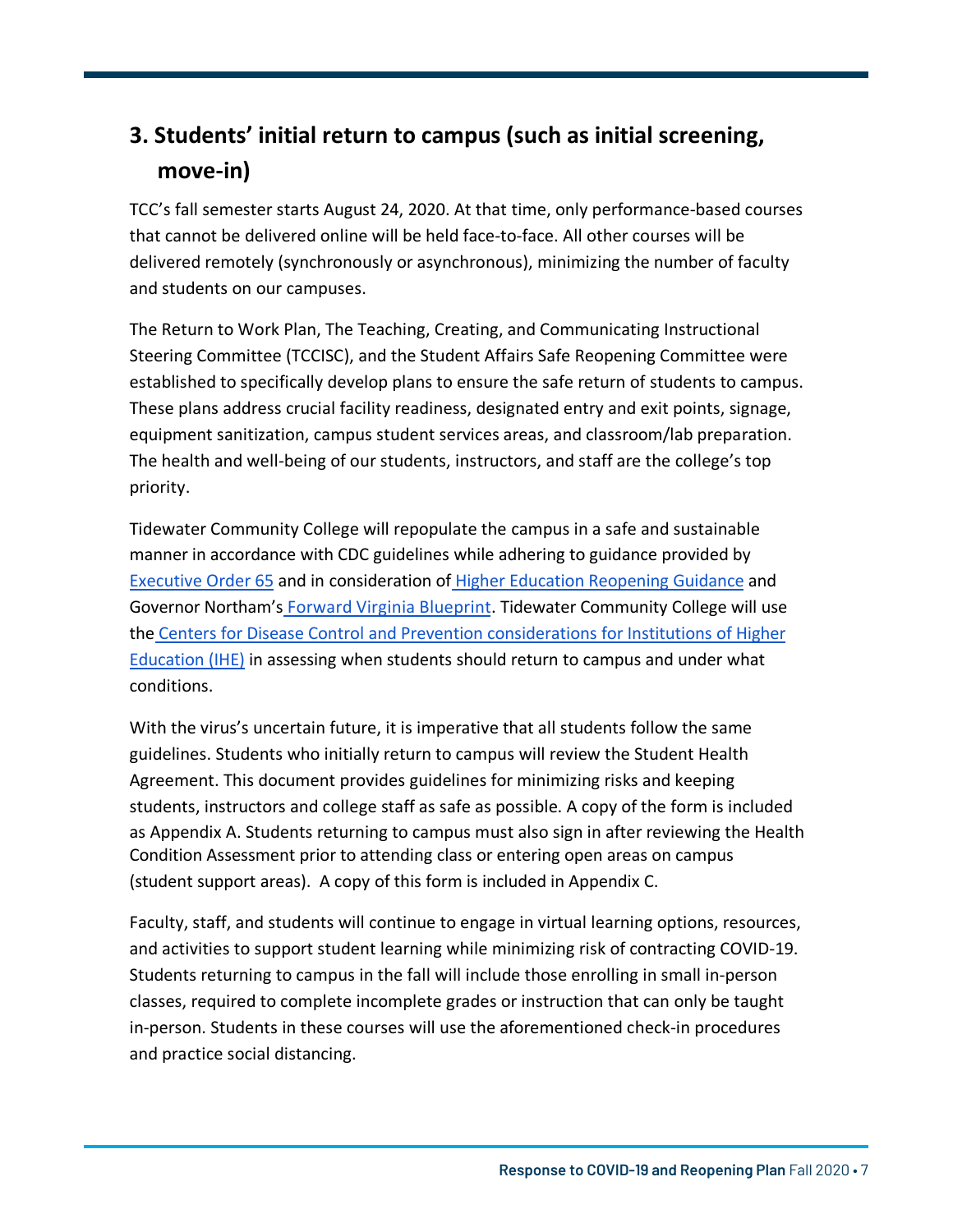Following steps to support health and safety of our campus community and Pursuant to Phase 2 of Governor Northam's Forward Virginia Blueprint, students will follow the following guidelines:

- Students, faculty, and staff on the campus will practice physical distancing and remain at least six feet apart.
- Face coverings will be required inside buildings and classrooms. Students will not be admitted to class without appropriate face coverings.
- Signage to enforce physical distancing is located in all buildings in use to help direct traffic.
- Plexiglass shields are installed for all front facing employees who are on campus during this phase.
- Cleaning and disinfecting protocols will continue as described in section A6.
- No groups of more than 50 will be permitted.
- Students will be informed of how to maintain safe habits prior to returning to campus by being required to review a COVID-19 safety prevention video, which will be shared through Canvas and social media prior to their return.
- Objects that could potentially be shared will be removed from public areas (i.e. pens).
- Computers will be cleaned and disinfected after each use. (Section A6 ).
- PPE will be available on a limited basis to faculty, staff, students, and guests who do not have appropriate face coverings or access to face coverings.
- Training for staff and faculty returning to campus will be conducted virtually to ensure physical distancing and consistent communication to students and guests.

### **4. Education/training of students**

The CDC recommends community mitigation activities that slow the spread of the disease. The CDC explains, "Community mitigation is especially important before a vaccine or drug becomes widely available." Therefore, TCC will employ the following educational procedures: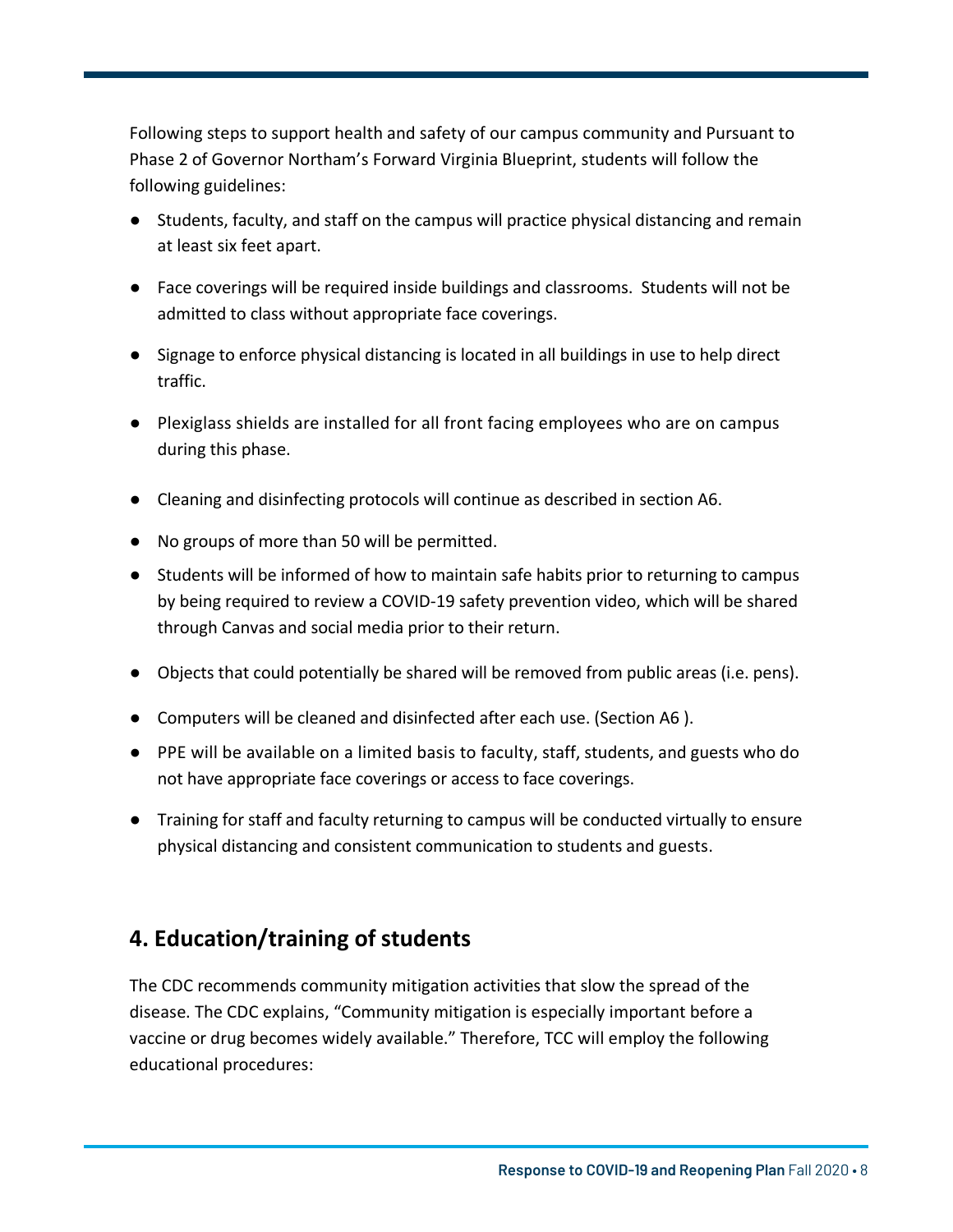- New-student orientation, both online and virtual, provides information about best practices for mitigating the spread of COVID-19 (physical distancing, face coverings, hand-washing and sanitizing).
- Faculty members will be provided with guidelines for classroom/lab instruction.
- Instructors will send emails before the first day of class sharing safe COVID-19 practice.
- Best practices for COVID-19 prevention, as outlined by the Centers for Disease Control and Prevention, will be provided to students through a variety of platforms, including social media and posters on LCD screens in buildings. Specific prevention information will include information directly from the CDC [website.](https://www.cdc.gov/coronavirus/2019-ncov/prevent-getting-sick/prevention.html)
- Students will understand the expectation to comply with CDC guidelines for physical distancing, hygiene, and safety while visiting campus. To enhance the education and training of students, a COVID-19 prevention video will be shown when possible.

**Online Orientation:** Beginning in July 2020, new TCC students will be advised to complete virtual orientation by reviewing a series of online videos. A COVID-19 prevention video will be included.

**Synchronous Zoom Orientation Sessions:** Beginning in Fall 2020, TCC will offer live orientation sessions via Zoom. During this presentation, orientation facilitators will review TCC's safety and prevention guidelines, and a COVID-19 prevention video will be shown.

**Student Development Courses:** All degree-seeking students are required to take a student development course (SDV 100) in their first semester at TCC. SDV instructors in online synchronous courses will review TCC's safety and security guidelines, and a COVID-19 prevention video will be shown. Students enrolled in online asynchronous SDV courses will view the safety and security guidelines and the prevention video on the course's Canvas site.

**Canvas:** All Canvas shells will include a COVID-19 prevention video. Faculty should promote these videos and strongly encourage students to view them as an initial course expectation.

**Course Syllabus:** TCC will provide standard language regarding COVID-19 safety and prevention guidance to be reflected in the standard course syllabus. Faculty will review this information with students on the first day of in-person/online synchronous classes.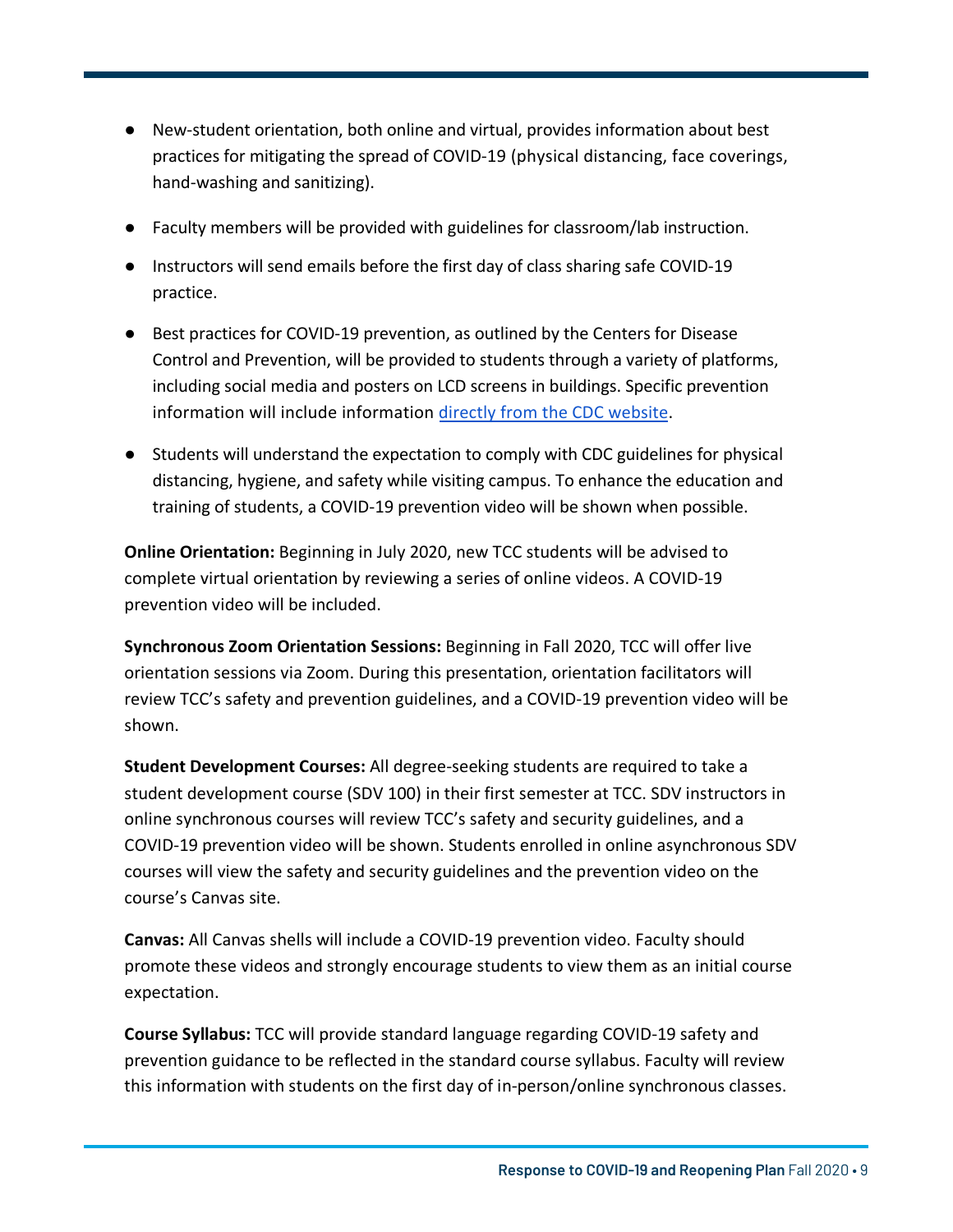Faculty teaching online asynchronous will require students to review the syllabus to include the COVID-19 safety and prevention information.

**Marketing Materials:** Posters, flyers, and other signage will be located in highly visible areas throughout campus and specifically at sanitation stations: on classroom doors, in bathrooms, on elevators, in hallways, and in common areas. Similar electronic marketing materials will be sent via email and displayed on LCD screens.

**Robo Calls:** A standard call will be made to students prior to the first day of class briefly outlining COVID-19 prevention guidelines and directing students to their emails and the college's website for more information.

Training videos and instruction will include but not be limited to the following information:

#### **Symptoms of COVID – According to the [CDC](https://www.cdc.gov/coronavirus/2019-ncov/symptoms-testing/symptoms.html)**

People with COVID-19 have had a wide range of symptoms reported – ranging from mild symptoms to severe illness. Symptoms may appear 2-14 days after exposure to the virus. People with these symptoms may have COVID-19:

- Fever or chills
- Cough
- Shortness of breath or difficulty breathing
- Fatigue
- Muscle or body aches
- Headache
- New loss of taste or smell
- Sore throat
- Congestion or runny nose
- Nausea or vomiting
- Diarrhea

#### **Student and Employee Daily Self Check Information**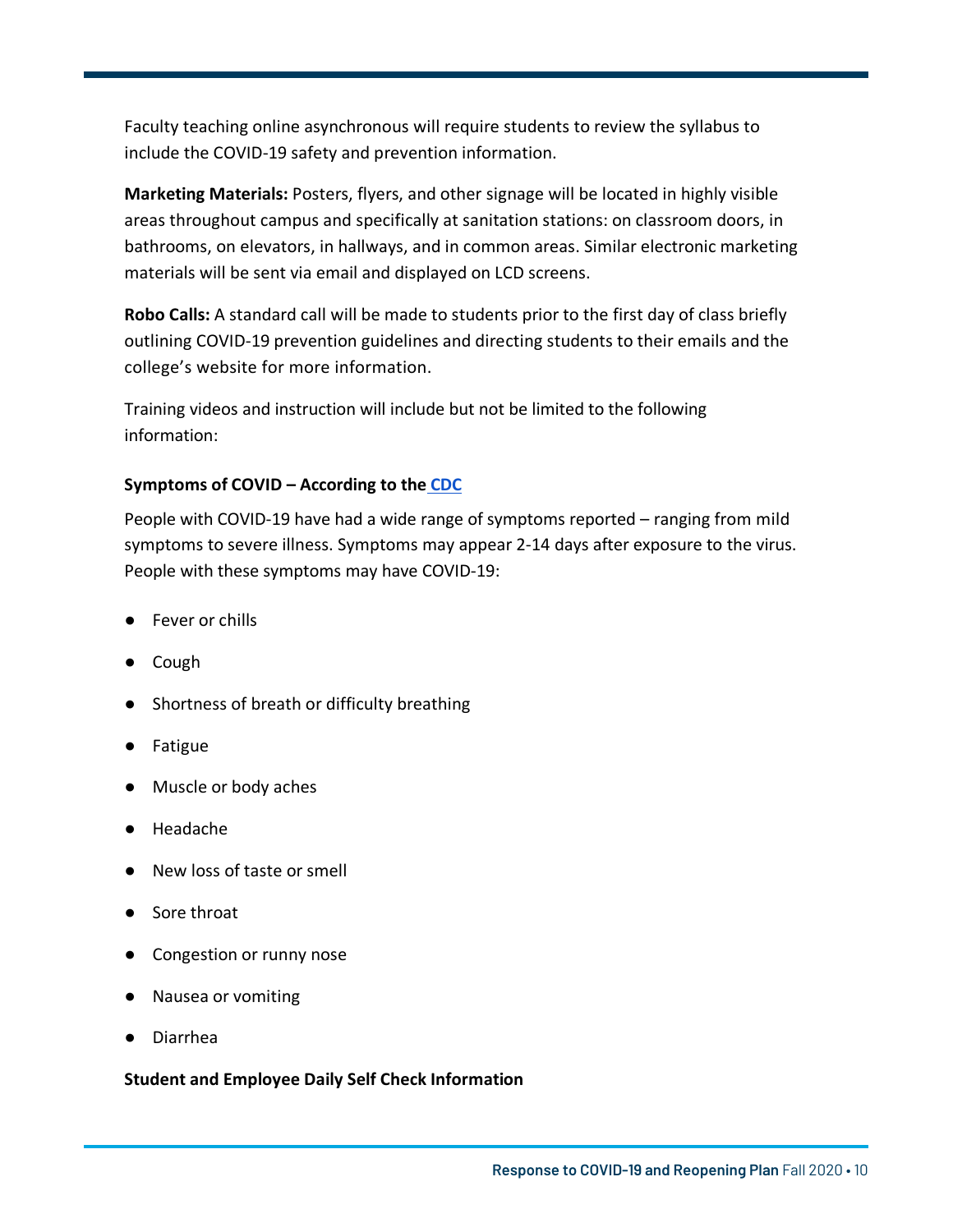Students, employees, or guests of Tidewater Community College are asked to selfmonitor and [self-screen](https://www.vdh.virginia.gov/coronavirus/covidcheck/) before each time they come to campus. The student and employee daily self-check of health will be distributed regularly via email as a reminder. Reminders will also be included on MyTCC landing page and computer screens in labs and classrooms.

According to the Virginia Department of Health, students, employees and guests should ask themselves: "Since my last day on campus, have I had any of the following, YES OR NO":

- A new fever (100.4°F or higher) or a sense of having a fever?
- A new cough that cannot be attributed to another health condition?
- New shortness of breath that cannot be attributed to another health condition?
- New chills that cannot be attributed to another health condition?
- A new sore throat that cannot be attributed to another health condition?
- New muscle aches (myalgia) that cannot be attributed to another health condition or specific activity (such as physical exercise)?
- A loss of taste or smell that cannot be attributed to another health condition?

If a student, employee, or guest of Tidewater Community College answers YES to any of the screening questions before coming to campus, the person should stay home and not come to campus.

#### **Proper Use of Face Coverings**

Cloth face coverings should

- fit snugly but comfortably against the side of the face
- be secured with ties or ear loops
- include multiple layers of fabric
- allow for breathing without restriction
- be able to be laundered and machine dried without damage or change to shape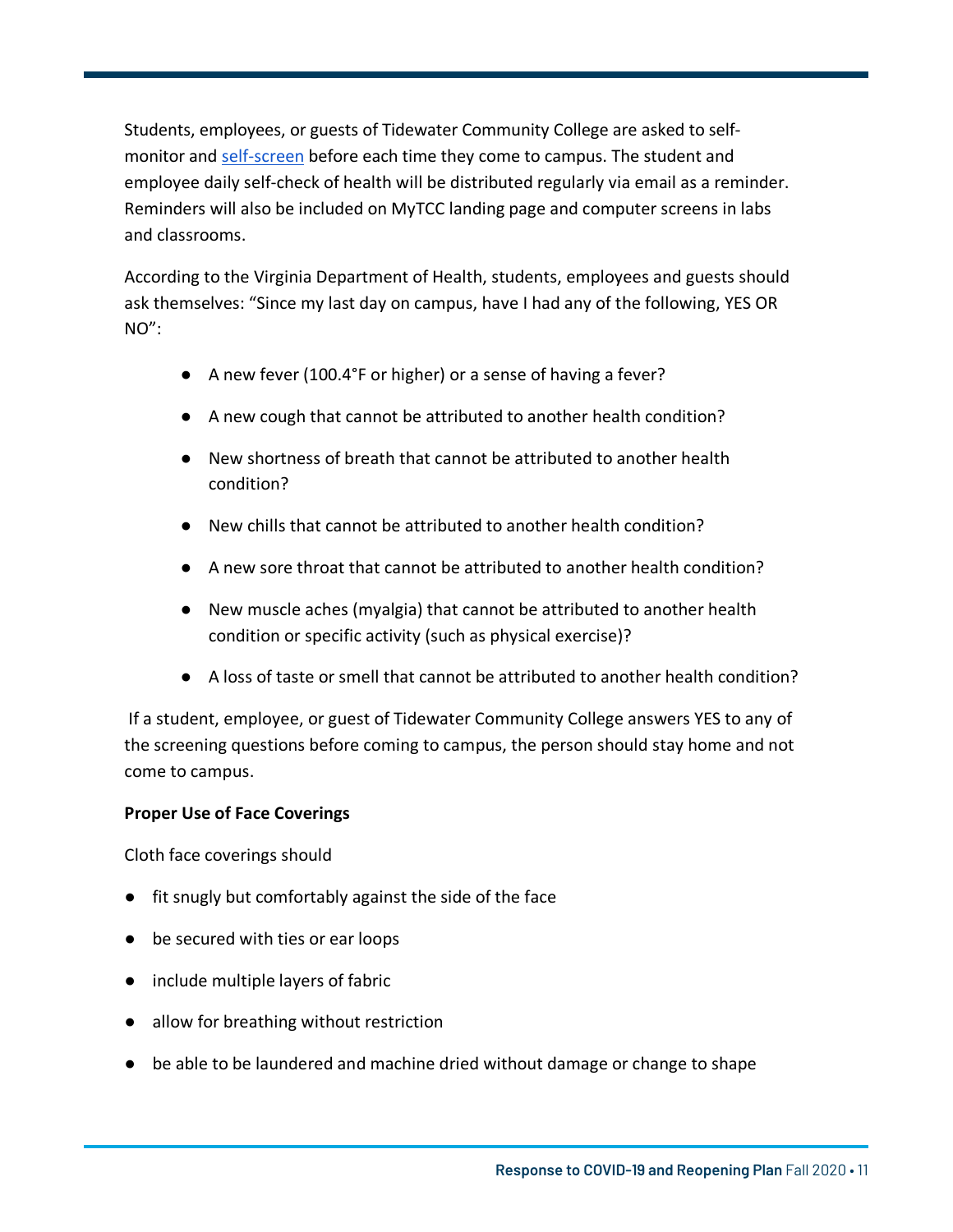**Should cloth face coverings be washed or otherwise cleaned regularly? How regularly?**  Yes. They should be routinely washed depending on the frequency of use.

**How does one safely sterilize/clean a cloth face covering?** A washing machine should suffice in properly washing a face covering.

**How does one safely remove a used cloth face covering?** Individuals should be careful not to touch their eyes, nose, and mouth when removing their face covering and wash hands immediately after removing.

#### **Hygiene**

**Cover Coughs and Sneezes:** Immediately wash your hands for at least 20 seconds after a cough or sneeze. If soap and water are unavailable, use hand sanitizer that contains at least 60% alcohol until you have access to soap and water.

**Washing Hands:** Individuals are encouraged to wash hands often for 20 seconds following these five steps every time, according to the CDC:

- 1. Wet your hands with clean, running water (warm or cold), turn off the tap, and apply soap.
- 2. Lather your hands by rubbing them together with the soap. Lather the backs of your hands, between your fingers, and under your nails.
- 3. Scrub your hands for at least 20 seconds. Need a timer? Hum the "Happy Birthday" song from beginning to end twice.
- 4. Rinse your hands well under clean, running water.
- 5. Dry your hands using a clean towel or air dry them.

#### **Coping with Fears and Stigma surrounding COVID-19**

CDC states that fear and anxiety arise from a lack of understanding and knowledge of what COVID-19 is and how it is transmitted. Fear and anxiety may lead to stigma, negative attitudes toward people, places and things, which may cause stereotyping. For these reasons, it is important to stay informed and practice self-care (physical and mental).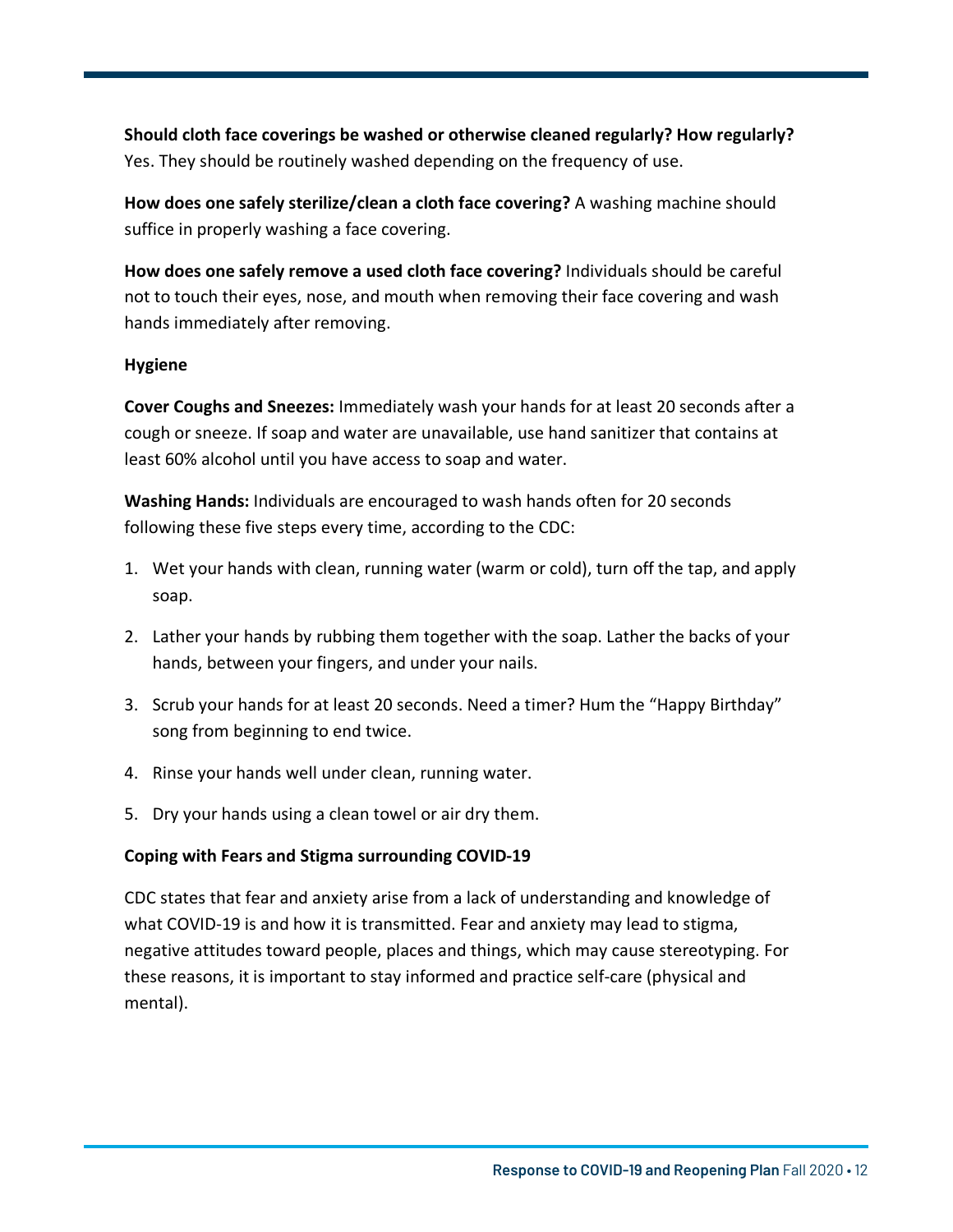### **5. Physical Distancing according to CDC guidance**

#### **a. Strategies to allow physical distancing in classroom**

To remain in compliance with guidelines as established by the Governor's Safer at Home Phase 2, TCC will only allow those courses that require hands-on training to be delivered face-to face and in compliance with the Centers for Disease Control and Prevention (CDC) guidelines for safety.

Additionally, TCC has limited the occupancy of classroom spaces to ensure physical distancing is maintained. Floor decals and signs are posted to maintain at least 6 feet of distance from others. TCC classrooms will be configured to respond to the ongoing coronavirus pandemic. Strategies are as follows:

- Classroom and laboratory seating and workstations will be configured to permit a minimum of six feet between each student and between the students and the instructor or other support staff.
- Each seat should be facing in the same direction, rather than having students face one another for delivery of instruction.
- The student seated closest to the entrance must be at least six feet away from the door and from the pathway for students to get to their seats.
- It is recommended that each instructor assign seats so that students know where they are to sit, thus avoiding unnecessary contact with other students searching for a seat.
- The lectern, podium, or instructor seating must be at least six feet away from any entrance or pathway through which students walk to their seats.
- In cases where ADA accommodations need to be made for students, be sure to work with the Educational Accessibility office to arrange seating for any adaptive equipment needs.
- In the Roper Performing Arts Center and Black Box Theatre, which have fixed seating, seats will be sectioned off with caution tape, or an equivalent product such as rope, to indicate which seats should not be used in order to allow for at least six feet or more between seats. In some cases, this will also include sectioning off entire alternating rows in order to extend social distancing in all directions of a given seat.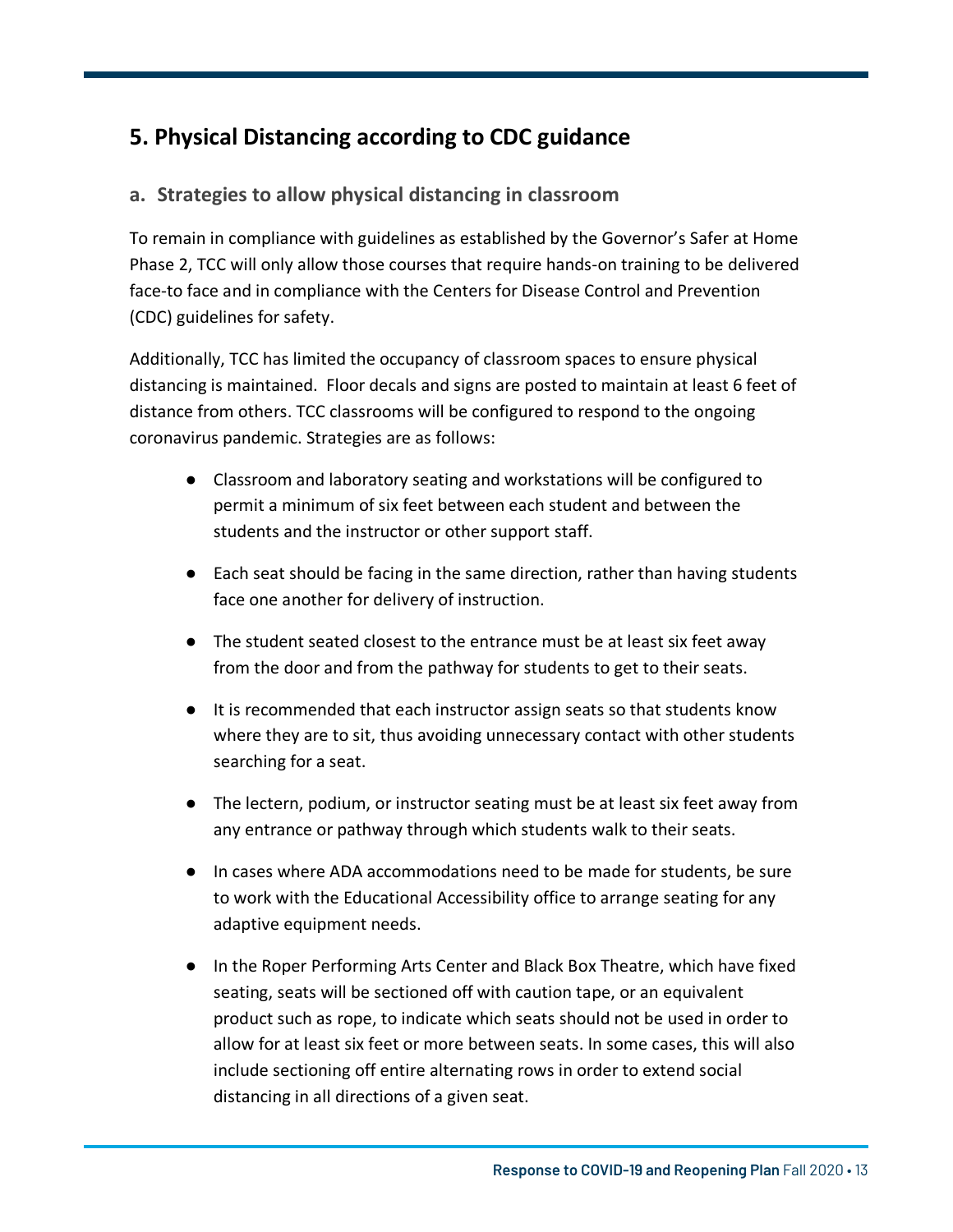Classrooms will retain social distancing configurations until further notice.

Page 14

#### **b. Social Distancing considerations outside the classroom**

#### **Learning Resource Centers/Libraries**

- Front-facing service counters or desks will be provided with portable, clear sneeze guards.
- Any staff offices in which students or guests enter for services will also receive portable, clear sneeze guards to act as a barrier between students and TCC employees.
- In staff offices, chairs should be repositioned so that there are at least six feet between the employee and the student or guest.
- The COVID-19 Task Force recommends that students schedule appointments for tutoring or librarian assistance in Navigate and that staff conduct appointments via telephone or Zoom to alleviate face-to-face contact in the post-COVID era, whenever possible. This will support a "hybrid set-up" to make more efficient, de-densified use of physical spaces by incorporating technologies.
- All student seating at desks, tables, or study cubicles, including the Testing Center, must be arranged with at least six feet between each seat. This will mean that some desks, tables, or cubicles may need to be removed or sectioned off with caution tape, or an equivalent product such as rope, to indicate which seating should not be used in order to allow for at least six feet or more between seats.
- Each seat should be facing in the same direction, rather than having students face one another.
- Until further notice, the LRC will retain the social distancing configuration.

#### **Student Centers**

● Indoor and outdoor seating must be reconfigured with at least six feet between each seat. This will mean that some tables and chairs need to be removed or sectioned off with caution tape, or an equivalent product such as rope, to indicate which seating should not be used in order to allow for at least six feet or more between seats.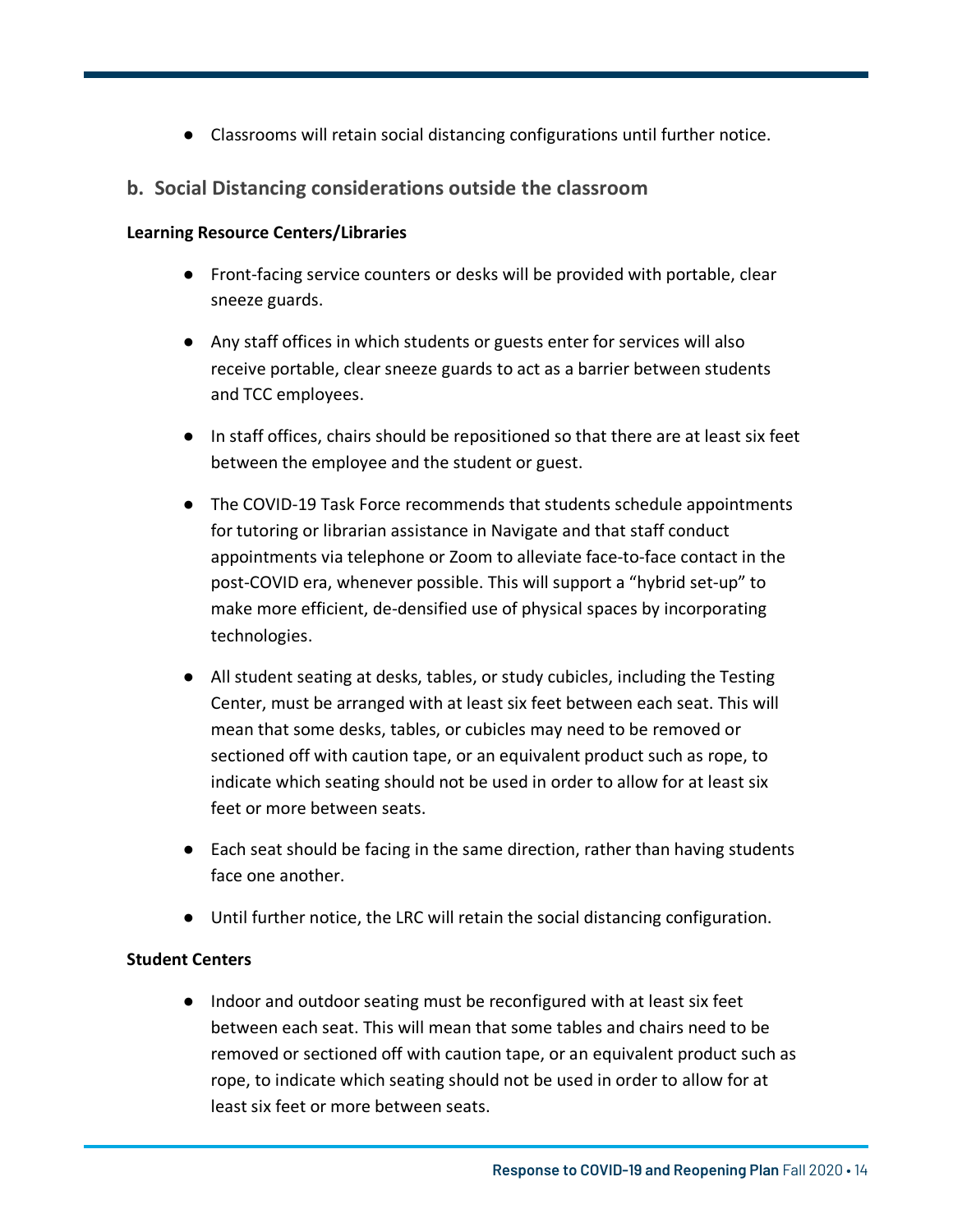● Due to the need to move tables and chairs for cleaning and sterilizing the floors, decals should be placed on the floor indicating a distance of at least six feet in all directions for seating. If the seating positions are marked, then tables can be placed in front of single chairs, offering students additional room for studying or taking breaks.

- The COVID-19 Task Force recommends the removal of recreational games in the Student Center, including the ping pong tables, billiards, cornhole and video games, as the CDC recommends removing objects in common areas that may be shared.
- c. Restrict occupancy/stagger use of communal, shared spaces such as lounges, exercise rooms, dining halls
	- The CDC suggests removing objects in common areas that may be shared, like coffee creamer containers. Therefore, shared condiment containers should not be used in break rooms. Employees and students are encouraged to bring their own condiments.
	- All seating at tables must be arranged with at least six feet between each seat. This will mean that some tables or seats may need to be removed in order to reconfigure the breakroom.
	- Per the TCC Student Health Safety Agreement, students will not congregate in common areas, but leave campus when their classes are completed, with the exception of contract programs, such as Norfolk Naval Shipyard's apprenticeship program..
	- No visitors not approved to be on campus buildings will be given access.
- d. Limitations on size of gatherings.
	- No events will take place that are not in compliance with the CDC recommendations and the recommended guidance by the Governors Forward Virginia Plan.
	- Regardless of the number of people allowed to socially gather, the recommended post COVID-19 TCC campus modifications will remain in effect until further notice.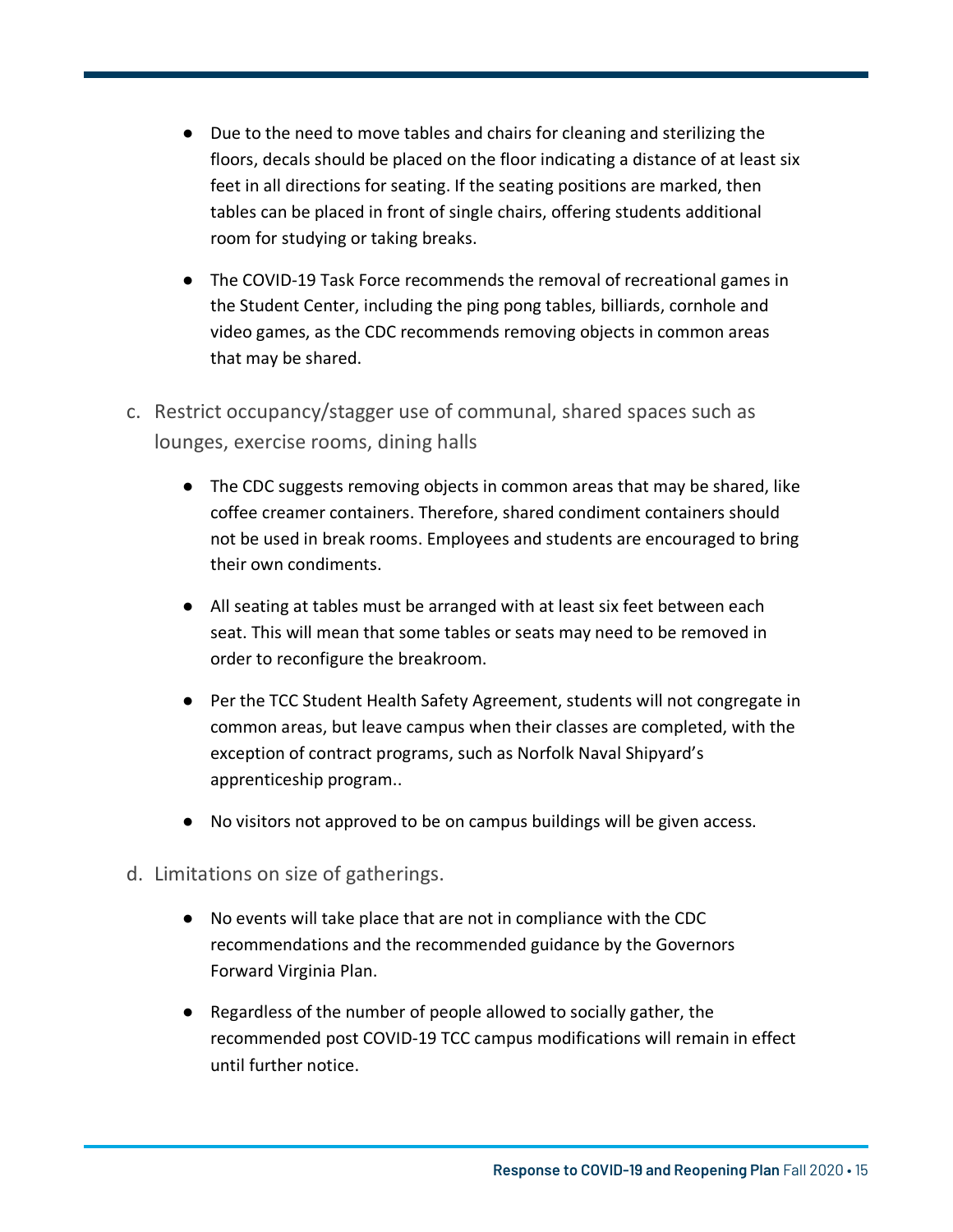● Gatherings will be limited to fewer than 50 people and student activities will remain virtual.

Page 16

- Campus gatherings will be limited to those considered essential to college operations. Faculty, staff, and students will primarily engage in virtual learning, activities, and events. For campus gatherings considered essential to the college, faculty, staff, and students must first seek approval from their supervising dean or executive member. Essential gatherings will comply with CDC guidelines for physical distancing, hygiene, and safety. Face coverings will be required. All events will include a triage process, and participants will be documented to allow for effective tracing.
- e. Strategies for food dining services should be consistent with plans to optimize physical distancing.

Food service, which is provided by a contractor, will not be offered on TCC campuses during the Fall 2020 semester. Snack and soft-drink machines will remain available in open buildings.

### 6. Hygiene practices and cleaning/disinfecting protocols

In order to maintain a clean and disinfected campus environment during business hours, the following procedures should be followed once we have transitioned any of TCC's operations back to campus.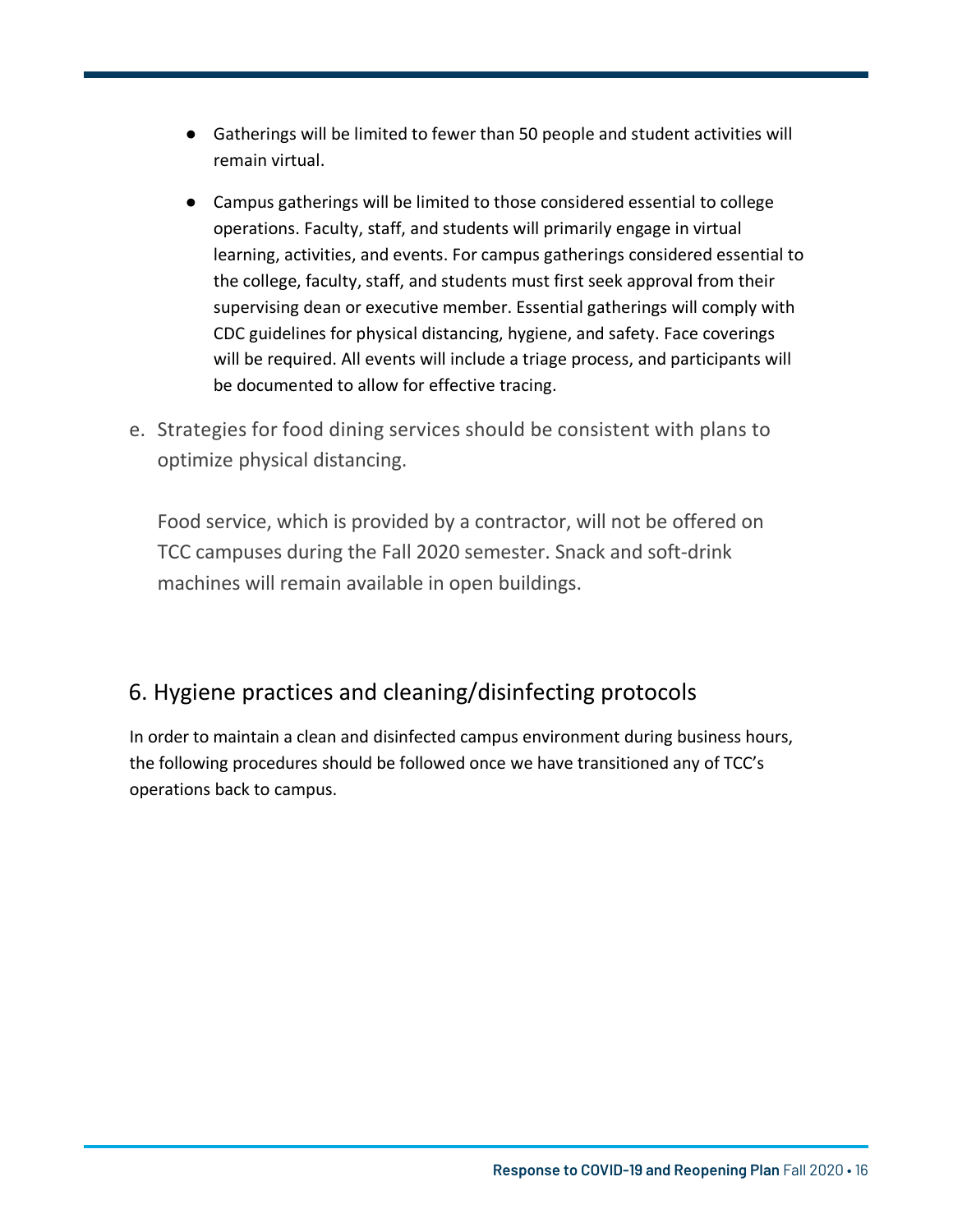While the process of deep cleaning will occur overnight, TCC employees must take on some additional cleaning duties as assigned. In cases where medical conditions prevent employees from being around cleaning products, the employees should notify their supervisors of any concerns so that reasonable accommodations can be arranged.

Supplies have been ordered and are on hand to support sustained use. The full inventory of items and equipment used in classes by faculty and students will be leveraged such that there is minimal re-use where possible.

- a. TCC Student Services Offices (including faculty offices where students visit)
- All offices where students meet with faculty or staff will be supplied with cleaning and disinfection supplies, in the form of spray bottles of disinfectant and paper towels or disinfectant wipes. In addition, a spray bottle for soapy water will be placed in every office. Cleaning: The spray bottle with soapy water will be used for cleaning visible dirt and grime, if necessary. Disinfecting: Next, the spray disinfectant is to be used to disinfect surfaces.
- The supervisor of each office will create a schedule for each office to ensure that cleaning duties are assigned and cleaning is occurring throughout each day.
- Each morning, someone from the office should be designated to make sure supplies are available. Contact maintenance to secure additional supplies. Due to supplychain demands, supplies are subject to availability.
- Approximately every hour:
	- A TCC employee from that office should put on disposable gloves in addition to the required face coverings. The employee should inspect the student side of any barriers in place. If surfaces are visibly dirty, the hard (non-porous) surfaces should be cleaned using the soap and water solution prior to disinfection.
	- Next, all hard (non-porous) surfaces in the area where students may have touched should be disinfected by using disinfectant spray and paper towels, or disinfectant wipes. These surfaces may include tables, doorknobs, light switches, countertops, handles, desks, faucets, sinks, etc.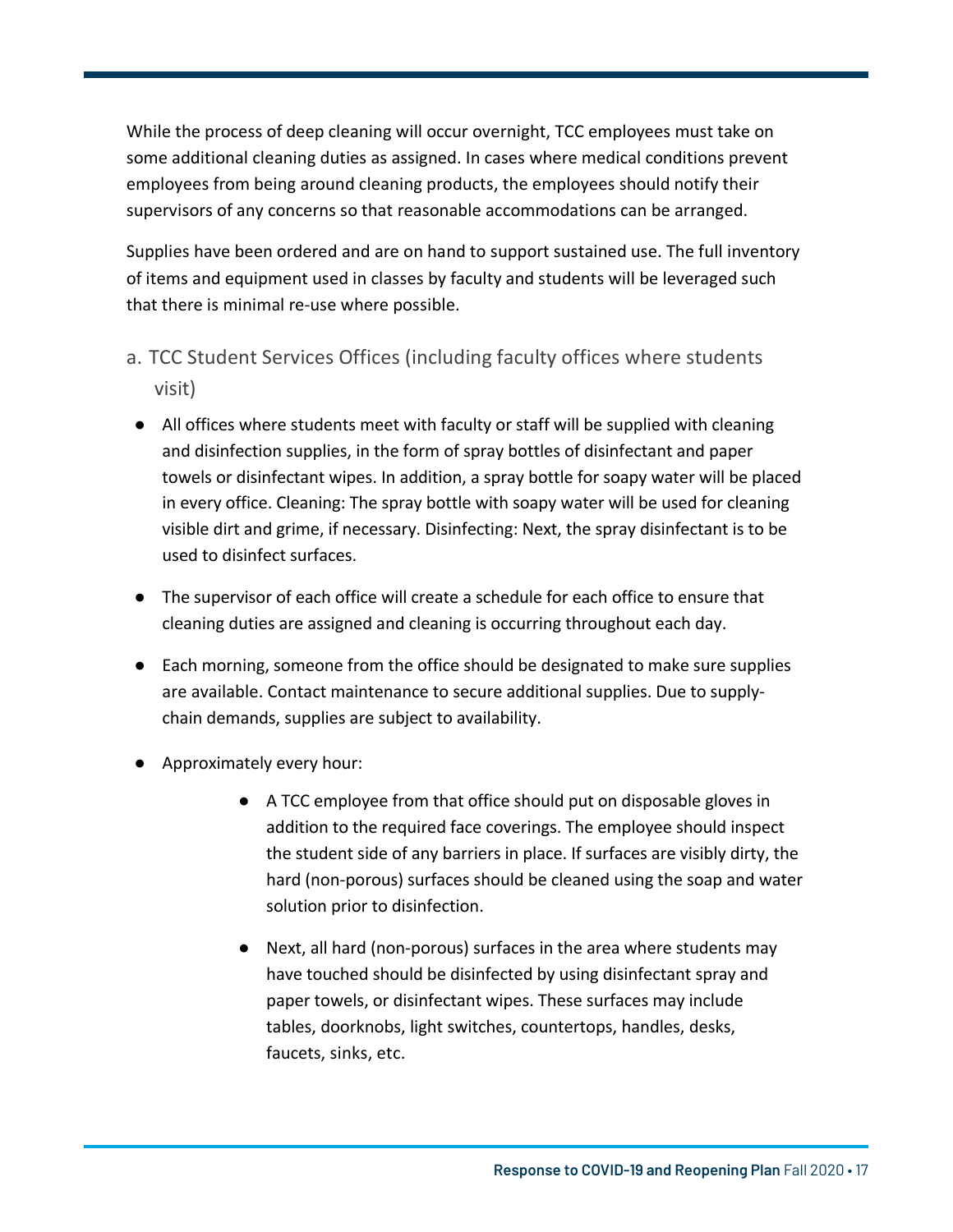● For electronics, such as tablets, touch screens, keyboards, and remote controls follow manufacturer's instructions for cleaning and disinfecting. If no guidance is available, use alcohol- based wipes or sprays containing at least 70% alcohol. If sprays are used, lightly spray the alcohol and dry thoroughly.

Page 18

● Be sure to wash your hands immediately after removing gloves.

#### b. TCC Classrooms (including classrooms with computer labs)

- All classrooms where students meet with faculty or staff will be supplied with cleaning and disinfection supplies, in the form of spray bottles of disinfectant and paper towels or disinfectant wipes. In addition, a spray bottle for soapy water will be placed in every classroom or computer lab. Cleaning: The spray bottle with soapy water will be used for cleaning visible dirt and grime, if necessary. Disinfecting: Next, the spray disinfectant is to be used to disinfect surfaces.
- Facilities and Academics will determine which spaces will be used, ensure that cleaning duties are assigned and cleaning is occurring throughout each day between classes.
- Contact Facilities to secure additional supplies. Due to supply-chain demands, supplies are subject to availability.
- After every class session, the faculty or staff member should put on disposable gloves in addition to the required face coverings.
- The faculty or staff member should inspect the classroom. If surfaces are visibly dirty, the hard (non-porous) surfaces should be cleaned using the soap and water solution prior to disinfection.
- Next, all hard (non-porous) surfaces in the area where students may have touched should be disinfected by using disinfectant spray and paper towels, or disinfectant wipes. These surfaces may include tables, doorknobs, light switches, countertops, handles, desks, faucets, sinks, etc.
- For electronics, such as tablets, touch screens, keyboards, and remote controls follow manufacturer's instructions for cleaning and disinfecting. If no guidance is available, use alcohol- based wipes or sprays containing at least 70% alcohol. If sprays are used, lightly spray the alcohol and dry thoroughly.
- Be sure to wash your hands immediately after removing gloves.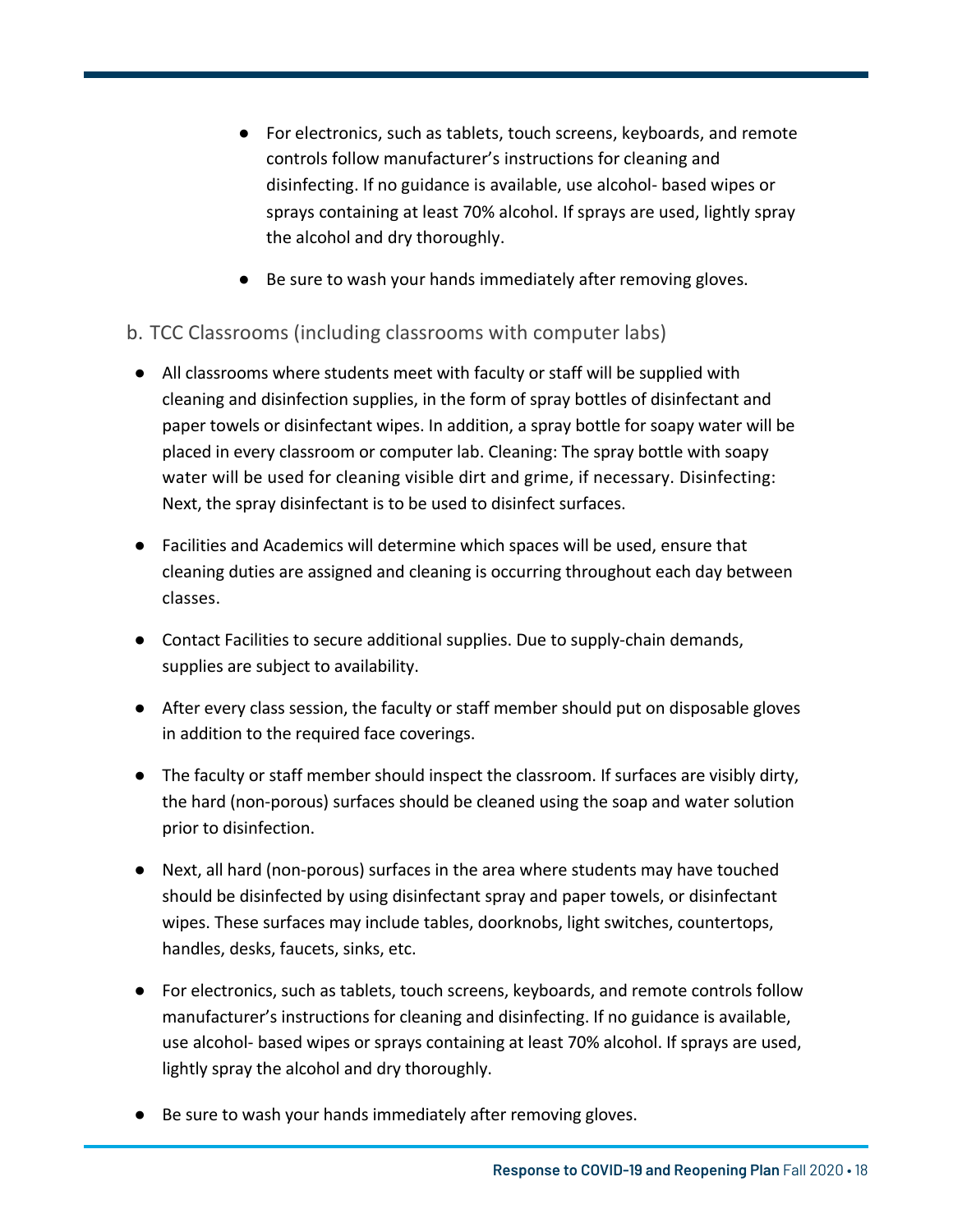#### c. TCC Laboratories

- All laboratories where students meet with faculty or staff will be supplied with cleaning and disinfection supplies, in the form of spray bottles of disinfectant and paper towels or disinfectant wipes. In addition, a spray bottle for soapy water will be placed in every laboratory. Cleaning: The spray bottle with soapy water will be used for cleaning visible dirt and grime, if necessary. Disinfecting: Next, the spray disinfectant is to be used to disinfect surfaces.
- The appropriate program head will create a schedule for each lab space to ensure that cleaning duties are assigned and cleaning is occurring throughout each day between lab sessions.
- Contact maintenance to secure additional supplies. Due to supply-chain demands, supplies are subject to availability.
- After every lab session, the faculty or staff member should put on disposable gloves in addition to the required face coverings.
- The faculty member should inspect the classroom. If surfaces are visibly dirty, the hard (non- porous) surfaces should be cleaned using the soap and water solution prior to disinfection.
- Next, all hard (non-porous) surfaces in the area where students may have touched should be disinfected by using disinfectant spray and paper towels, or disinfectant wipes. These surfaces may include tables, doorknobs, light switches, scientific equipment, countertops, handles, desks, faucets, sinks, etc.
- Many labs already have protocols for cleaning equipment after student use. Remember that COVID-19 requires disinfection as well. Review any laboratory procedures and modify them to include disinfecting protocols.
- For electronics, such as tablets, touch screens, keyboards, and remote controls follow manufacturer's instructions for cleaning and disinfecting. If no guidance is available, use alcohol- based wipes or sprays containing at least 70% alcohol. If sprays are used, lightly spray the alcohol and dry thoroughly.
- Be sure to wash your hands immediately after removing gloves.
- If the industry for which students in a laboratory session are preparing to enter will reasonably require employees to use specific protocols for cleaning and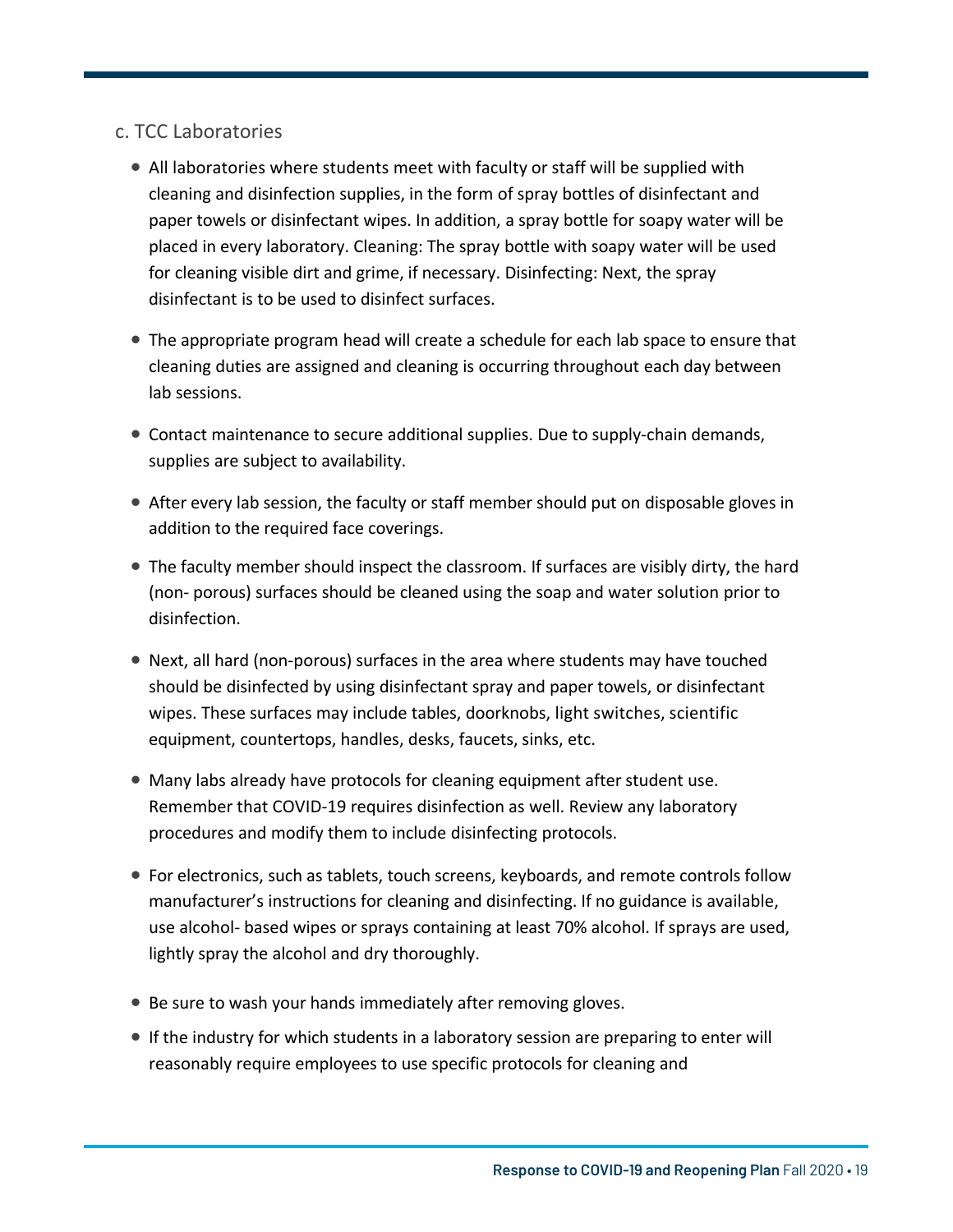disinfecting, the TCC employee teaching the lab can incorporate cleaning and disinfecting objectives into the lab.

- Students should be first shown how to properly clean and disinfect any equipment or tools. Then, the student should be assessed to be certain they are performing the activities in a suitable manner. The lab instructor must observe students to be sure they continue to follow proper protocols.
- In these cases, the instructor should provide students with the industry standards, and document when task training is complete with each student.
- d. Learning Resource Centers/Libraries
- The Learning Resource Center will be supplied with cleaning and disinfection supplies, in the form of spray bottles of disinfectant and paper towels or disinfectant wipes. In addition, spray bottles for soapy water will be placed in the LRC. Cleaning: The spray bottle with soapy water will be used for cleaning visible dirt and grime, if necessary. Disinfecting: Next, the spray disinfectant is to be used to disinfect surfaces.
- A schedule will be created to ensure that cleaning duties are assigned and cleaning is occurring throughout each day.
- Each morning, someone from the LRC should be designated to make sure supplies are available. Contact maintenance to secure additional supplies. Due to supplychain demands, supplies are subject to availability.
- Approximately every hour, an LRC employee should put on disposable gloves in addition to the required face coverings.
- The employee should inspect the areas of the LRC used by students. If surfaces are visibly dirty, the hard (non-porous) surfaces should be cleaned using the soap and water solution prior to disinfection.
- Next, all hard (non-porous) surfaces in the area where students may have touched should be disinfected by using disinfectant spray and paper towels, or disinfectant wipes. These surfaces may include tables, doorknobs, light switches, countertops, handles, desks, faucets, sinks, etc.
- For electronics, such as tablets, touch screens, keyboards, and remote controls follow manufacturer's instructions for cleaning and disinfecting. If no guidance is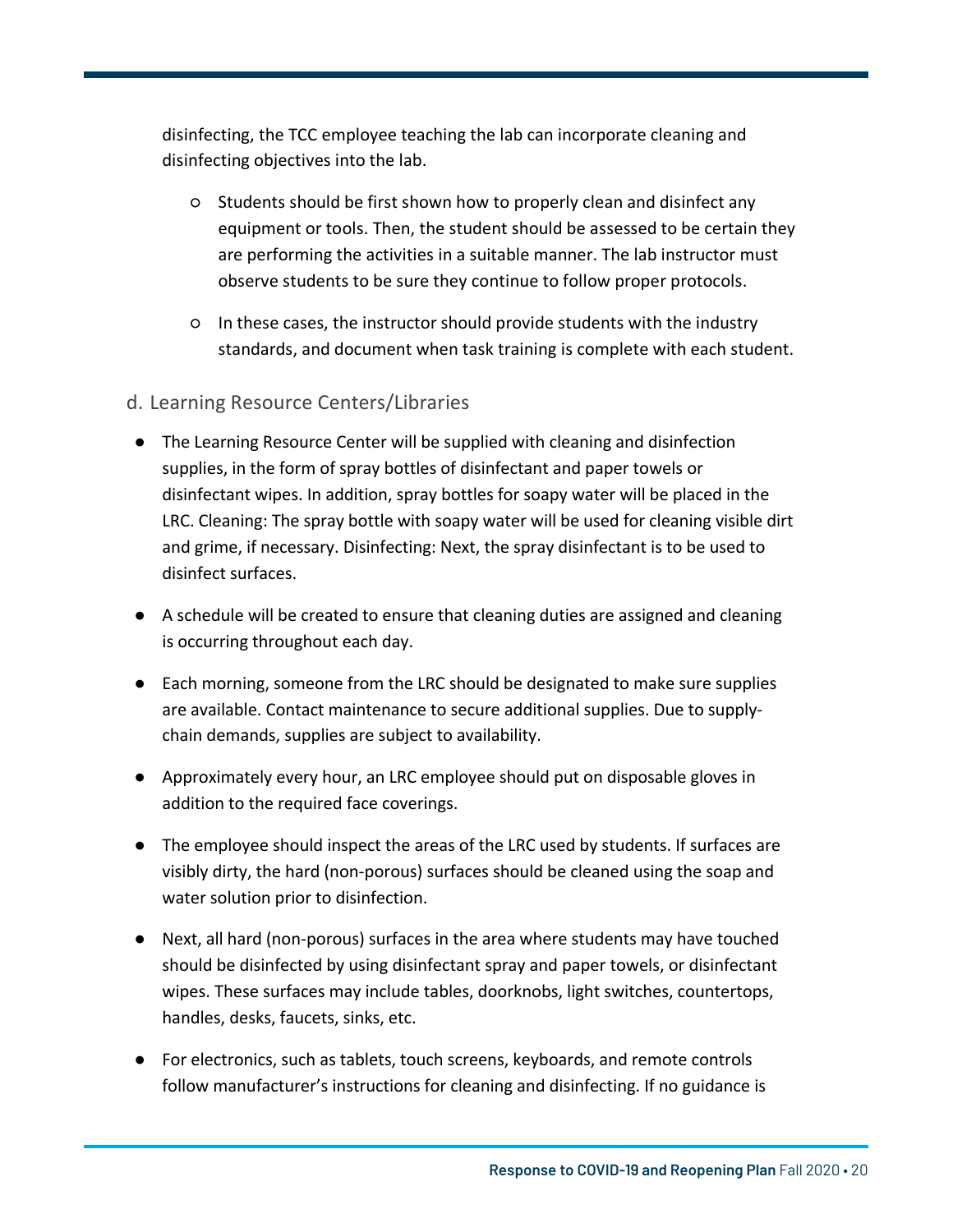available, use alcohol- based wipes or sprays containing at least 70% alcohol. If sprays are used, lightly spray the alcohol and dry thoroughly.

Be sure to wash your hands immediately after removing gloves.

#### e. Student Centers

- The on-duty daytime cleaning staff will clean and disinfect the Student Center throughout the business day.
- Every hour, the cleaning staff will disinfect hard (non-porous) surfaces. If surfaces are visibly dirty, the hard (non-porous) surfaces will be cleaned using soap and water prior to disinfection.
- Next, all hard (non-porous) surfaces in the area where students may have touched will be disinfected. These surfaces may include indoor and outdoor tables, chairs, doorknobs, light switches, countertops, handles, etc.

#### f. Breakrooms

- All breakrooms will be supplied with cleaning and disinfection supplies, in the form of spray bottles and paper towels or disinfectant wipes. In addition, a spray bottle for soapy water will be provided.
- If an employee notices supplies are running low, the employee contacts maintenance to secure additional supplies. Due to supply-chain demands, supplies are subject to availability.
- After using the breakroom, the employee should put on disposable gloves in addition to the required face coverings.
- Employees should clean up after themselves by inspecting the area. If surfaces are visibly dirty, the hard (non-porous) surfaces should be cleaned using the soap and water solution prior to disinfection.
- Next, all hard (non-porous) surfaces in the area where the employee touched should be disinfected by using disinfectant spray and paper towels, or disinfectant wipes. These surfaces may include tables, doorknobs, light switches, countertops, handles, desks, faucets, sinks, etc.
- Be sure to wash your hands immediately after removing gloves.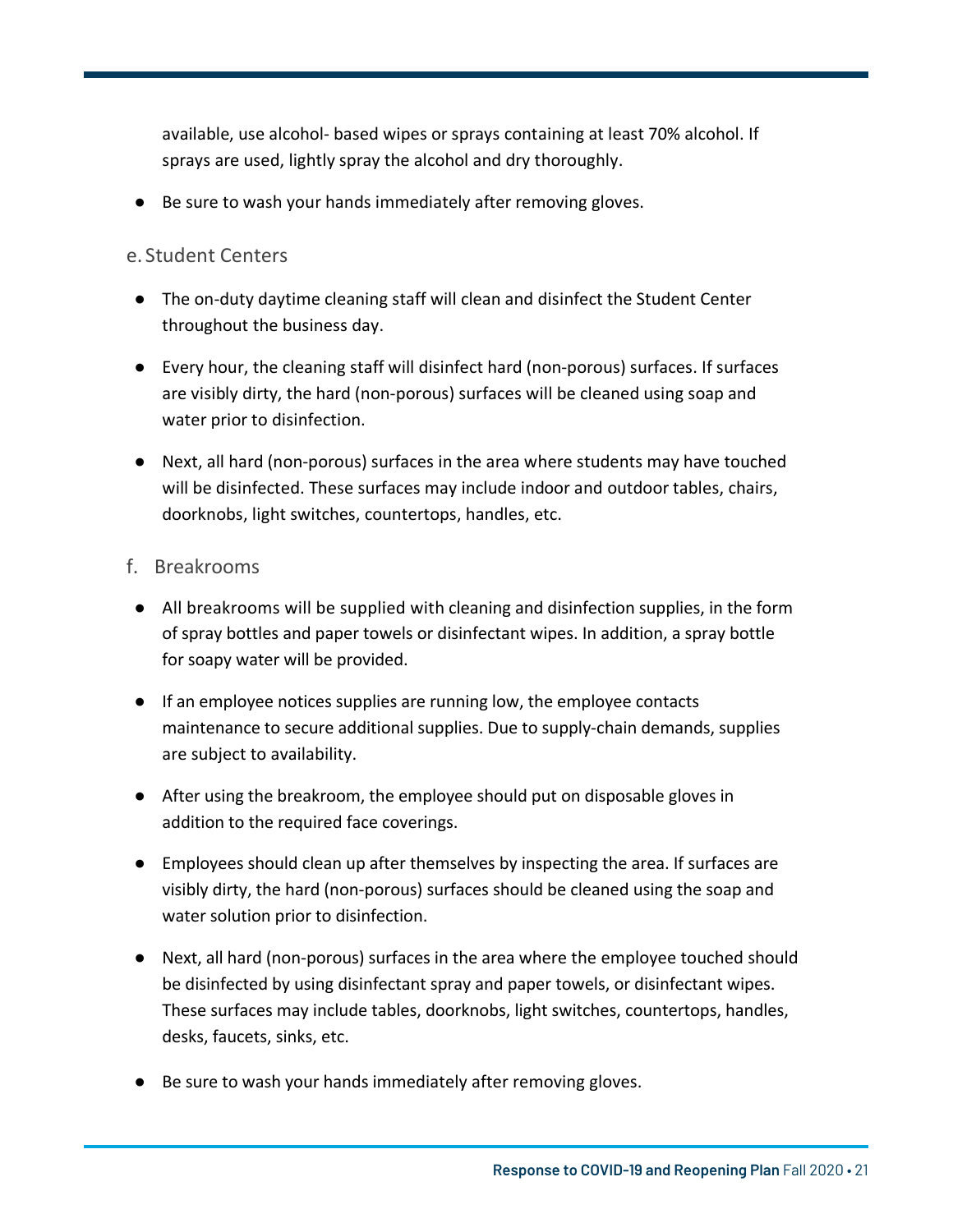- g. Facilities contacts at TCC
- District Administration Building: Brent Sanders 822-1277, bsanders@tcc.edu
- Norfolk Campus: Mike Franco 822-1300, mfranco@tcc.edu
- Chesapeake Campus: Bobby Thomas 822-5175, bthomas@tcc.edu
- Portsmouth Campus: Clayton Hinton 822-2235, chinton@tcc.edu
- Virginia Beach Campus: Tommy Armstrong 822-7125, tarmstrong@tcc.edu
- Center for Workforce Solutions: Bobby Mackley 822-2543, bmackley@tcc.edu
- Regional Automotive Center: Bobby Thomas 822-5175, bthomas@tcc.edu
- Visual Arts Center: Mike Franco 822-1300, mfranco@tcc.edu
- Skilled Trades Academy: Clayton Hinton 822-2235, chinton@tcc.edu

### **7. Housing**

TCC's students live in their communities rather than in campus housing, so this category is not applicable. However, students will be encouraged to continue mitigation practices when they are in their homes, with their families and friends, and when they socialize.

### **8. Consideration of vulnerable individuals (e.g. 65 years or older, underlying health conditions)**

Employees who may be more vulnerable to severe illness from COVID-19 (those over the age of 65 and those with underlying medical conditions) are encouraged to self-identify and work with both their supervisor and the Office of Human Resources to explore alternative work arrangements such as telework and alternative schedules. Other potential options include changing work processes or work locations to minimize contact with students, patrons, and other employees and implementing other physical distancing measures within the office environment (installation of shields, rearrangement of workspaces to ensure at least 6 feet of distance between them, etc.). The college will employ an interactive process to address concerns of vulnerable individuals. Beth Lunde, AVP for Human Resources is the primary contact and may be reached at blunde@tcc.edu.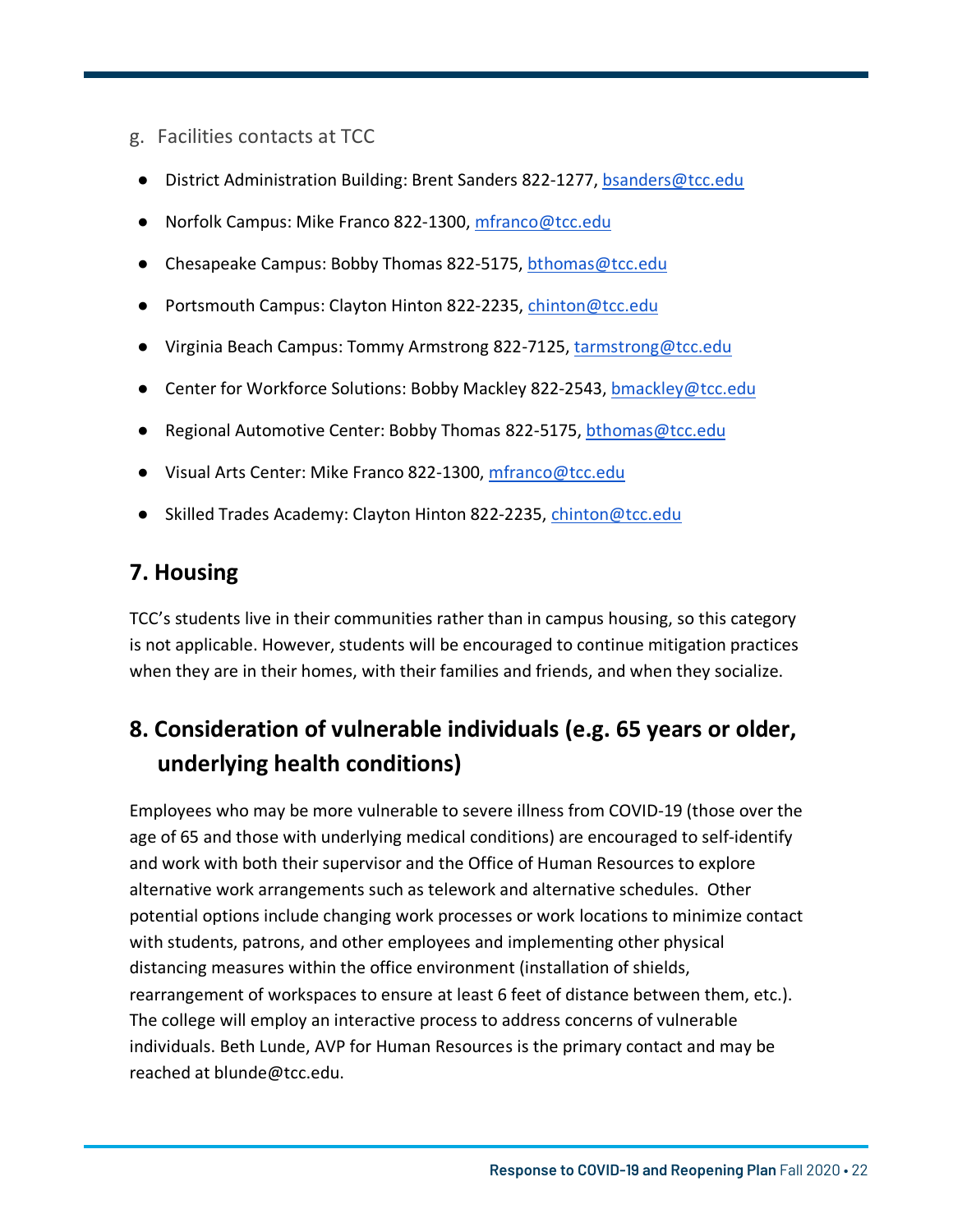The college will take steps to minimize employees' risk of exposure while making sure to be compliant with relevant laws like the Americans with Disabilities Act and the Age Discrimination in Employment Act.

#### **Policy Options to Support those at Higher Risk**

The college's [Alternative Work Arrangements Policy \(Policy 3101\)](https://www.tcc.edu/wp-content/uploads/2020/06/Policy-3101-Alternative-Work-Arrangements.pdf) addresses teleworking and alternative work schedules such as compressed work weeks and flexible work hours that may be available to employees.

#### **Leave Policies**

Employees may utilize available leave types in accordance with Department of Human Resource Management (DHRM) policies, VCCS policies, and the Families First Coronavirus Response Act (FFCRA). Summary of [various leave types available to](https://www.dhrm.virginia.gov/docs/default-source/covid-19/covid-19-leave-types-chart-4-16-20.pdf?sfvrsn=82b7f197_0"Summary%20of%20various%20leave%20types%20available%20to%20employees) employees

Employees are encouraged to stay home when they are not feeling well and/or if they are exhibiting symptoms consistent with COVID-19 and to discuss their leave options with their supervisor and the Office of Human Resources. Employees diagnosed with COVID-19 are required to report their diagnosis to their supervisor and the Office of Human Resources.

#### **Return to Work after COVID-19 Illness**

Employees are required to follow [Centers for Disease Control and Prevention \(CDC\)](https://www.cdc.gov/coronavirus/2019-ncov/if-you-are-sick/end-home-isolation.html?CDC_AA_refVal=https%3A%2F%2Fwww.cdc.gov%2Fcoronavirus%2F2019-ncov%2Fprevent-getting-sick%2Fwhen-its-safe.html"Centers%20for%20Disease%20Control%20and%20Prevention%20(CDC)%20recommendations) recommendations when ending isolation. When an employee may return to work and be around others depends on different factors for different situations.

Employees are to coordinate with their supervisors and the Office of Human Resources when planning to return to work. Employees who are Virginia Sickness and Disability Program (VSDP) participants will also work with the third-party administrator of VSDP, in addition to their supervisor and the Office of Human Resources, to facilitate a return to work.

TCC students who meet one or more of these criteria should develop an individualized education plan with an advisor for continuing distance education. (Student should work with the instructor and advisor)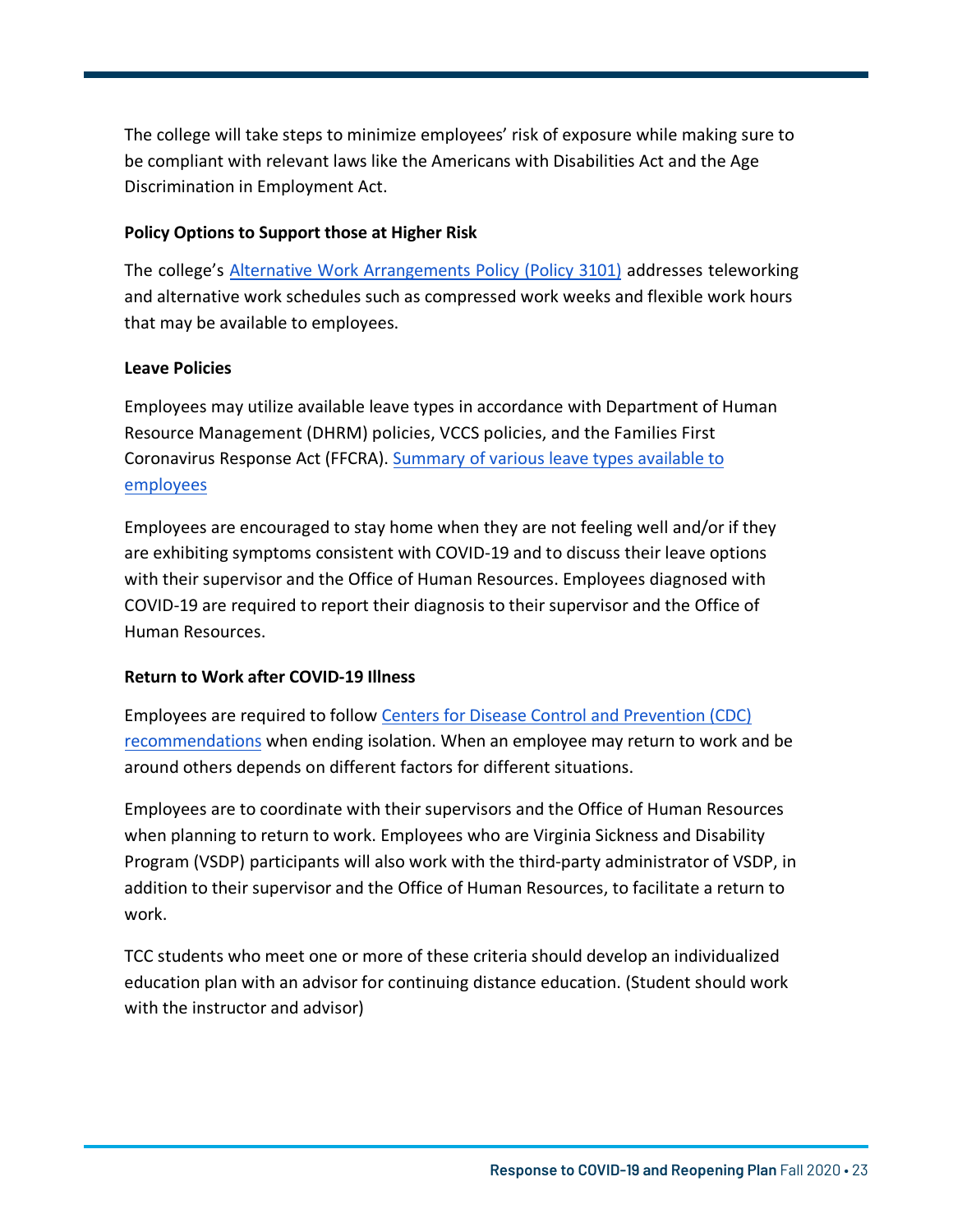### **9. International student considerations**

(e.g. COVID-19 travel health risks, CDC returning travelers guidelines, travel registry, etc.)

#### **International Student Advising**

The ISA/PDSO (International Student Advisor/Primary Designated School Official) is monitoring the global health situation and providing periodic email updates to all current TCC F-1 students and applicants informing them of any of TCC's or SEVP's COVID-19-related updates and any implications for their current or intended F-1 status

The ISA/PDSO continues to provide admission assistance and immigration advising to current and prospective students over the phone, through email, and via Zoom.

Following the announcement of the college's reopening to the public, the ISA/PDSO will release an appointment schedule that phases in in-person assistance, but also supports continued social distancing and the health and safety of the staff and students.

#### **Current F-1 Student Travel**

All F-1 students wishing to temporarily depart the U.S. must first obtain a travel signature from the ISA/PDSO on their Form I-20. They are advised to inform the ISA/PDSO of their intended return date and must follow CDC [guidelines](https://www.cdc.gov/coronavirus/2019-nCoV/index.html) for quarantine and self-isolation upon their return. Students must notify the ISA/PDSO of their travel plans prior to departing for the United States and notify the ISA/PDSO immediately upon their return to the Tidewater local area.

F-1 students wishing to depart the U.S. permanently are not required to obtain a travel signature but are advised to inform the ISA/PDSO of their intent to leave.

#### **Student and Exchange Visitor Program (SEVP) Reporting**

The ISA/PDSO must report any COVID-19-related changes to the college's instructional plan to SEVP within 10 days of their being announced. This report must include the details of the changes and any implications for the college's F-1 student population.

#### **Fall 2020 F-1 Admissions**

**Overseas Applicants:** In response to the COVID-19 pandemic, the U.S. Department of State [announced](https://travel.state.gov/content/travel/en/News/visas-news/suspension-of-routine-visa-services.html) the suspension of routine visa services at all U.S. Embassies and Consulates.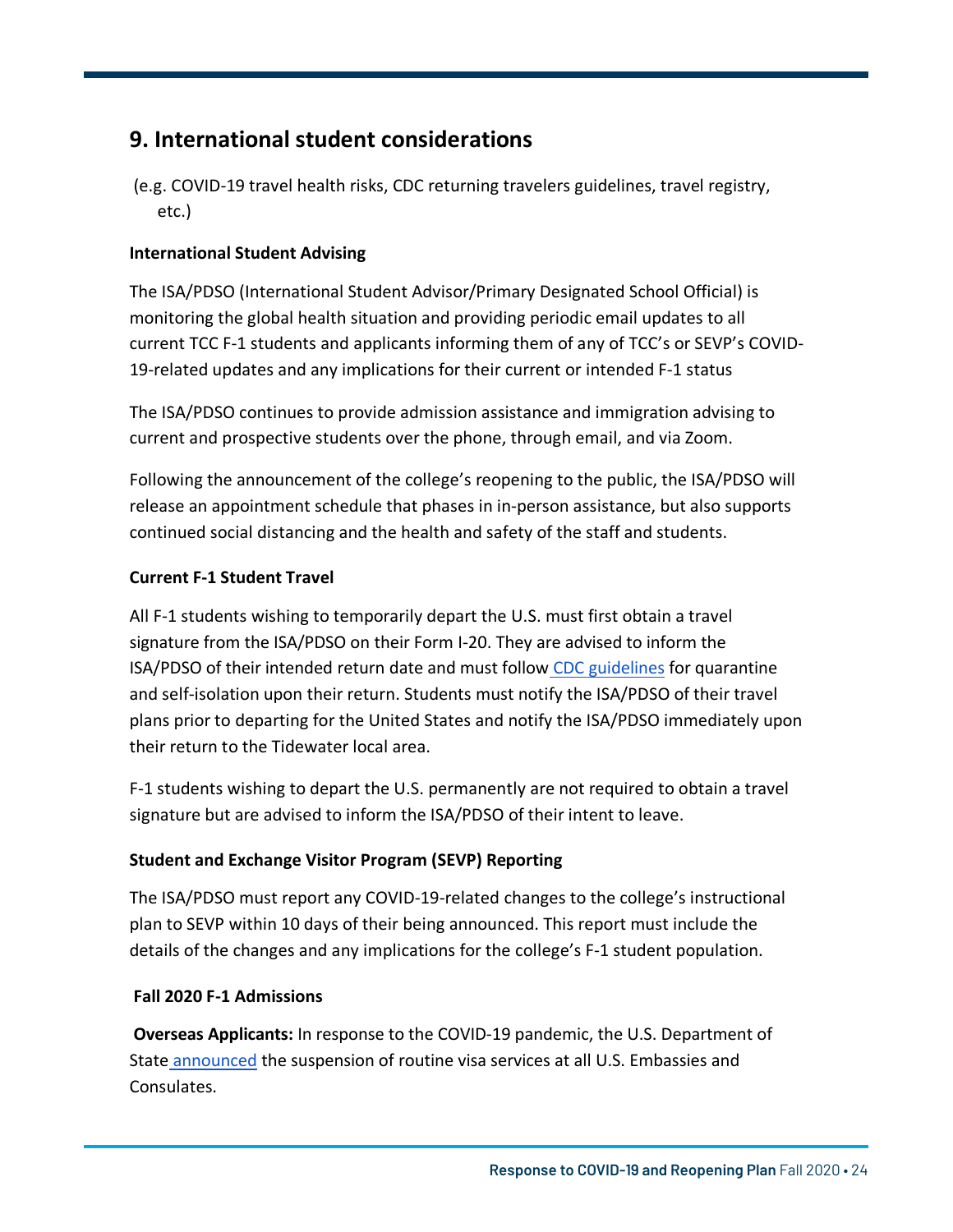As a result, all F-1 students admitted to TCC for the Fall 2020 semester had their admissions deferred to the Spring 2021 semester and were issued an updated Form I-20.

\*This excludes international students exempt from visa requirements (citizens of Canada and Bermuda) and those already in possession of a visa prior to the announcement

Overseas applicants are required to follow CDC [guidelines](https://www.cdc.gov/coronavirus/2019-nCoV/index.html) for quarantine and selfisolation upon their arrival to the area. In alignment with these guidelines, Tidewater Community College will require the following for international students arriving from outside the borders of the United States:

- 1. To avoid unintended travel delays, overseas students are advised to check with the ISA/PDSO before undertaking travel to the United States.
- 2. Students arriving in the United States from overseas must contact the ISA/PDSO by email immediately upon arrival.
- 3. Students arriving in the United States from overseas are required to stay home for 14-days and take these steps to monitor your health and practice social distancing:
	- Take your temperature with a thermometer two times a day and monitor for fever. Also watch for cough or trouble breathing. Use a temperature log to monitor temperature.
	- Stay home and avoid contact with others. Do not go to work or school.
	- Do not take public transportation, taxis, or ride-shares.
	- Keep your distance from others (about 6 feet or 2 meters)

Students arriving from outside the borders of the United States must factor in the required 14-day quarantine and self-isolation period into their arrival plans and consider them against the college's academic calendar.

#### **F-1 Transfer and Change of Status Applicants**

Transfer and change of status admissions are proceeding as usual.

Transfer and change of status students are required to follow CDC [guidelines](https://www.cdc.gov/coronavirus/2019-nCoV/index.html) for quarantine and self-isolation upon their arrival to the area.

Transfer and change of status students must factor in the recommended 14-day quarantine and self-isolation period into their arrival plans and consider them against the college's academic calendar.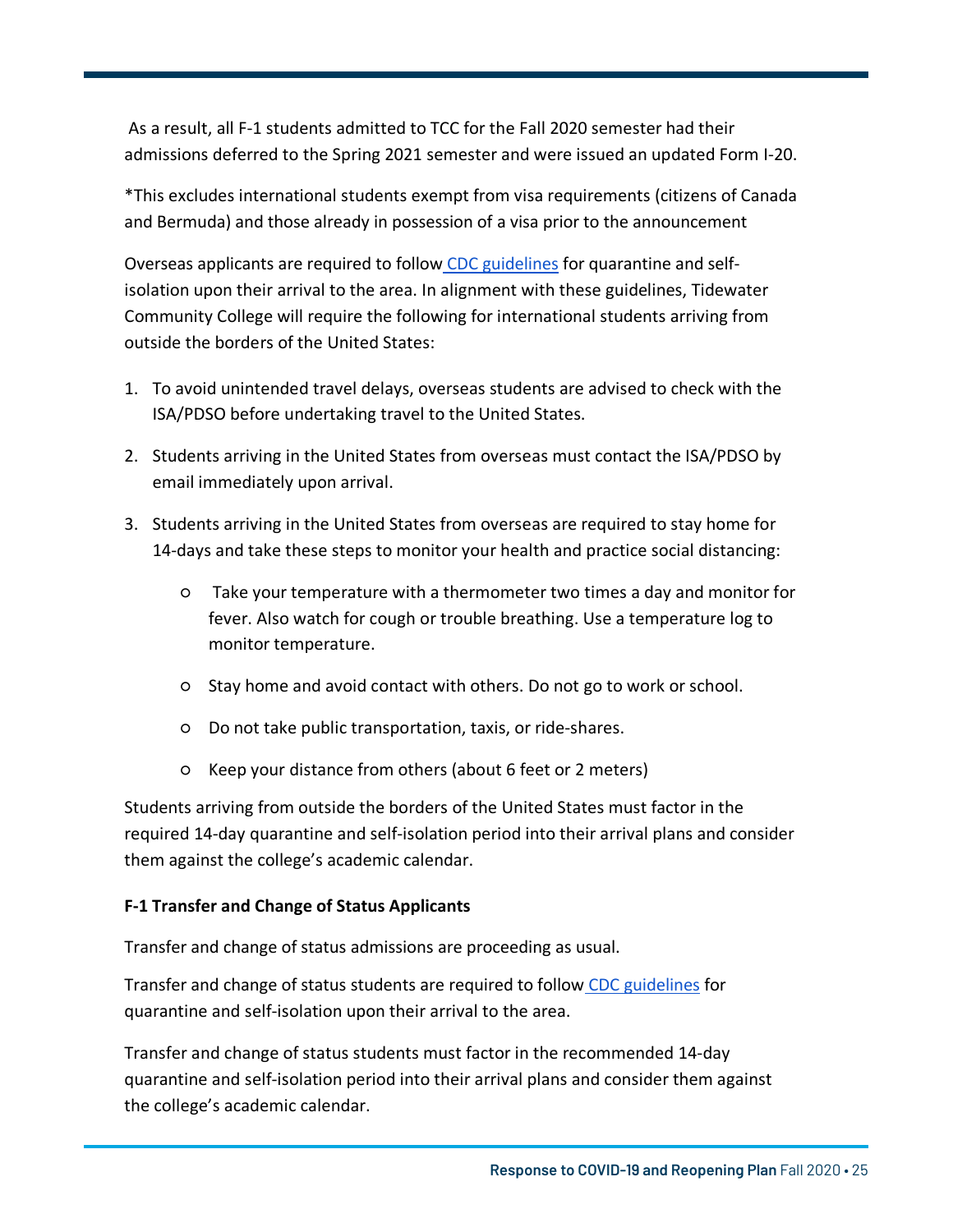#### **F-1 Orientation**

The Fall 2020 F-1 Orientation, scheduled for Friday, August 14, 2020, will be offered virtually via Zoom.

### **10. Partnership and communication/information sharing with local community, health systems and other stakeholders.**

TCC has a variety of partnerships with the local community, health systems, and other key stakeholders with whom we have established Memorandums of Understanding (MOUs) and contracts. Communication with these partners is fluid and ongoing as many of our students participate in clinicals, internships and dual enrollment programs. These partners will be apprised of our procedures, policies and expectations. Below is a sample listing of community affiliations/partners with whom we are frequently in communication:

| <b>Agreement Name</b>                                                          | Organization                                                   | <b>Contact</b>                                    |
|--------------------------------------------------------------------------------|----------------------------------------------------------------|---------------------------------------------------|
| Chrysler US LLC Automotive<br><b>Technical Training Services</b><br>Agreement  | FCA US, LLC                                                    | Brian Szalk, Head of Technical<br><b>Training</b> |
| Chesapeake Public Schools                                                      | Chesapeake Public Schools                                      | Dr. Jared Cotton,<br>Superintendent               |
| Eastern Shore Rural Health<br><b>Clinical Affiliation Agreement</b>            | Eastern Shore Rural Health, Inc.                               | Nancy Stern, CEO                                  |
| <b>Funeral Service Student</b><br>Cooperative Education<br>Placement Agreement | Dignity Funeral Services, DBA<br><b>Altmeyer Funeral Homes</b> | Christopher P. Sisler, Vice<br>President          |
| Governor's School of the Arts<br><b>Facilities Use Agreement</b>               | The Governor's School for the<br>Arts                          | Andrea P. Warren, Executive<br>Director           |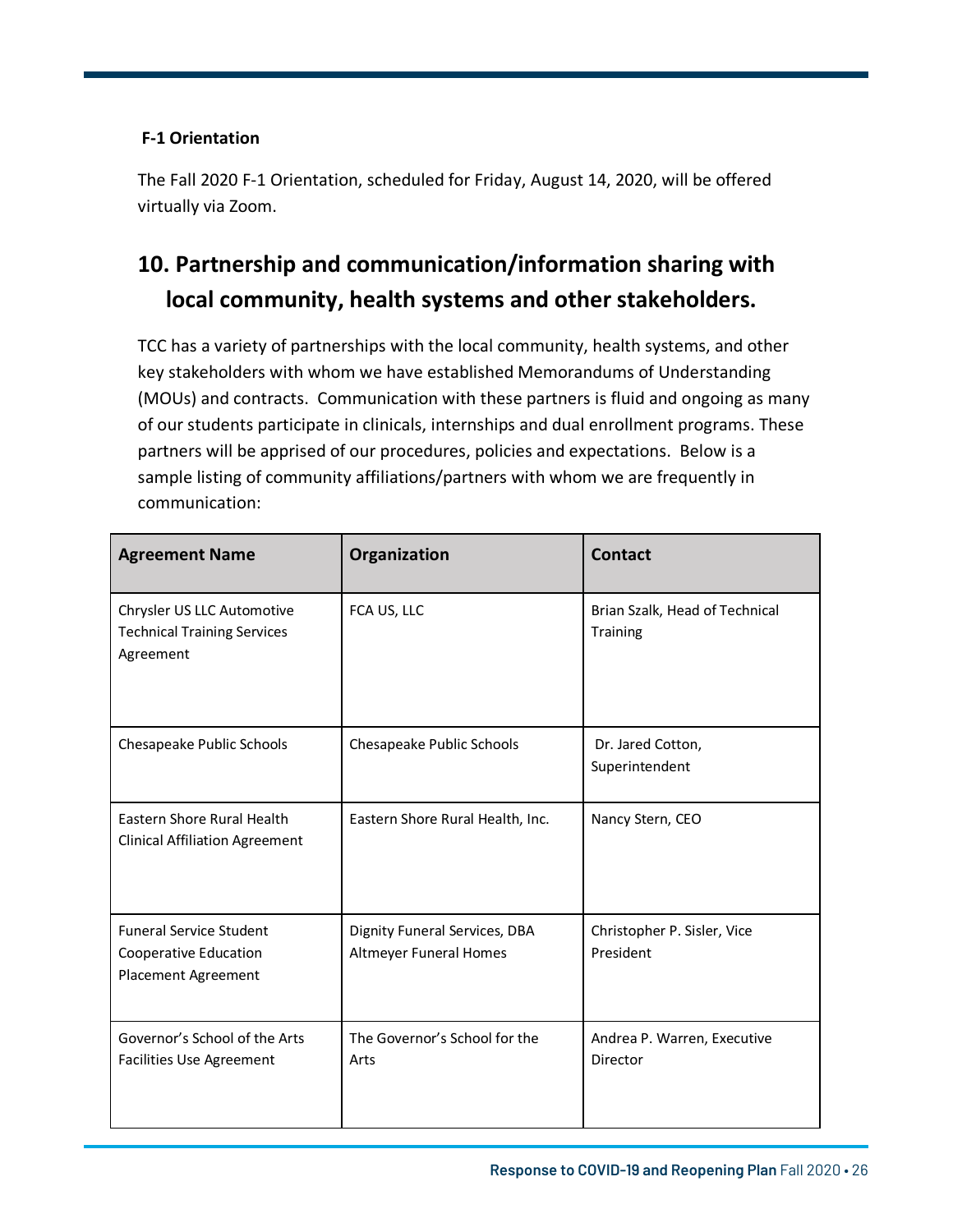| Laurel Regional Schools<br><b>Clinical Affiliation Agreement</b>             | Laurel Regional Schools                                       | Donna D. Lewis, Director                |
|------------------------------------------------------------------------------|---------------------------------------------------------------|-----------------------------------------|
| Norfolk Public Schools                                                       | Norfolk Public Schools                                        | Dr. Melinda Boone,<br>Superintendent    |
| Norfolk Public Library Federal<br>Work Study Agreement                       | City of Portsmouth Public<br>Library                          | Sonal Rastogi, Director of<br>Libraries |
| <b>Portsmouth Public Schools</b><br>Dual Enrollment Agreement                | City of Portsmouth Public<br>Schools                          | Elie Bracey III, Superintendent         |
| South University-Savannah<br><b>Nursing Agreement</b>                        | South University-Savannah, LLC<br><b>DBA South University</b> | Matthew A. Gavlik, President            |
| The COVE-Center of<br>Veterinary Expertise Clinical<br>Affiliation Agreement | The COVE-Center of Veterinary<br>Expertise                    | Danielle Ross, Hospital<br>Manager      |
| <b>Veterinary Technology</b><br><b>Clinical Affiliation Agreement</b>        | Acredale Animal Hospital                                      | Alysia Doyle, Director                  |
| Virginia Beach City Public<br><b>Schools Dual Enrollment</b><br>Agreement    | City of Virginia Beach Public<br>Schools                      | Aaron C. Spence,<br>Superintendent      |

Barnes & Noble, which operates TCC's bookstores, is another community partner. There are two stores, in MacArthur Center in Norfolk and in the Virginia Beach Student Center. Distribution centers are located in the Portsmouth and Chesapeake student centers. TCC's Auxiliary Services staff is in frequent contact with the bookstore managers, who provide this plan for fall:

**MacArthur Center:** Will remain open as allowable by CDC and State guidelines.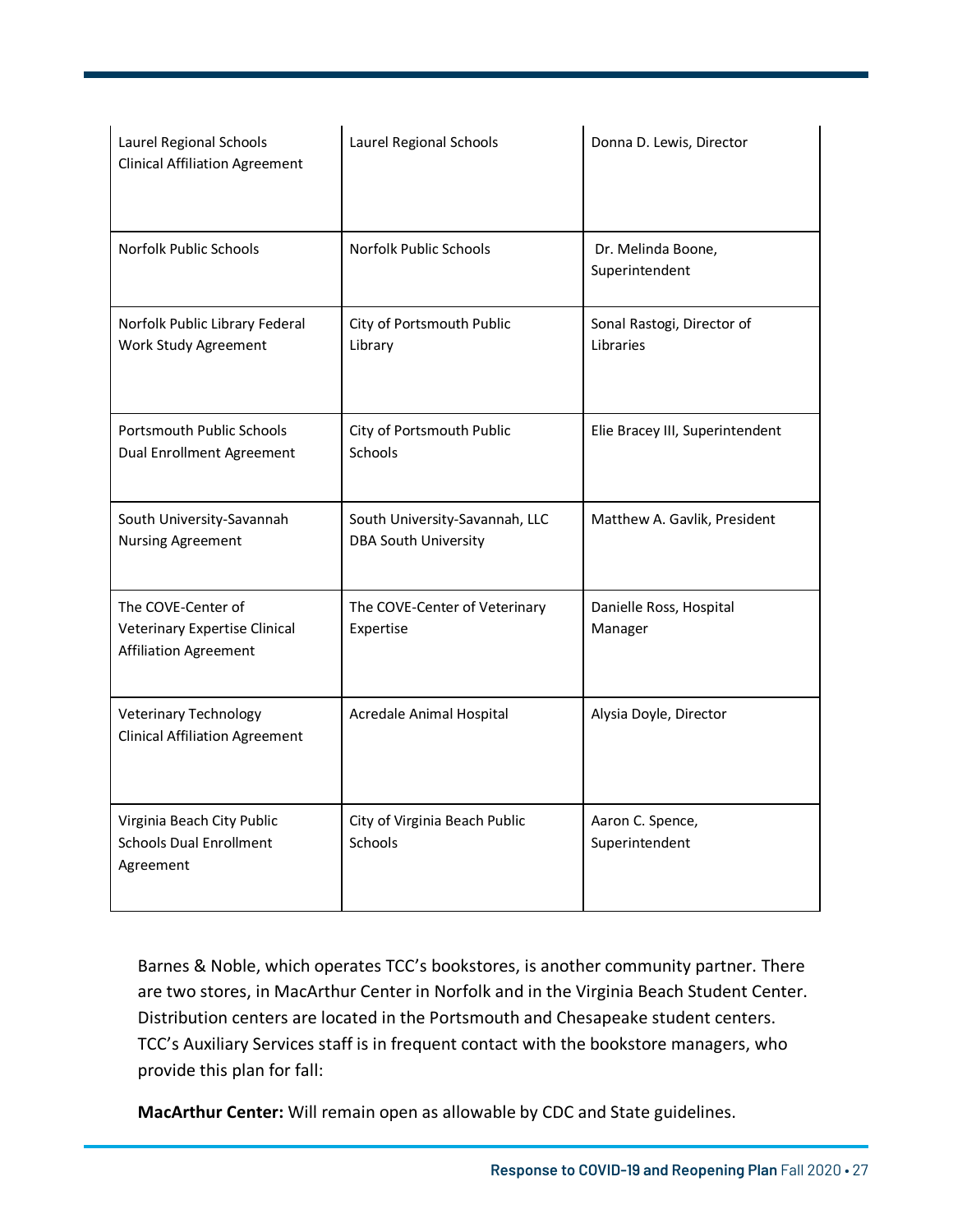**Virginia Beach Student Center:** This location, while located in the Virginia Beach Student Center, can be operated without any other spaces within the Student Center being opened. (i.e. independent entrance).

- B&N is proposing that their stores reopen on or around August 3, 2020.
- Alternative opening would be 1 week prior to the start of classes, August 17, 2020 through the end of book rush (tentative date September 23, 2020).
- After September 23, 2020, there is a potential for reducing hours and/or closing based on student need.
- Masks will be required for all those entering the store
- Social distancing lines can easily be set up on the sidewalk (Security support may be needed)
- B&N is responsible for the cleaning of the interior space of the store.

#### **Chesapeake/Portsmouth Student Centers**

- Remain closed until such time as the Student Centers themselves open.
- If Student Centers open, adjust hours based on Student Center hours and/or B&N regular operational hours (which is less).
	- Operational Hours (Monday Thursday, 8:00 am to 2:00 pm) Non rush
	- Operational Hours (Monday Friday, 8:00 am to 6:00 pm) Rush
- Masks and social distancing guidelines would be established.

The college also provides updates to the college board, which is the college's liaison to the four localities [the college serves.](https://www.pilotonline.com/opinion/columns/vp-ed-column-conston-0415-20200415-f5asffyedvbgbk5cunqwkviziy-story.html) Dr. Marcia [Conston,](https://www.pilotonline.com/opinion/columns/vp-ed-column-conston-0415-20200415-f5asffyedvbgbk5cunqwkviziy-story.html) President, and Dr. Michelle Woodhouse, Interim VP for Academic Affairs and Chief Academics Officer, have both published op-eds in The Virginian-Pilot to communicate the value of community college in the current situation.

### **11. Face coverings (students, faculty and staff)**

The wearing of masks or face coverings has become a polarizing issue among Americans during the COVID-19 pandemic. This is unfortunate because there is a growing body of evidence that face coverings do reduce the transmission of the coronavirus. A [meta-](https://www.thelancet.com/journals/lancet/article/PIIS0140-6736(20)31142-9/fulltext)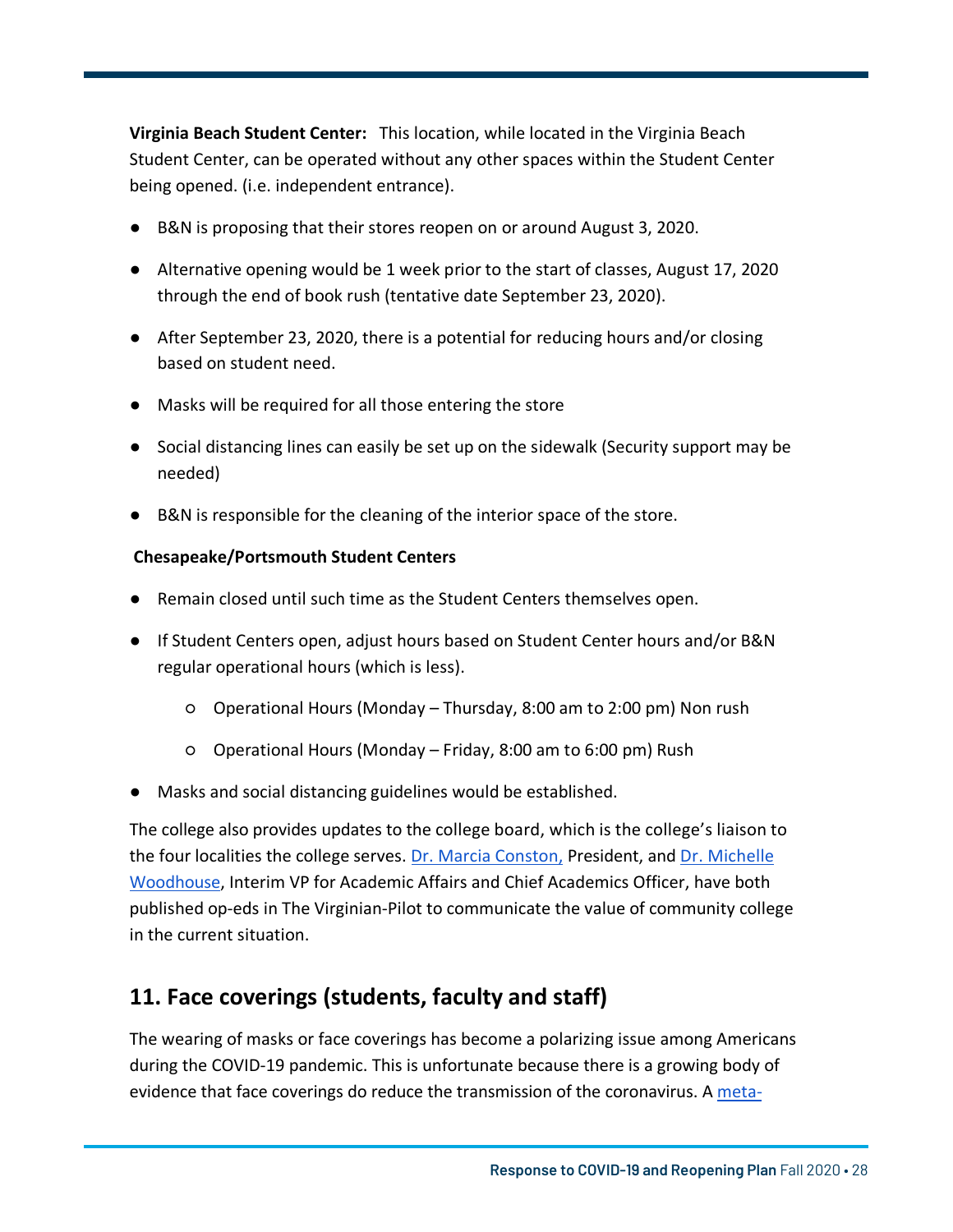analysis of [172 studies](https://www.thelancet.com/journals/lancet/article/PIIS0140-6736(20)31142-9/fulltext) looked at various interventions to prevent the transmission of COVID-19, SARS and MERS from an infected person to people close to them. The analysis, which was published in The Lancet on June 1, 2020, found that mask wearing significantly reduces the risk of viral transmission.

*For this reason, TCC will require students, faculty, and staff to wear face coverings inside buildings, especially in common areas where physical distancing is difficult (hallways, restrooms, breakrooms) and in classrooms, libraries, and labs.*

Page 29

a. Plans submitted by each institution should include information on how it intends to teach/reinforce the use of face coverings among students, faculty, and staff.

We believe that wearing face coverings demonstrates that we care for others in our communities and for our loved ones at home. We are developing a TCC Cares campaign using visuals (posters, LCD screens), social media and the website (i.e. showing students and staff wearing masks) in order to cultivate a culture of caring. That said, we also understand that not everyone, for reasons of health or religious beliefs, can wear a face covering.

TCC will create a culture of caring and compliance while educating students regarding the importance of face coverings by enforcing the following guidelines:

- Require students to watch an educational video prior to returning to the campus
	- Video will be in Canvas course shell so faculty can determine which students have reviewed the video
	- Faculty will share the video the first day of class and answer questions
	- Communicate the importance of wearing face coverings and provide information on proper use, removal, and washing by posting information on the website and throughout the buildings through posters
	- Send an email to students providing guidance prior to the first day of class
	- Face Covering Sign for State [Agencies](https://dgs.virginia.gov/globalassets/business-units/do/documents/face-coverings-notice_final-1.pdf)
	- [Face Covering Tips \(CDC\)](https://www.cdc.gov/coronavirus/2019-ncov/images/face-covering-checklist.jpg)
	- Coronavirus disease [2019 \(COVID-19\) Factsheet](https://www.cdc.gov/coronavirus/2019-ncov/downloads/2019-ncov-factsheet.pdf)
	- Cloth Face Covering [Information](https://www.cdc.gov/coronavirus/2019-ncov/prevent-getting-sick/about-face-coverings.html)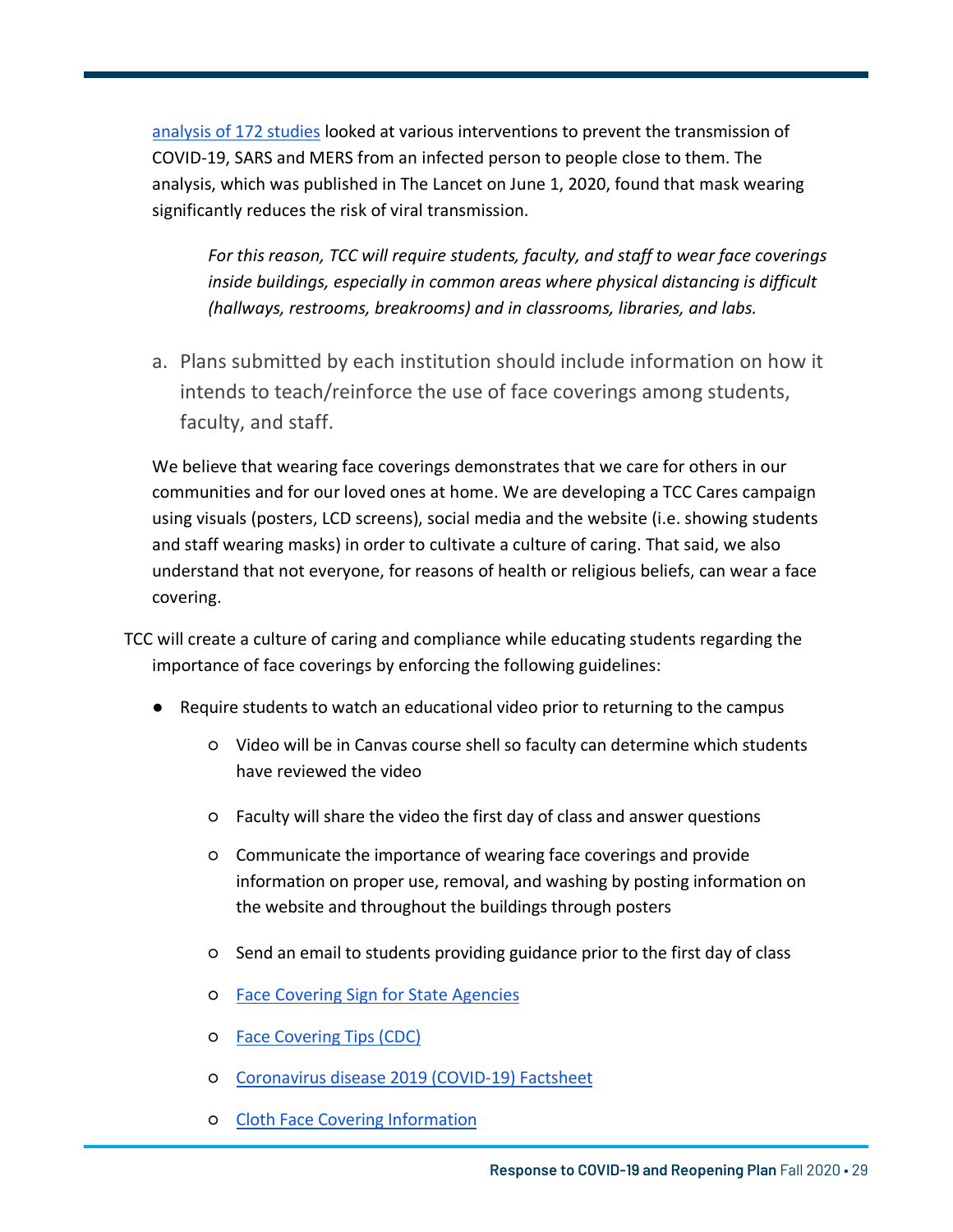- Include COVID-19 safety information in syllabi
- Frequently remind students to practice social distancing, not touch their faces, wash their hands and wear facial coverings through verbal cues

Page 30

- Video shared on how to make face coverings from household items will be located on website and in Canvas.
	- [How to Make Your Own Face Covering](https://www.youtube.com/watch?v=tPx1yqvJgf4"%20How%20to%20Make%20Your%20Own%20Face%20Covering)
	- [ASL Video Series: Use of Cloth Face Coverings to Help Slow the Spread of](https://www.youtube.com/watch?v=t9cnxxsEKpk&list=PLvrp9iOILTQatwnqm61jqFrsfUB4RKh6J&index=2&t=0s"ASL%20Video%20Series:%20Use%20of%20Cloth%20Face%20Coverings%20to%20Help%20Slow%20the%20Spread%20of%20COVID-19) COVID-19 (ASL Video Series)
- For faculty, cloth face coverings should be worn in times when at least six feet physical distancing cannot be maintained.

The expectation is for all faculty to wear face coverings while in TCC facilities, in classrooms, and around students. While individuals are expected to provide their own masks, a limited supply of masks will be available onsite for those who do not have appropriate face coverings.

- c. Students should be encouraged to wear cloth face coverings in times when at least six feet of physical distance cannot be maintained.
- Students must wear face coverings in classrooms, libraries, and labs and in common areas where physical distancing is difficult (hallways, bathrooms, breakrooms, etc.). TCC recognizes and honors the exceptions listed in Executive Order 63.
- Students who are unable to wear a face covering must ask for accommodation through the Office of Educational Accessibility.
- TCC requires all students to wear face coverings when attending in-person classes.
- Tidewater Community College also heeds the CDC advice for people to use simple cloth face coverings in the absence of manufactured face masks.

*NOTE: Masks and face coverings, as with all Personal Protective Equipment (PPE), reduces the risk of spreading COVID-19 but does not guarantee that a person will not spread or become sick with COVID-19. No guarantees of safety are implied in this plan. All measures taken by Tidewater Community College represent an attempt to mitigate the spread of COVID-19 during this public health crisis. Every person on TCC's campus should cooperate with the guidance, protocols, and procedures established in this plan.*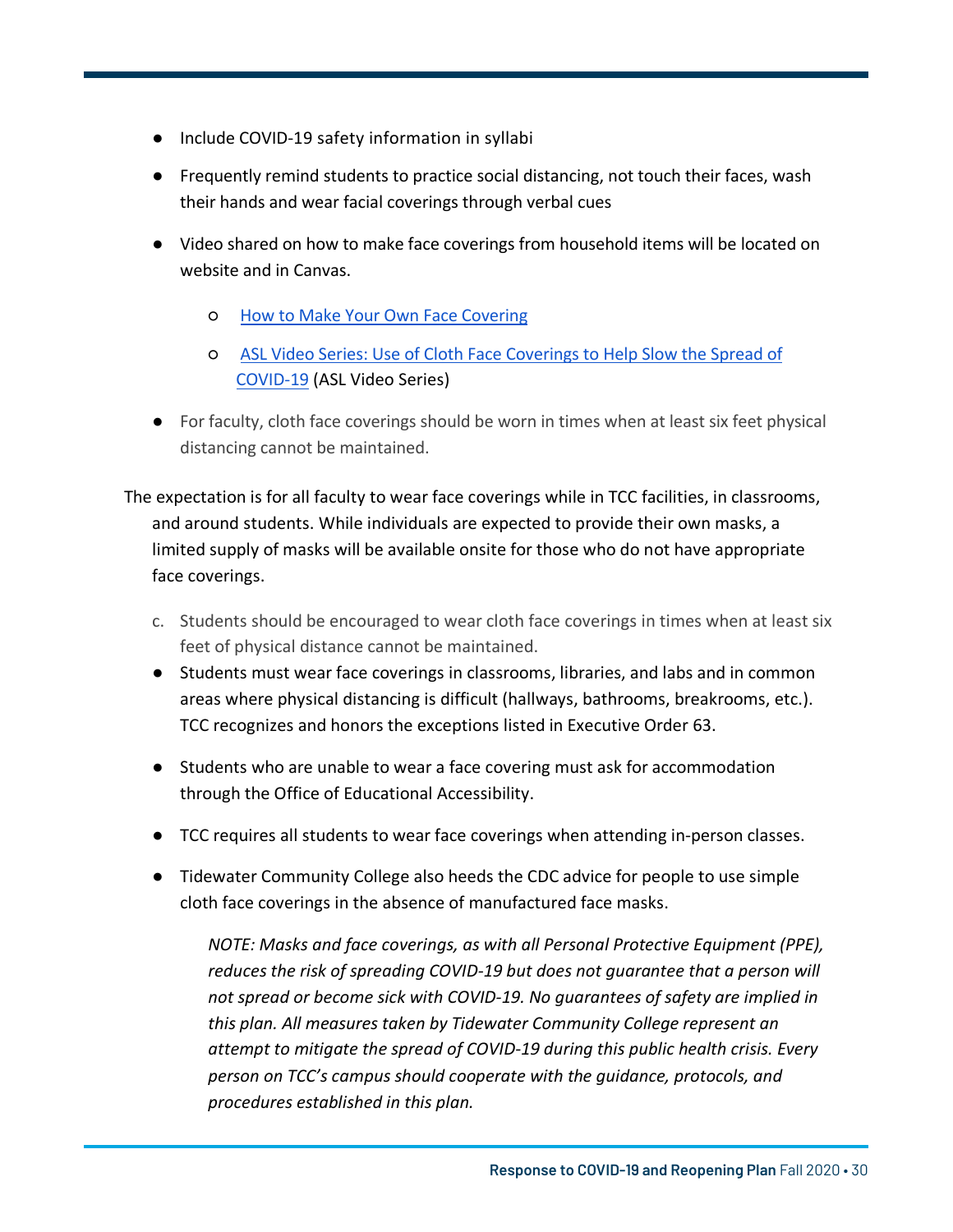d. Institutions should consider adopting relevant business-sector guidance for staff regarding the use of face coverings (e.g. fitness center, dining, student services, etc.). Face coverings should be worn in public-facing areas and in office spaces where six feet of physical distance cannot be maintained.

Page 31

- Staff with public facing responsibilities (i.e, student services, dining services) are required to wear face coverings in accordance with CDC guidelines when assisting students and guests.
	- Employees must wear a face covering (mask and/or shield) when in buildings, in common areas and when they are in direct contact with the public. TCC recognizes and honors the exceptions listed in Executive Order 63.
	- Employees are not required to keep face coverings on while alone in private offices.
	- Employees who are unable to wear a face covering must ask for accommodations through the Office of Human Resources, following the steps as outlined in the interactive process of the Americans with Disabilities Act (ADA). Contact blunde@tcc.edu for guidance.
	- Faculty and staff who are serving hearing-impaired students may not be required to wear face coverings if the student reads lips.

### **12. Student Health Services**

Tidewater Community College does not as an institution provide Student Health Services. However, it does assist students with identifying health resources available to them in the community.

- [Community](https://www.tcc.edu/about-tcc/safety-security/emergency-preparedness/covid-19-tccs-response-and-resources-for-faculty-staff-and-students/community-resources-during-covid-19/) resources document on TCC website
- Hampton Roads Mental [Health Resources](http://www.hampton.k12.va.us/community/keycommunicator/key/handoutsforkeycommunicatorlink/Hampton%20Roads%20Mental%20Health%20Resources.pdf)
- [Hampton Roads](https://www.hrchc.org) Community Health Center
- [Single](https://www.tcc.edu/service-support/single-stop/) Stop
- Virginia [Association](https://www.vafreeclinics.org) of Free and Charitable **Clinics**
- [Planned Parenthood](https://www.plannedparenthood.org/health-center)

TCC's Diagnostic Medical Sonography program also offers free [and reduced-cost](https://news.tcc.edu/free-3d-ultrasound-offers-rewarding-experience/) ultrasounds for pregnant women.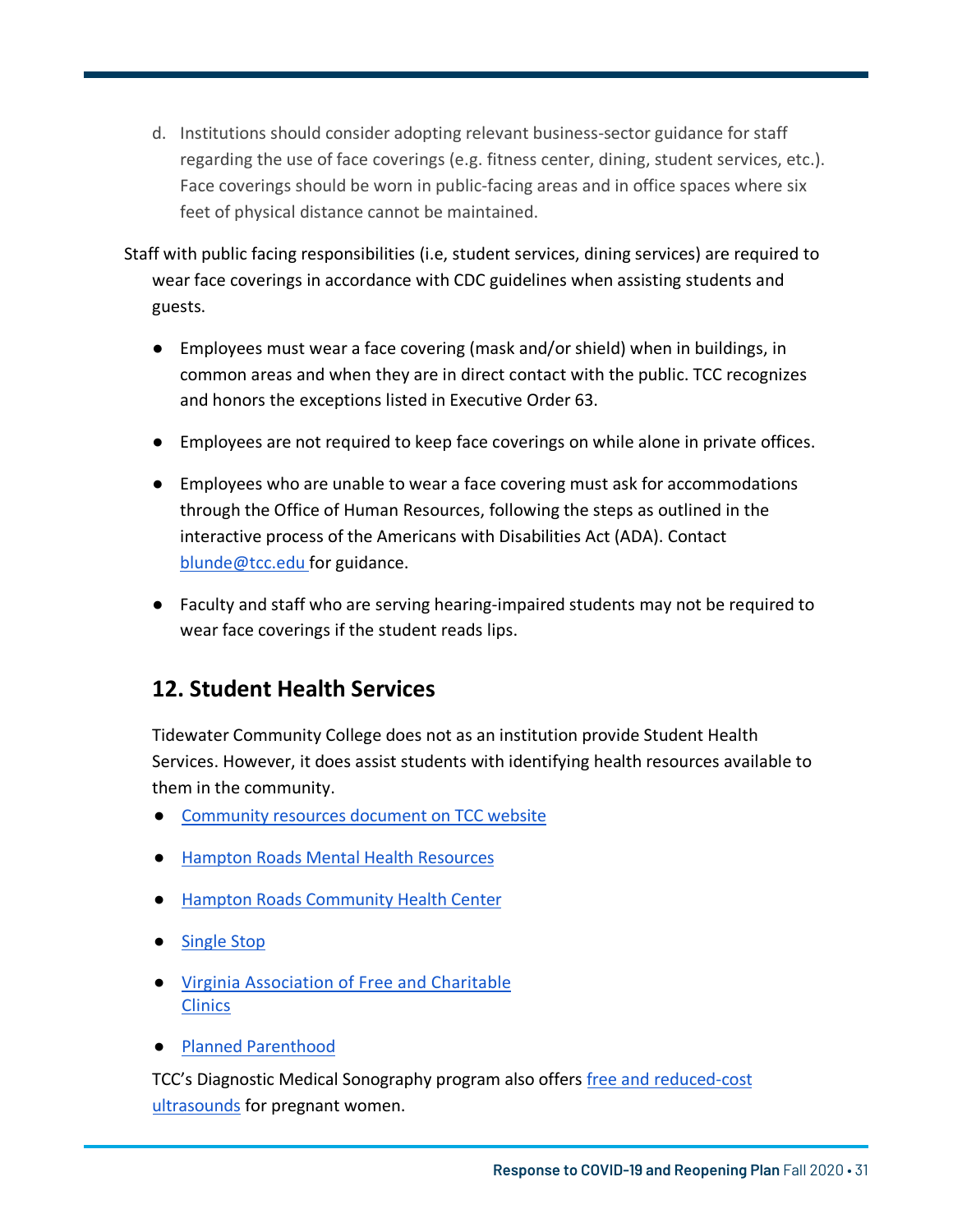### **13. Large events, including athletic events, and others such as ceremonies or performances**

TCC does not have athletic teams. Large Fall 2020 gatherings would include Fall Convocation, Fall Commencement, the Nursing Pinning the Trucking Graduation. All of these will be held virtually for the upcoming semester. Events at the Roper Performing Arts Center and shows at the TCC Planetarium on the Virginia Beach Campus are suspended.

Outside groups will not be hosted on our campuses or in our buildings.

### **14. Communications strategy**

An effective communications plan is multi-layered and ongoing. TCC began communicating with students, faculty and staff in mid-June about the Fall semester, and will continue to do so. President Conston held more than half a dozen Zoom town halls with all of these stakeholders, including one for students and another for Classified staff to address specific concerns they raised about returning to the campuses. In addition, the President has sent emails to students about Fall 2020 plans and recorded a wellness check video.

*Message: The safety of students, faculty and staff is our topmost priority. Most TCC courses in Fall 2020 will be delivered in remote formats using technology such as Canvas and Zoom. As an important source of workforce training in Hampton Roads, TCC will begin delivering face-to-face instruction in the fall in programs that require labs and hands-on learning. A workgroup comprising faculty, staff and administration is identifying which programs have to run on a campus and which can remain in remote instruction. All face-to-face instruction will be provided in compliance with applicable requirements under "Safer at Home [Phase 2: Guidelines for All Business Sectors."](https://www.governor.virginia.gov/media/governorvirginiagov/governor-of-virginia/pdf/Virginia-Forward-Phase-Two-Guidelines.pdf)*

**Strategy**: Emphasize all the positive initiatives happening at the college and communicate how we are protecting people and advancing education and student success safely.

#### **Actions**

● Streamline website content by focusing on what we are doing to move forward. (There is demonstrated COVID-fatigue in messaging and we need to tweak messaging to keep people reading it.) -- Completed June 18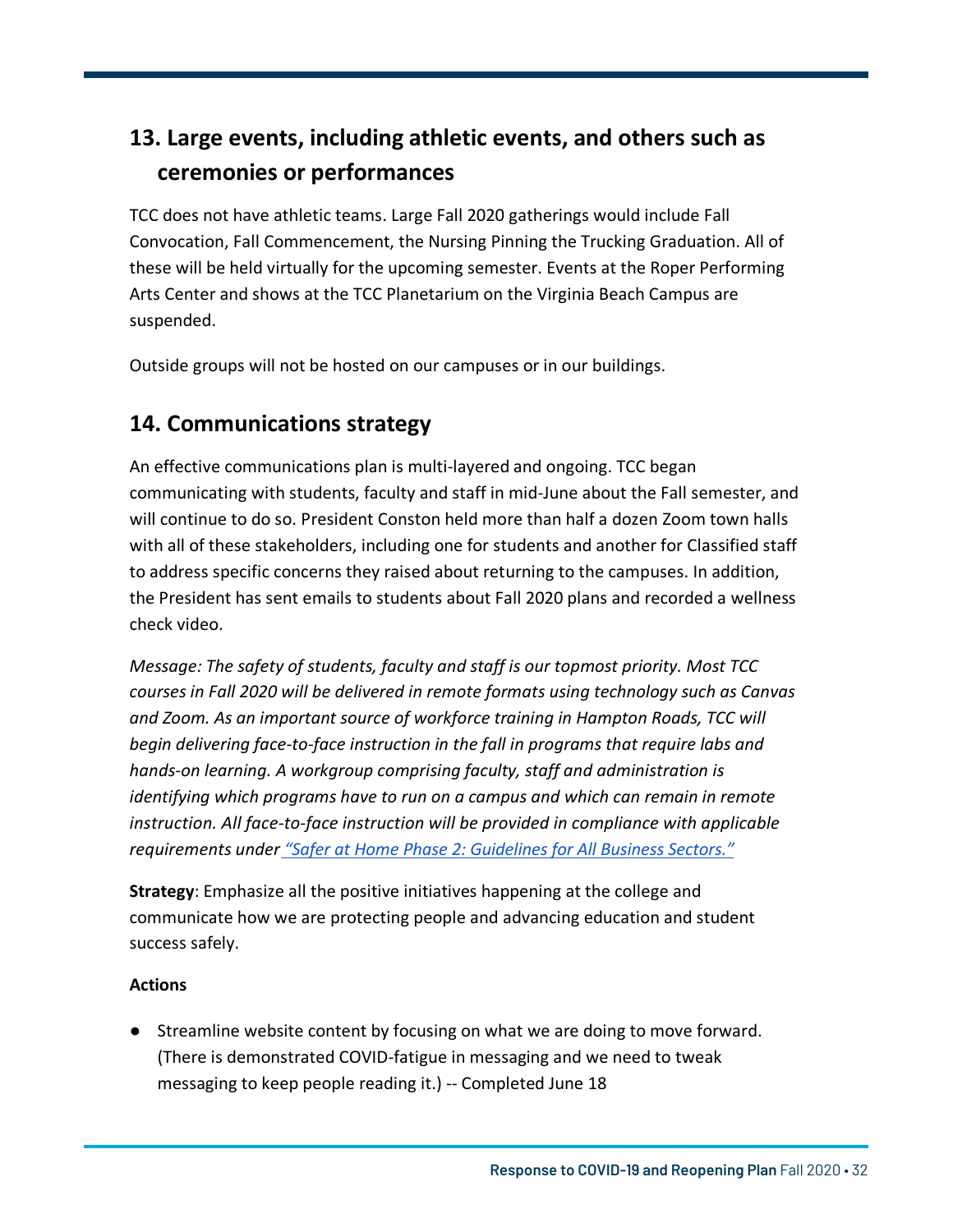- News release with pertinent details explained. -- By June 23
- Story on TCC.edu with the same information. -- By June 23
- Specific social media messaging with the exact measures being taken to mitigate the spread of the virus. -- Continuous starting June 18.
- Emails from President Conston to current students about return to Fall 2020 classes -- Completed June 17 and June 23
- Email and postcards to applicants and prospects about returning to TCC "safe at home." -- week of July 1
- Messages to faculty and staff on intranet homepage -- By July 13
- Messages to students on Canvas and myTCC landing page. -- By July 13
- Talking points for faculty and staff to help reiterate the safety measures to students/ guests upon entry to buildings. -- By July 13
- Guidance for instructors document -- before start of classes
- Communications and web page for students about expectations for their return to campuses -- by July 13
- Signs, decals and posters reinforcing good-health practices and personal responsibility throughout the areas where students will be in class. -- by Aug. 24
- Weekly student and employee daily self-check of health

#### **Direct Communication to students**

Recognizing that the instructional schedule will change and and students who registered for classes prior to COVID may be expecting face-to-face classes, specific communications will be sent to students alerting them of the specific changes. A sample of those communications are as follows:

**Hybrid:** Due to COVID-19, this course will be offered in a hybrid format. This will require students to attend a number of on-campus meetings, as determined by the faculty, and will be supplemented with online computer coursework. Students must have access to a personal computer, a modern internet browser, reliable Internet connection, and functional audio, and have the ability to update and install software when needed. Recording video and audio via a device such as a webcam or other personal device is highly recommended and may be required for some courses. Check your course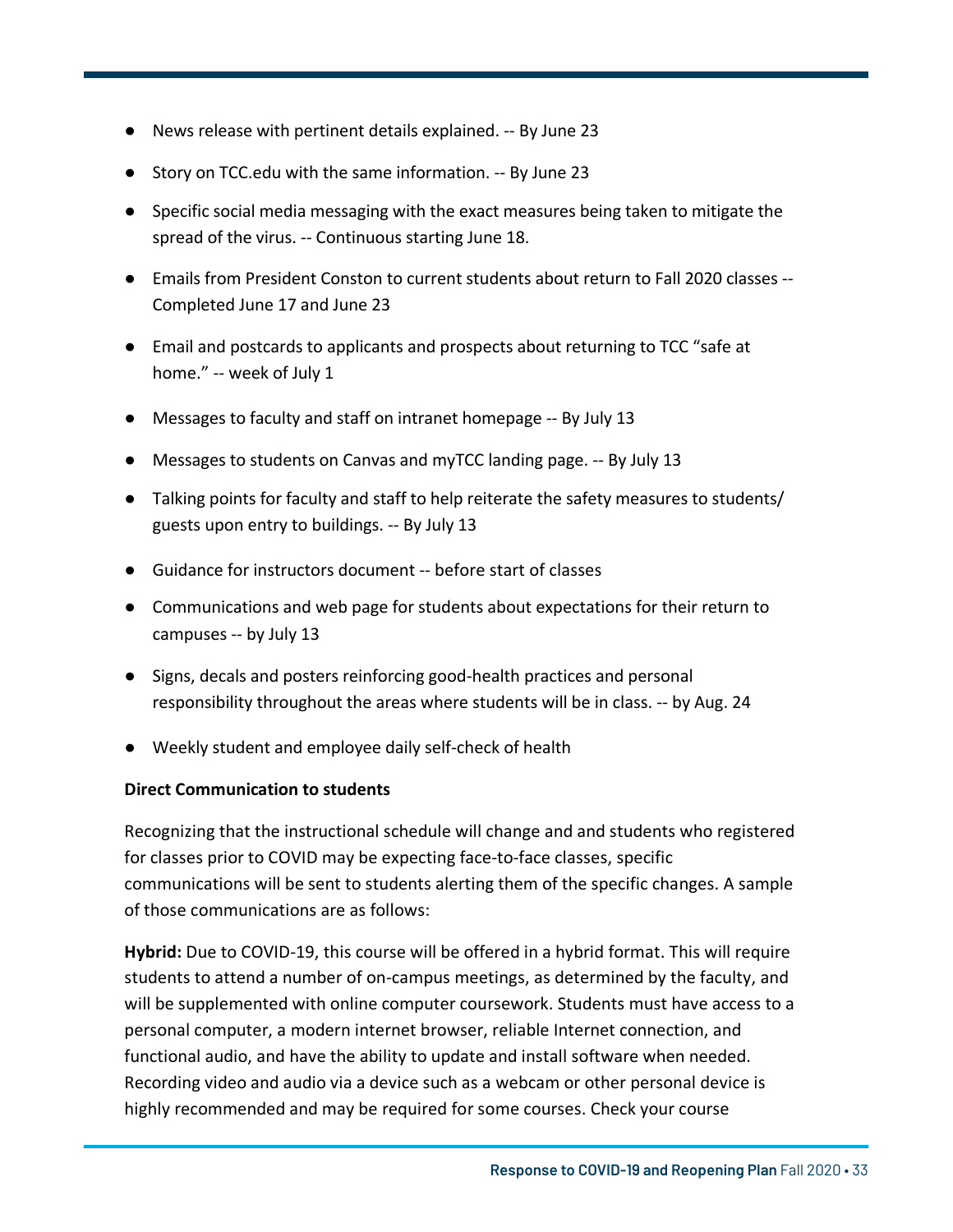schedule and syllabus for specific course requirements. For more information, see the [TCC Help Center article on technical requirements.](https://help.tcc.edu/s/article/What-hardware-and-software-do-I-need-to-take-an-online-class) 

**Online Asynchronous:** Due to COVID-19, this course will be offered in an online format with no scheduled meeting times. Students must have access to a personal computer, a modern internet browser, reliable Internet connection, and functional audio, and have the ability to update and install software when needed. Recording video and audio via a device such as a webcam or other personal device is highly recommended and may be required for some courses. Check your course schedule and syllabus for specific course requirements. [For more information, see the TCC Help Center article on technical](https://help.tcc.edu/s/article/What-hardware-and-software-do-I-need-to-take-an-online-class) requirements.

**Online Synchronous:** Due to COVID-19, this course will be offered in an online format with scheduled meeting times that will occur as reflected in the course schedule. The required meeting dates will be provided by the faculty. Students must have access to a personal computer, a modern internet browser, reliable Internet connection, and functional audio, and have the ability to update and install software when needed. Recording video and audio via a device such as a webcam or other personal device is highly recommended and may be required for some courses. Check your course schedule and syllabus for specific course requirements. For more information, see the [TCC Help Center article](https://help.tcc.edu/s/article/What-hardware-and-software-do-I-need-to-take-an-online-class) on technical requirements.

**Addressing the Digital Divide:** In addition, students who need computers or internet access will be directed to resources. We will send communications that computer labs will open on a limited basis. The college's Computer Club has a Computers for Student Success program that provides [refurbished hardware](http://www.computers4studentsuccess.org) to students for a modest fee. Our website contains resources for internet access in our communities, and we have designed on-campus areas for internet access.

### **15. Orientation and education/training, including anti-stigma training**

See Section 4 for student education and training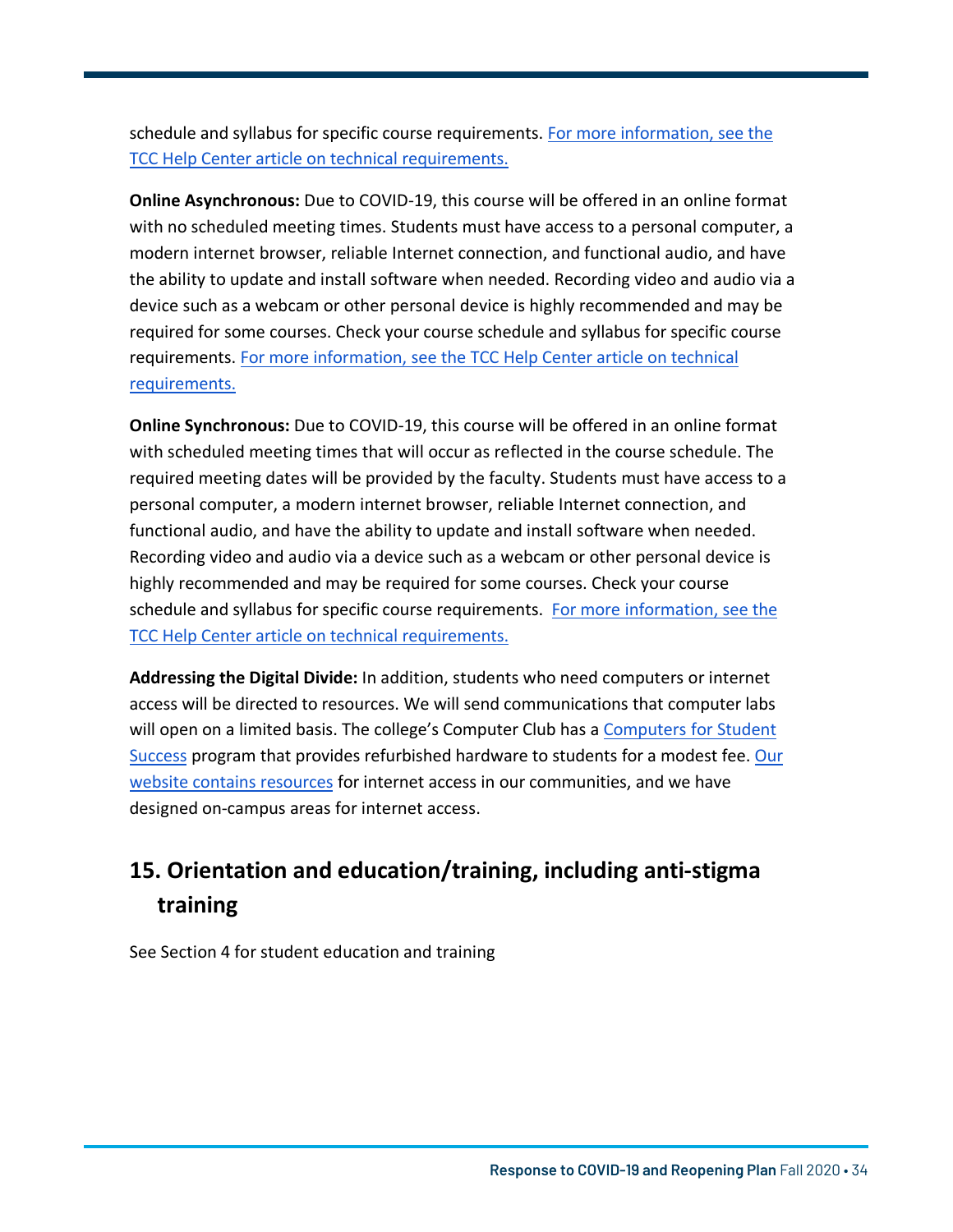## SECTION B: MONITORING HEALTH CONDITIONS TO  **SECTION B:** MONITORING HEALTH CONDITIONS TO DETECT INFECTION

### **1. Daily health screening questions and/or other health monitoring approaches that can be used to monitor health of the campus population.**

Students and employees are encouraged to self-monitor and self-screen daily using the CDC Coronavirus [Self-Checker](https://www.cdc.gov/coronavirus/2019-ncov/symptoms-testing/symptoms.html) or the Virginia Department of Health (VDH) [COVIDCHECK](https://www.vdh.virginia.gov/coronavirus/covidcheck/). All employees, students and visitors will be required to sign in daily attesting that their current health condition will not create any COVID-19 health risks or possibility of contamination to any TCC building. See Health Condition Assessment, Appendix C.

### **2. Campus level syndromic (disease) surveillance using electronic health record data or other disease surveillance methods as feasible.**

TCC will use available information to monitor COVID-19 at all campuses and locations. TCC does not provide health services to its students. Should any student or staff member contract COVID-19, the college will work with the local VDH for support and contact tracing. TCC's offices of Human Resources and Student Affairs will maintain records of positive COVID-19 cases reported to the college among our population, following applicable HIPAA requirements.

### **3. Establishment of a testing strategy.**

Employees are required to report COVID-like symptoms to their supervisor and the Office of Human Resources and students to their instructors or campus deans. The college will identify access to testing for symptomatic students and employees. Additionally, the college will isolate cases and quarantine close contact of cases working in collaboration with the local health departments.

The college will continue to partner with local health departments of campus locations to offer onsite testing to the community, using tools such as the VDH COVID-19 testing [location directory.](https://www.vdh.virginia.gov/coronavirus/covid-19-testing/covid-19-testing-sites/)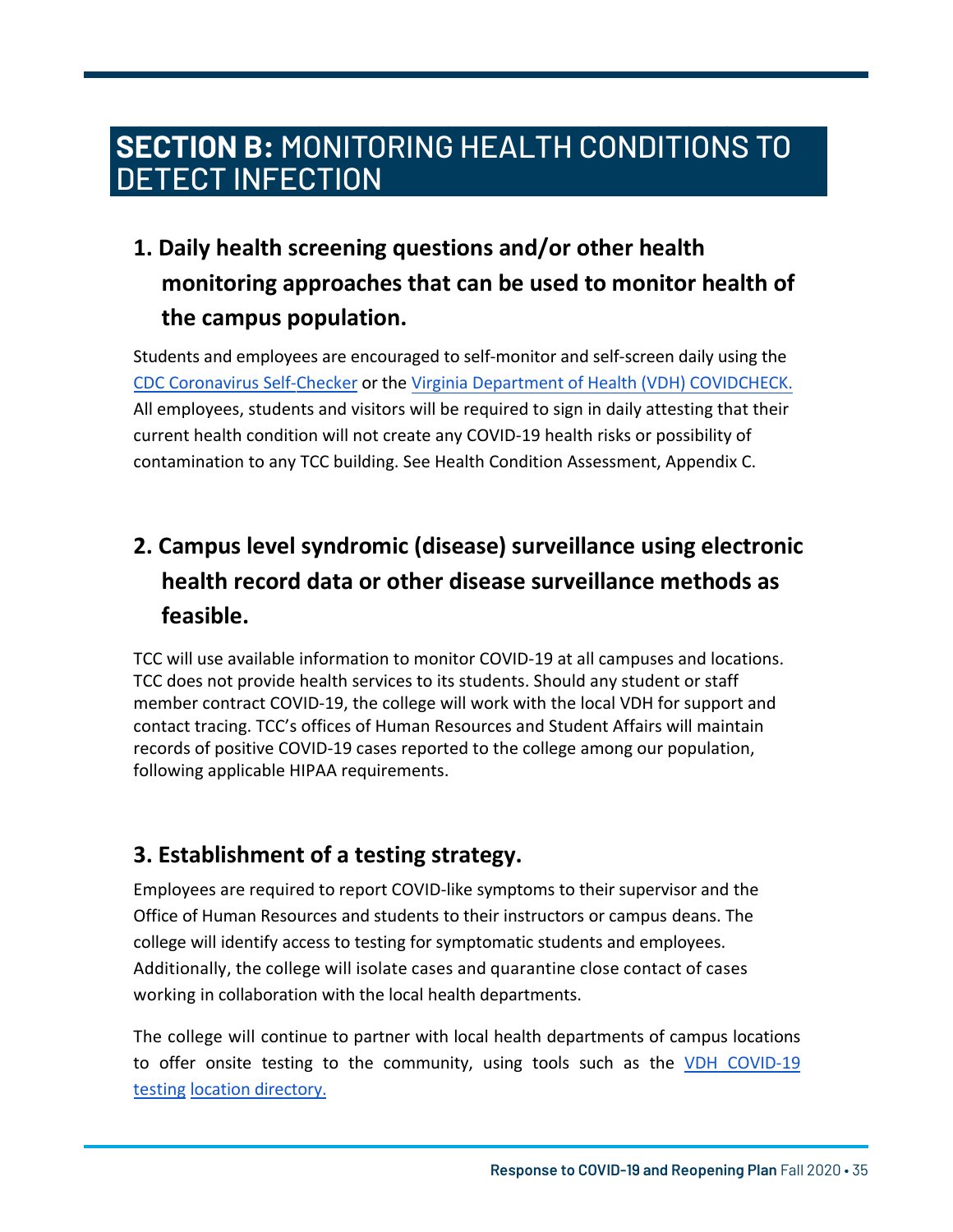#### **ECTION C: CONTAINMENT TO PREVENT SPREAD** DISEASE WHEN DETECTI  **SECTION C:** CONTAINMENT TO PREVENT SPREAD OF DISEASE WHEN DETECTED

### **1. Partnership with VDH for contact tracing**

See Section C3 - Campus Outbreak Management below.

### **2. Quarantining and isolating**

Quarantine and isolation helps protect the public by preventing exposure to people who have or may have a contagious disease.

**Quarantine -** separates and restricts the movement of people who were exposed to a contagious disease to see if they become sick.

**Isolation -** separates sick people with a contagious disease from people who are not sick.

The timeframe for self-quarantine is 14 days following the last day of exposure to a patient with COVID-19, to ensure that the contact does not get sick themselves and spread the virus to others. People who are in isolation should stay home until it's safe for them to be around others. In the home, anyone sick or infected should separate themselves from others by staying in a specific room or area and using a separate bathroom, (if possible).

- Be alert to symptoms fever, cough, shortness of breath or other symptoms
- Take your temperature
- Practice Social Distancing
- Follow CDC Guidance if symptoms develop

If a student or staff member reports symptoms or a positive COVID-19 test, that person will be asked to leave the campus or location immediately. If that is not possible, the individual will be isolated in an empty office until such time as the person can safely leave or be picked up.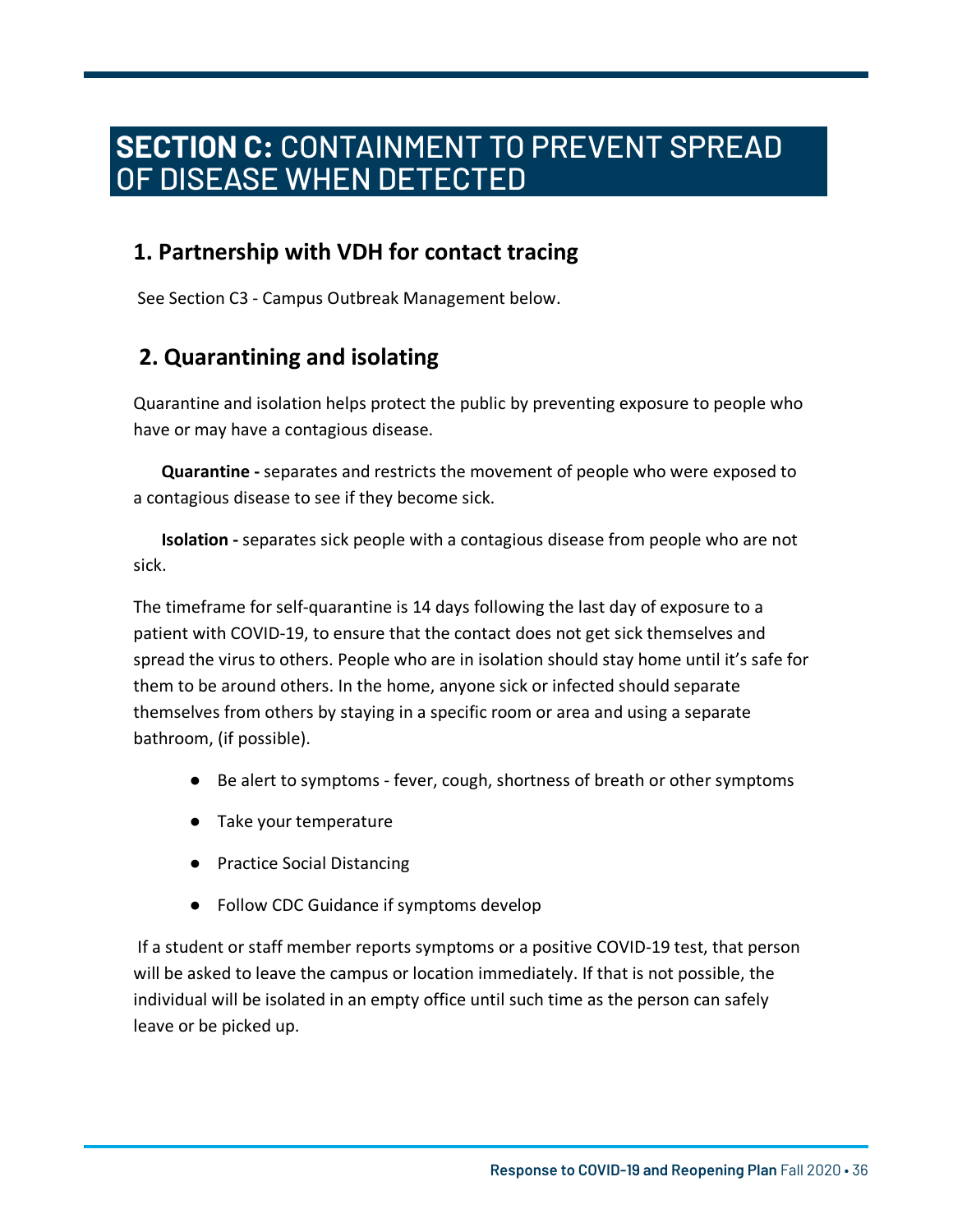### **3. Campus outbreak management**

Tidewater Community College will implement a short-term building closure if a COVID-19 infected person has been on campus, regardless of the level of community spread. According to CDC recommendations, if TCC is notified by the local health department that an infected person has been on campus:

- Tim Mallory, Director of Public Safety, will coordinate with campus officials to determine a course of action. TCC administrators, working with public health officials, may choose to close buildings and facilities that had been entered by the individual(s) with COVID-19.
- Tim Fobbs, College Custodial Service Manager, will coordinate a team of facilities employees who will enter the affected spaces, wearing appropriate PPE, and sanitize the areas using an Air Mate Hurricane ES electrostatic fogger.
- Local health officials' recommendations for the duration and extent of class suspensions, building and facility closures, will be made on a case-by-case basis using the most up-to-date information about COVID-19 and the specific cases in the community.
- TCC will partner with the VDH for contact tracing.

If a student learns they have tested positive for COVID-19, they should notify their instructor so the student can be isolated immediately, pending their safe removal from campus. The instructor should contact a campus dean.

### **4. Partnership with local health systems to ensure care for symptomatic individuals as needed. (e.g. a local health system representative could serve on the COVID-19 team)**

Our local health systems will be provided copies of this plan. Contact information for health coordinators can be found in Section A-2. Individuals who are symptomatic should quarantine for 14 days.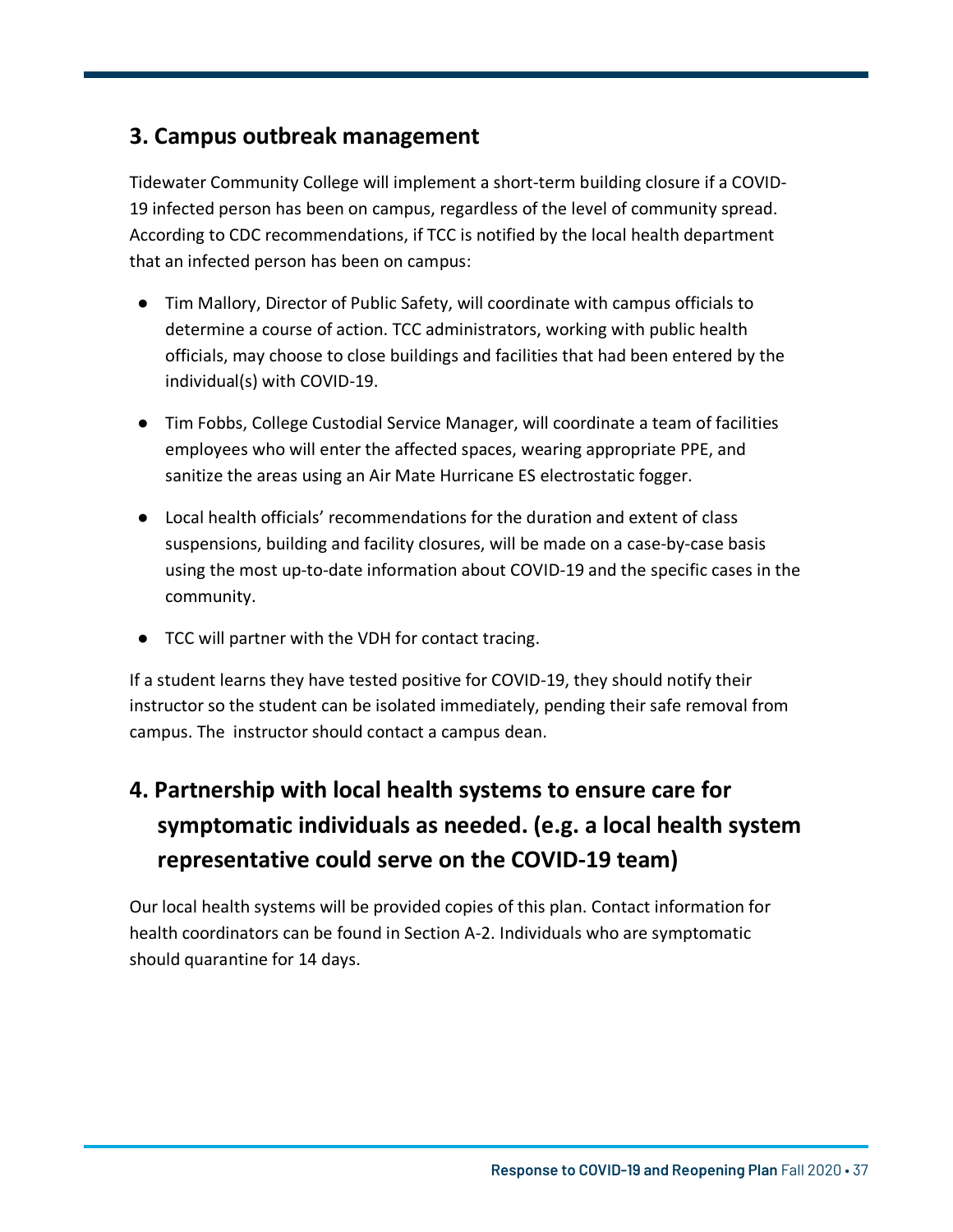### SECTION D: SHUTDOWN CONSIDERATIONS IF NECESSITATED BY SEVERE CONDITIONS AND/OR NECESSITATED BY SEVERE CONDITIONS AND/OR PUBLIC HEALTH GUIDANCE PUBLIC HEALTH GUIDANCE **SECTION D:** SHUTDOWN CONSIDERATIONS IF

**1. Plans regarding the criteria and process for campus dismissals or shutdowns. Decisions regarding dismissals and shutdowns should be made in consultation with local and state public health officials.**

Tidewater Community College will implement a brief building closure if a COVID-19 infected person has been in that building, regardless of the level of community spread. Once the local health department confirms a positive COVID-19 test, health officials will notify TCC.

- TCC has designated college officials who will receive notifications from local health officials in TCC's five jurisdictions.
	- **Employees:** Beth Lunde, AVP for Human Resources, blunde@tcc.edu
	- **Students:** Karen Campbell, Interim VP for Student Affairs, kcampbell@tcc.edu
	- **Workforce Solutions (Suffolk)**: Tamara Williams, Interim VP for Workforce Solutions, twilliams@tcc.edu
- Health officials will assist TCC administrators in determining a course of action, including whether a short-term closure of campus spaces or buildings is needed to ensure there is adequate time for cleaning and sanitizing.
- Local health officials' recommendations for the duration and extent of class suspensions, building and facility closures, will be made on a case-by-case basis using the most up-to-date information about COVID-19 and the specific cases in the community.
- TCC will partner with the VDH for contact tracing.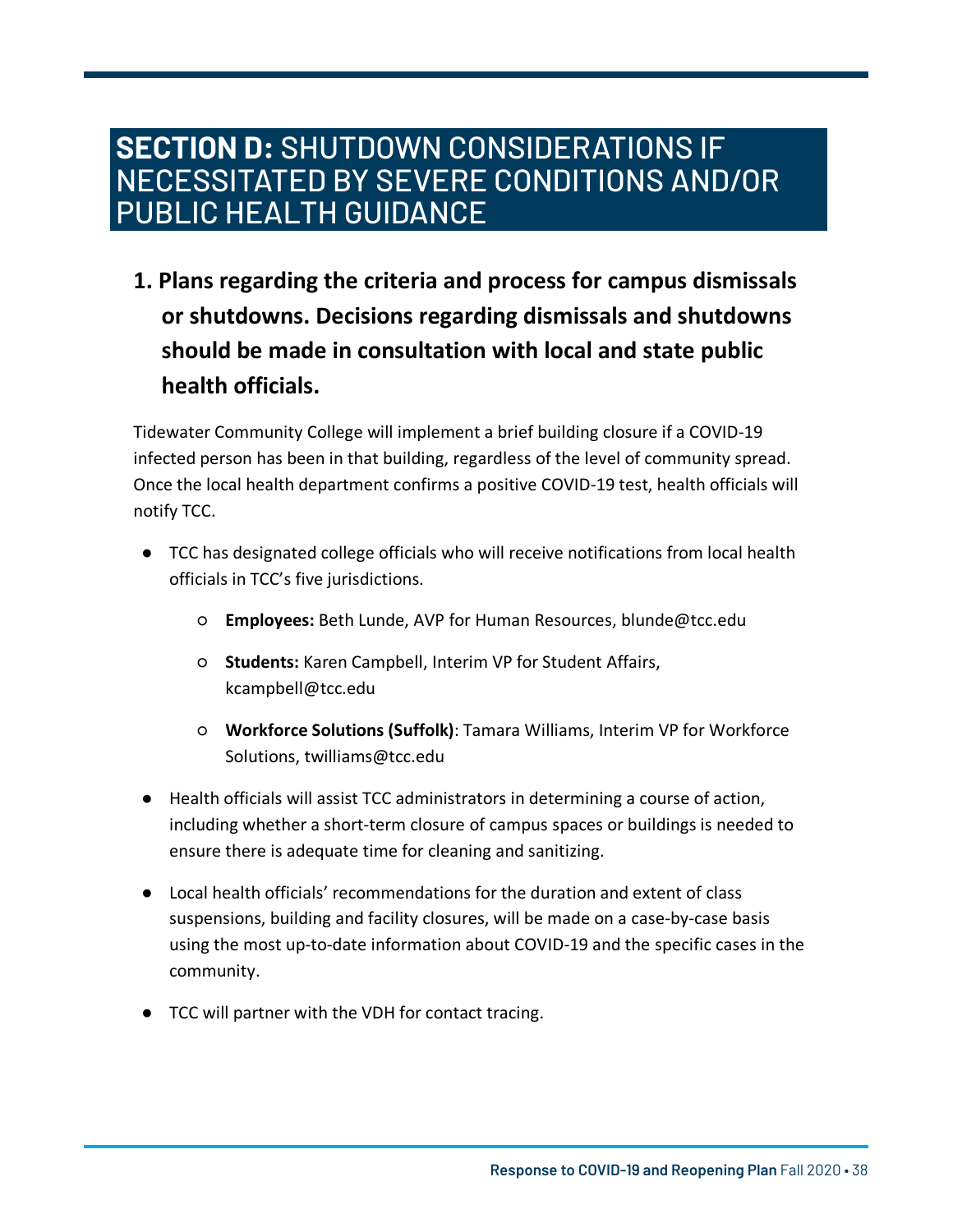### **2. Nature of reduced campus activity in the event of severe conditions/public health direction or guidance.**

In the event of severe conditions and public health guidance, campus activities will be reduced to essential staff and all student services in-person activities will be closed and offered virtually. Classroom instruction will be provided in an online environment. TCC's Continuity of Operations (COOP) Plan provides guidance as to loss of facility access.

### **3. Considerations regarding student health and safety on campus versus returning home.**

The great majority of our students live locally. TCC will adhere to guidance from the following when determining student safety on campus:

- Governor Northam's Executive Orders and Reopening Guidelines
- Forward VA Blueprint
- CDC guidelines
- VDH guidelines

### **4. Communications plan for dismissals/shutdowns.**

TCC's President's Cabinet will communicate with students, staff, and faculty in coordination with local health officials. This coordinated effort will lead to the communication of dismissal decisions and the possible COVID-19 exposure. However, all TCC employees must follow all TCC policies regarding the dissemination of private information, in addition to all requirements related to the Family Educational Rights and Privacy Act (FERPA).

- All communication to the TCC community must come from the President's Cabinet and should align with our Continuity of Operations (COOP) Plan.
- In a circumstance where there is a confirmed COVID-19 case that has been on campus, it is critical to maintain confidentiality of the student or staff member as required by the Americans with Disabilities Act and the Family Educational Rights and Privacy Act, as applicable.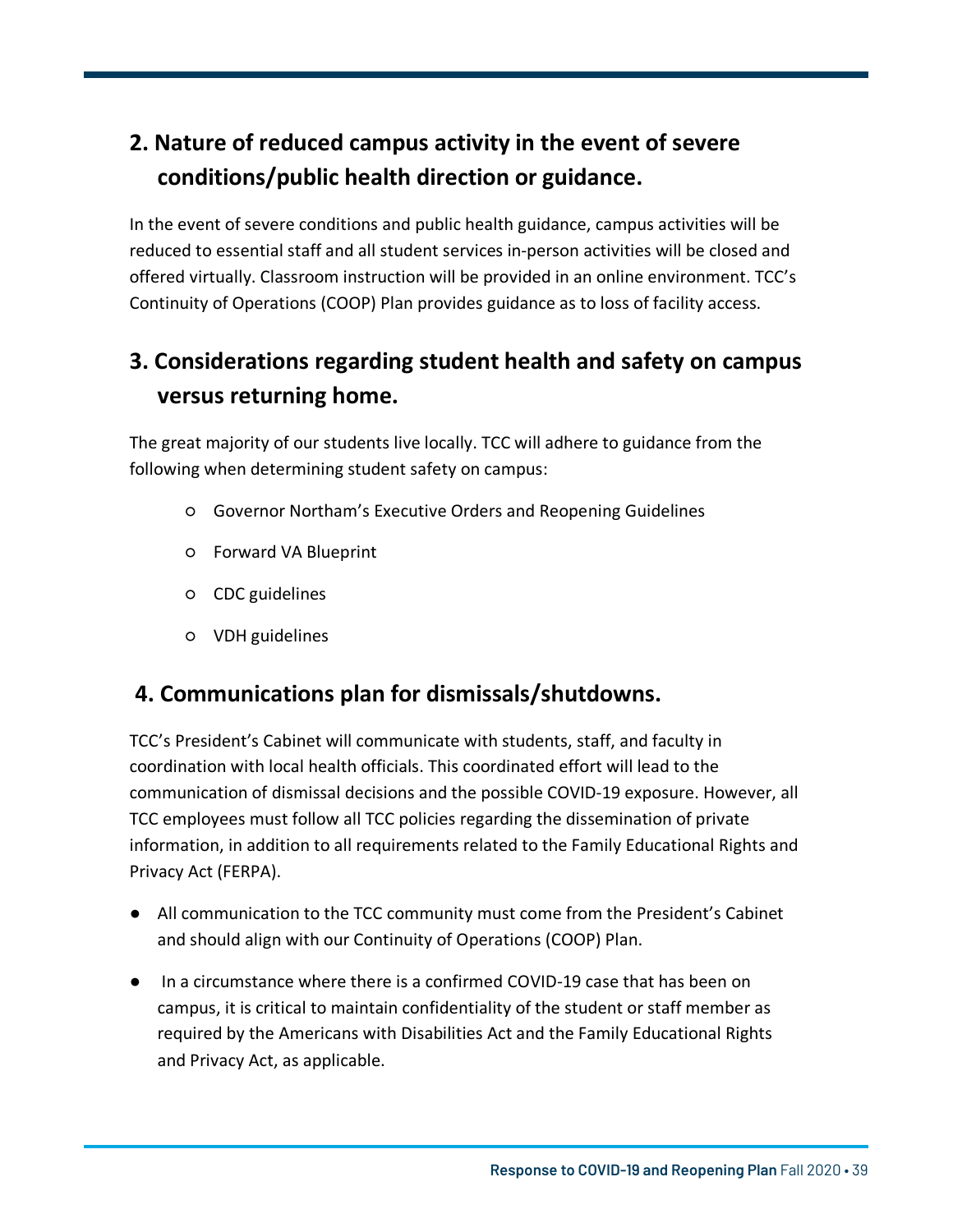● Therefore, all TCC faculty and staff members must maintain confidentiality and allow all communications about dismissal decisions, COVID-19 cases, and possible COVID-19 exposure to come exclusively from the appropriate President's Cabinet member.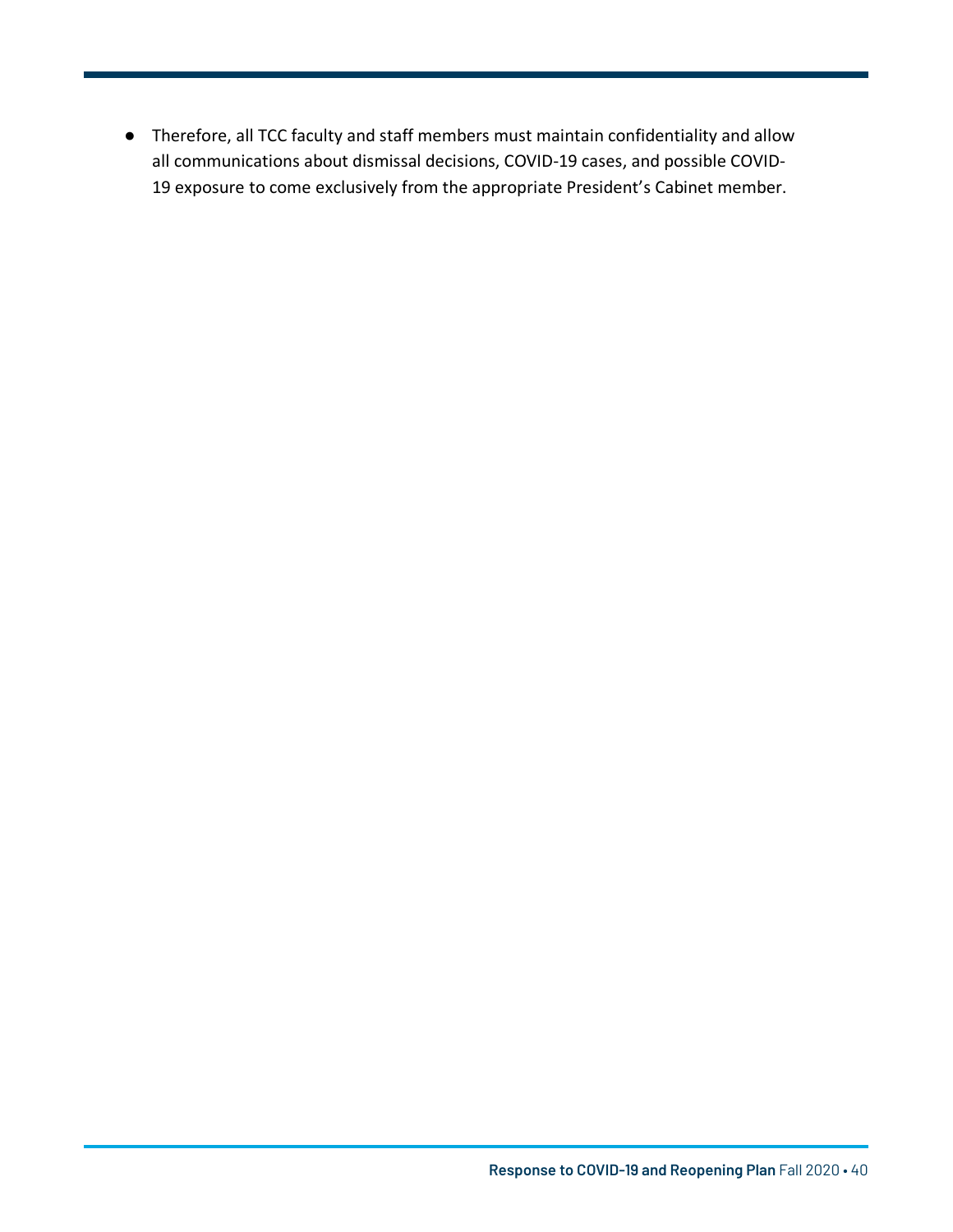### Certification of plan submission

 $\boxtimes$  I certify that we will adhere to the practices outlined in the attached document and that the document complies with the guidance issued by the Governor. Should our practices change, I will notify SCHEV of these changes.

 $M$ ancia Conston

Marcia Conston, Ph.D. President

**Contacts for questions about the plan:**

**Michelle Woodhouse,** mwoodhouse@tcc.edu (lead), Interim Vice President for Academic Affairs and Chief Academic Officer

**Marian Anderfuren**, manderfuren@tcc.edu (backup), Vice President for Marketing and Communications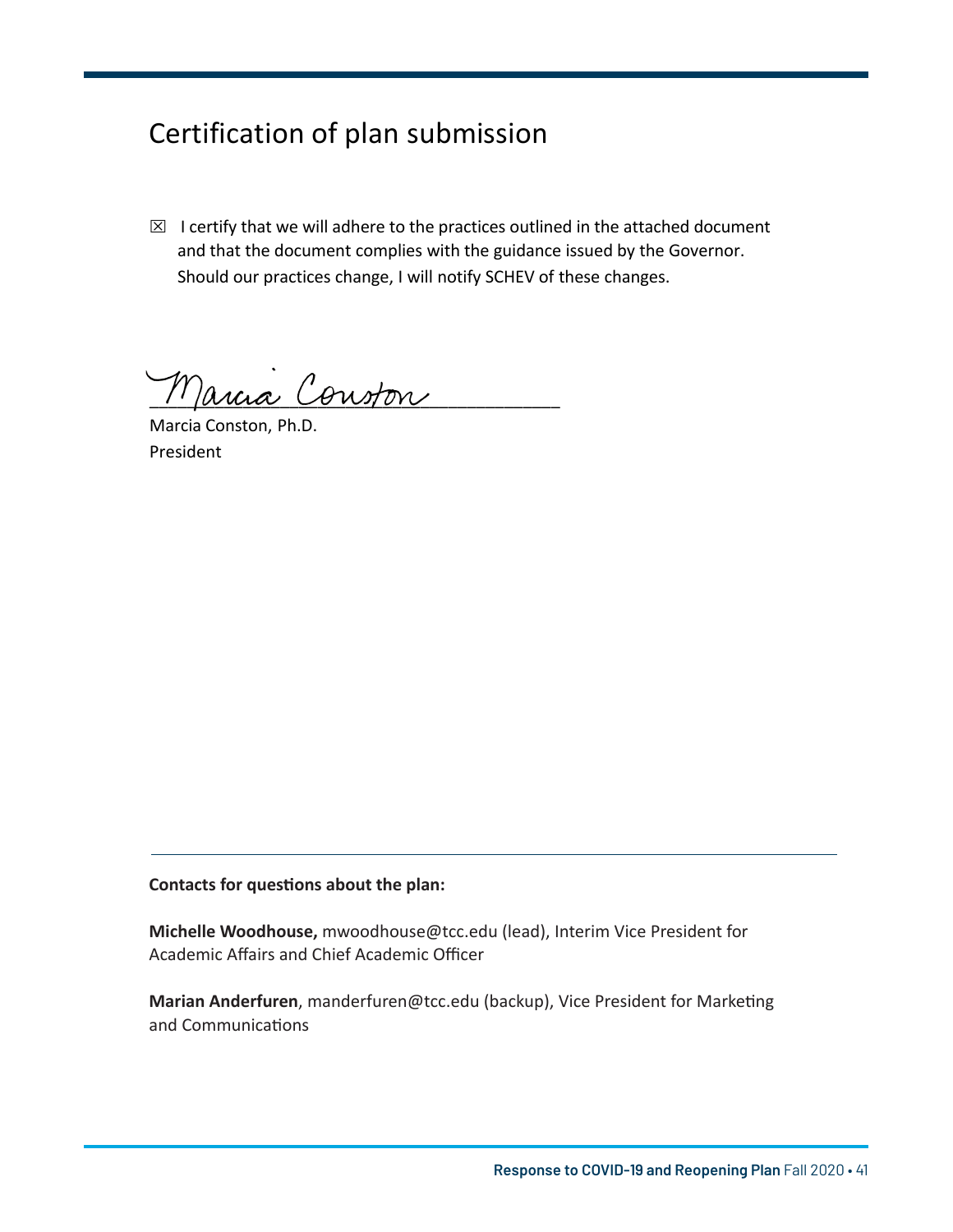### COVID -19 IN-PERSON **CLASS STUDENT GUIDELINES**



Tidewater Community College is committed to compliance with all directives of the CDC and VDH. The health of our campus community members is a priority.

This document provides guidelines for safety during the current COVID-19 pandemic for all in-person classes. It is critical that all students practice and reinforce these guidelines consistently for the safety of not only themselves, but also their classmates, instructors, and others they may encounter while at the college.

**TCC is monitoring and following all Centers for Disease Control (CDC) guidelines as well as adhering to all State Regulations and guidelines regarding disease control and prevention. The following guidelines must be followed before, during and after each class meeting during Fall 2020.**

- **AT YOUR FIRST IN-PERSON CLASS MEETING:** You will be asked to sign the TCC Student Health Safety Agreement acknowledging your current health condition and ongoing responsibility to not attend class if you are sick or have been exposed to COVID 19.
- **AT EACH SUBSEQUENT CLASS MEETING** your instructor will take attendance and ask each student to affirm their current health condition meets the guidelines outlined by the CDC. Guidelines will be posted on the door or in the classroom.

#### **Student Expectations:**

- Do not come to class sick or stay if you get sick, regardless of symptoms. Stay home. Contact your instructor so that he/she is aware and can make instructional accommodations if necessary. Stay in touch regularly with your instructor until you return to class. They will provide contact information and if you are uncertain, ask them during class.
- Do not come to class if you have been exposed to someone with COVID-19 or traveled to an area with a high incidence COVID-19. Stay home and quarantine per CDC guidelines. Do not come back to class until you have quarantined 14 days. Contact your instructor so that they are aware and can make instructional accommodations if necessary. Stay in touch with your instructor until you return to class.
- If after attending a class, you find out you were exposed to someone with COVID-19, contact your instructor immediately and quarantine per CDC guidelines. Do not come back to class until you have quarantined for at least 14 days. Your instructor may make instructional accommodations if possible. Stay in touch with your instructor until you return to class.
- If you are diagnosed with COVID-19 do not come to class. If you recently attended class, contact your instructor immediately. Quarantine at home but advise your instructor immediately so they are aware of your diagnosis. Please stay in touch with your instructor as able. Do not return to class until a doctor/health professional verifies you have fully recovered and contact the Office of Student Affairs before returning.
- Practice Social/Physical Distancing and do not congregate before, during, and after class, as well as during breaks. Leave the classroom, building, and campus promptly when your class ends;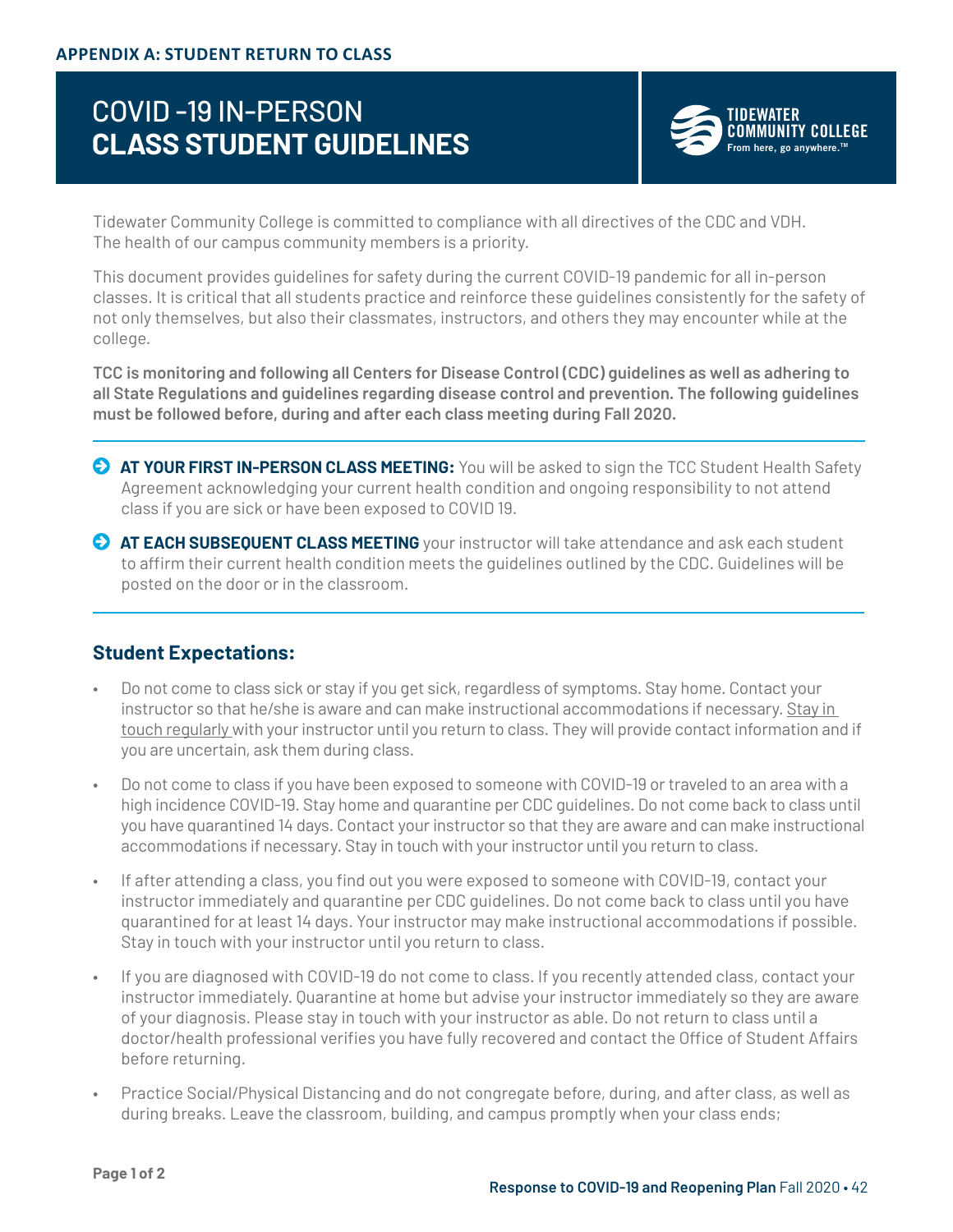- Wear a protective face covering (mask) to all in-person classes. This will be required for class admission. Other Personal Protective Equipment may be required by the college or by your instructor. Failure to wear a face covering while on campus may result in being asked to leave;
- Be prepared if this in-person class is moved online. In the event of a new outbreak or change in state guidelines, it is possible your class may be moved online, fully or partially. Please be certain that you have access to technology and internet if that were to occur; and,
- Sign up for TCC Alerts (www.tcc.edu/alerts) to receive the latest college information.

#### **The college will do the following:**

- Maintain a commitment to keeping educational interruptions to a minimum and helping students stay on track to complete their programs of study;
- Initiate steps to mitigate the risk and of transmission including thorough cleaning and disinfecting of classroom/lab areas at the conclusion of classes;
- Provide regular cleaning/disinfecting of common areas such as water fountains and restrooms; and,
- Quickly respond to student concerns and/or questions as they may arise;
- Adapt, adjust, or change procedures or polices to adhere to CDC, state, or federal policy/guidelines.



**IF YOU ARE DIAGNOSED WITH COVID-19, IMMEDIATELY CONTACT YOUR INSTRUCTOR.**.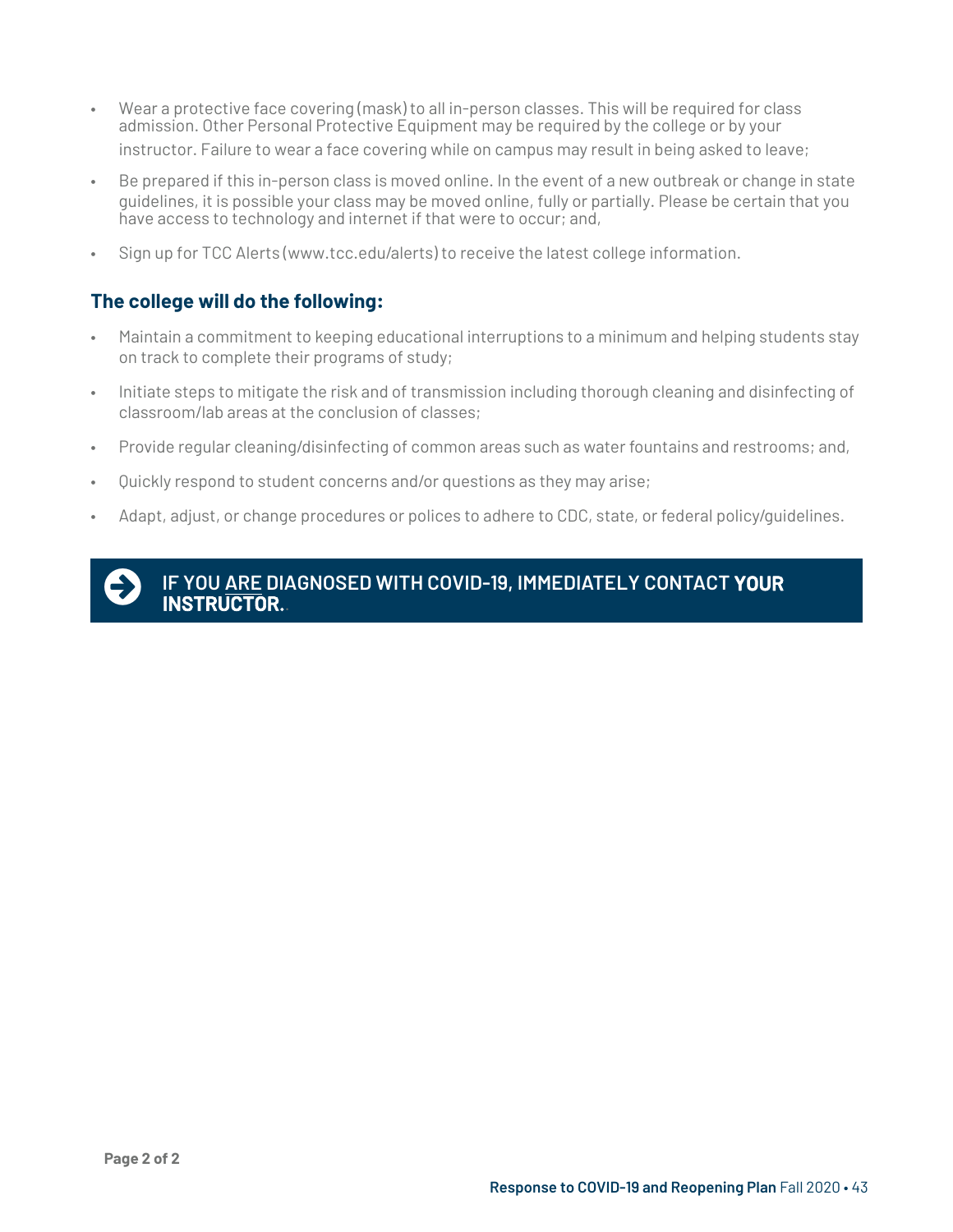### COVID -19 IN-PERSON **CLASS INSTRUCTOR GUIDELINES**



Tidewater Community College is committed to compliance with all directives of the CDC and VDH. The health of our campus community members is a priority. This document provides guidelines for all inperson classes. It is critical that all faculty members share, practice, and reinforce these guidelines for the safety of yourself and your students. TCC is monitoring and following all Centers for Disease Control (CDC) guidelines as well as adhering to all State Regulations and guidelines regarding disease control and prevention.

**As a faculty member, your role is to ensure students follow these guidelines consistently.**

- **AT YOUR FIRST IN-PERSON CLASS MEETING:** All students must sign the TCC Return to Class Agreement attesting to their current health condition and ongoing responsibility not to attend if they are sick or have been exposed to COVID-19.
- **AT EACH SUBSEQUENT CLASS MEETING:** You must take attendance and ask each student to affirm their current health condition meets the guidelines outlined by the CDC. Guidelines will be posted on the door or in the classroom.

**The health and well-being of our students, instructors and staff is our top priority.** Implementing these protocols will enhance the health and safety of those around you. The following guidelines must be followed at each class meeting during the Fall 2020 semester.

#### **We expect students to do the following:**

Be sure you give your students a method to contact you that you will monitor regularly.

- Do not come to class sick or stay if you get sick, regardless of symptoms. Stay home. Contact your instructor so that he/she is aware and can make instructional accommodations if necessary. Stay in touch regularly with your instructor until you return to class. They will provide contact information and if you are uncertain, ask them during class.
- Do not come to class if you have been exposed to someone with COVID-19 or traveled to an area with a high incidence COVID-19. Stay home and quarantine per CDC guidelines. Do not come back to class until you have quarantined 14 days. Contact your instructor so that they are aware and can make instructional accommodations if necessary. Stay in touch with your instructor until you return to class.
- If after attending a class, you find out you were exposed to someone with COVID-19, contact your instructor immediately and quarantine per CDC guidelines. Do not come back to class until you have quarantined for at least 14 days. Your instructor may make instructional accommodations if possible. Stay in touch with your instructor until you return to class.
- If you are diagnosed with COVID-19 do not come to class. If you recently attended class, contact your instructor immediately. Quarantine at home but advise your instructor immediately so they are aware of your diagnosis. Please stay in touch with your instructor as able. Do not return to class until a doctor/ health professional verifies you have fully recovered and contact the Office of Student Affairs before returning.
- Practice Social/Physical Distancing and do not congregate before, during, and after class, as well as during breaks. Leave the classroom, building, and campus promptly when your class ends;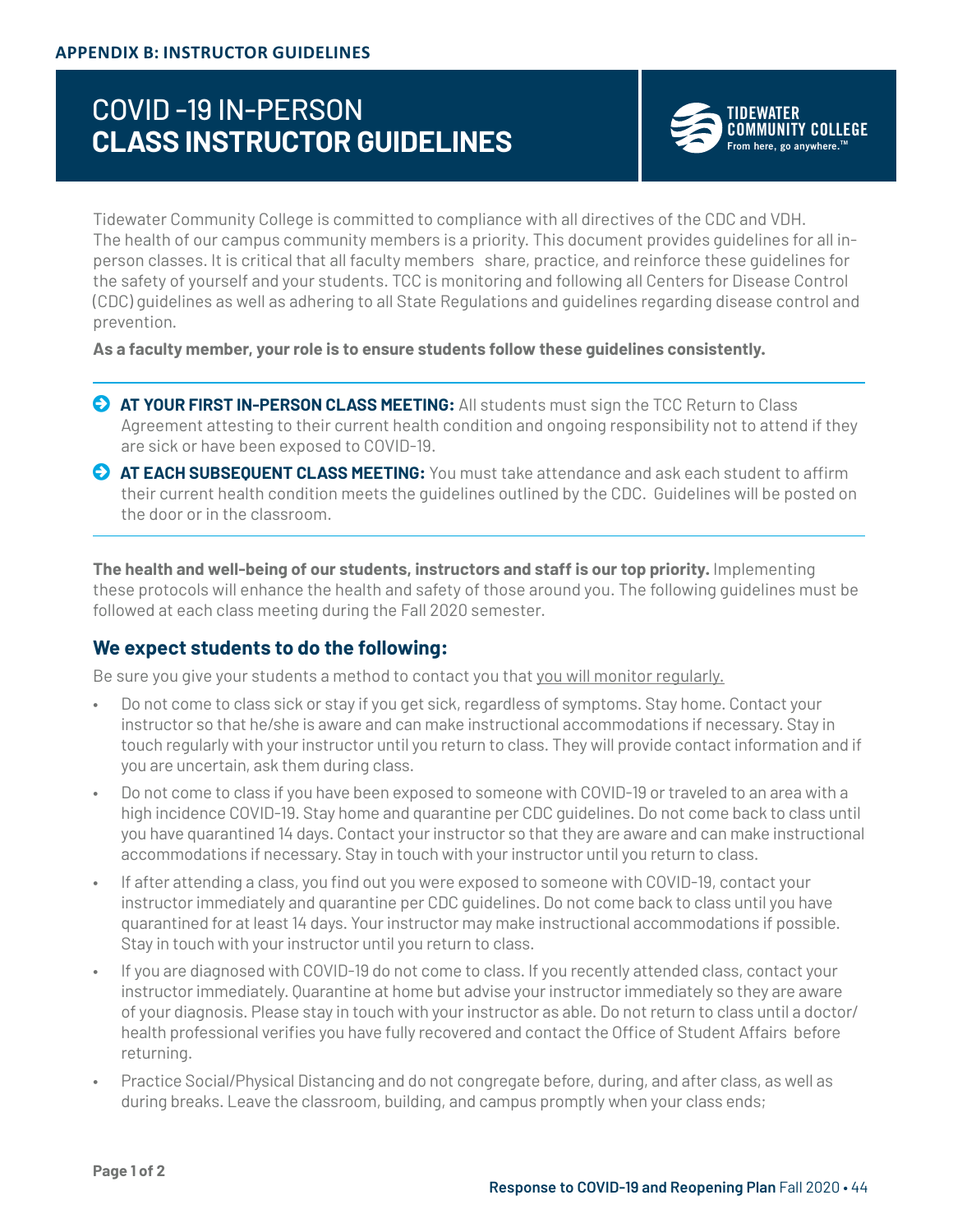#### COVID -19 IN-PERSON CLASS **INSTRUCTOR** GUIDELINES Cont.

• Wear a protective face covering (mask) to all in-person classes. This will be required for class admission. Other Personal Protective Equipment may be required by the college or by your instructor. Failure to wear a face covering while on campus may result in being asked to leave;

• Be prepared if this in-person class is moved online. In the event of a new outbreak or change in state guidelines, it is possible your class may be moved online, fully or partially. Please be certain that you have access to technology and internet if that were to occur; and,

• Sign up for TCC Alerts (www.tcc.edu/alerts) to receive the latest college information..

The college will do the following:

• Maintain a commitment to keeping educational interruptions to a minimum and helping students stay on track to complete their programs of study;

• Initiate steps to mitigate the risk and of transmission including thorough cleaning and disinfecting of classroom/lab areas at the conclusion of classes;

• Provide regular cleaning/disinfecting of common areas such as water fountains and restrooms; and,

• Quickly respond to student concerns and/or questions as they may arise.



**IF YOU ARE DIAGNOSED WITH COVID-19, IMMEDIATELY CONTACT YOUR DEAN AND THE OFFICE OF HUMAN RESOURCES**.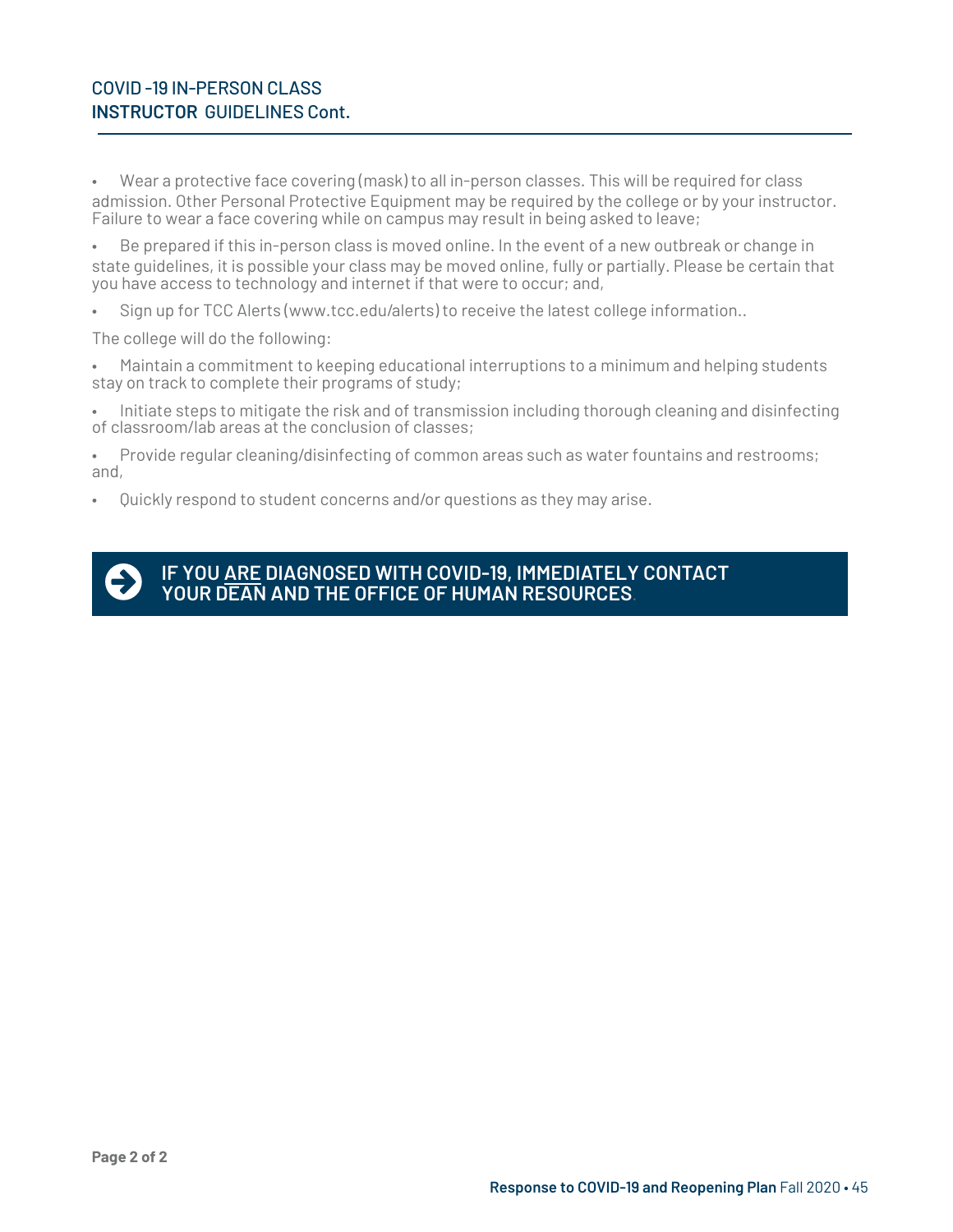## **TCC HEALTH CONDITION ASSESSMENT**



# **NOTICE**

Before being granted entry to any Tidewater Community College location, we are asking that you attest to the following statements:

- I have not been exposed to any individuals who have been ill with respiratory illness within the preceding 14 days, who are under investigation for COVID-19, or who have tested positive for COVID-19.
- I have not traveled to or been in close contact with individuals who recently returned from a country where the CDC has issued a Level 3 travel health notice.
- I am not experiencing any of the following symptoms: Fever, Cough, Shortness of Breath.

By signing, you are attesting that the statements above reflect your current health condition and, further, that you believe your entry to this facility will not create any COVID-19 health risks or possibility of contamination to an Tidewater Community College campus.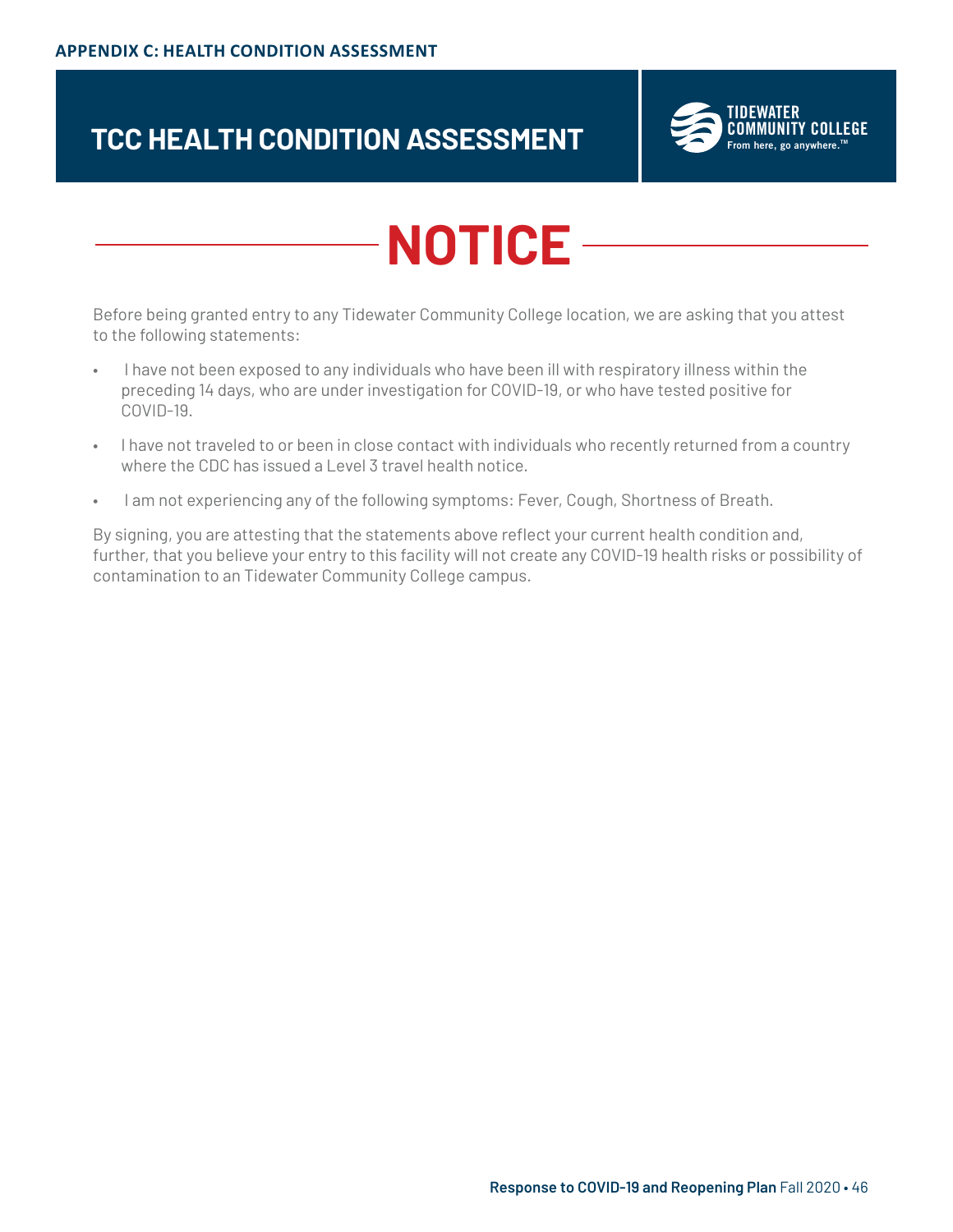| Responsible TCC Employee (Supervisor/Instructor) |           |              |  |  |  |
|--------------------------------------------------|-----------|--------------|--|--|--|
| <b>Printed Name</b>                              | Signature | Phone Number |  |  |  |
|                                                  |           |              |  |  |  |
|                                                  |           |              |  |  |  |
|                                                  |           |              |  |  |  |
|                                                  |           |              |  |  |  |
|                                                  |           |              |  |  |  |
|                                                  |           |              |  |  |  |
|                                                  |           |              |  |  |  |
|                                                  |           |              |  |  |  |

*By signing in, you are attesting that the statements above reflect your current health condition and, further, that you believe your entry to this facility will not create any COVID-19 health risks or possibility of contamination to any Tidewater Community College campus.* 

*In the event there is a report of a positive COVID-19 contact on the day of your visit to the campus your phone number will be utilized by the Virginia Department of Health for notification and Contact Tracing purposes.*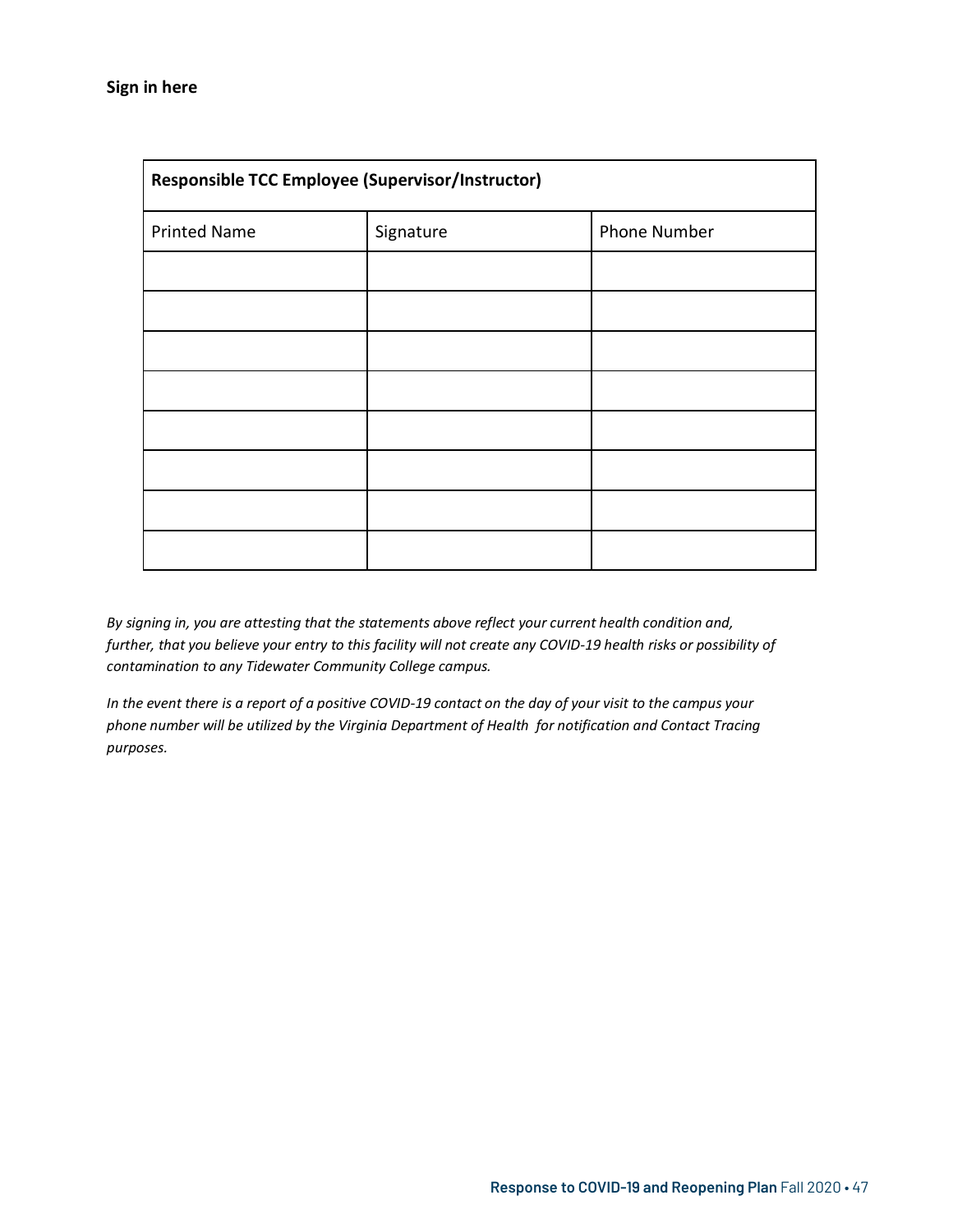### COVID -19 RETURN TO ON-SITE WORK ENVIRONMENT **FACULTY AND STAFF HEALTH SAFETY AGREEMENT**



The health and well-being of our students, faculty and staff is a top priority. With the current and uncertain future of the COVID-19 Pandemic outbreak, it is imperative we follow very specific guidelines until such time as the Pandemic ends.

This document provides guidelines for keeping students, faculty, and staff safe during the current COVID-19 pandemic for all ON-SITE WORK /EMPLOYMENT ACTIVITIES. As a condition for your return to the on-site work environment, you will be expected to practice and follow these guidelines consistently for the safety of not only yourself, but for others you will encounter on-site.

#### For my safety, the **College/my employer will do the following:**

- Maintain a commitment to keeping educational/academic interruptions to a minimum and helping students stay on track to complete their programs of study;
- Initiate steps to mitigate the risk and transmission of COVID-19 including the thorough cleaning and disinfecting of the on-site work environment, to include, but not limited to: offices, classrooms, lab areas, etc., at the conclusion of use;
- Provide hand sanitizers and hand sanitizing stations on-site; provide regular cleaning/disinfecting of common areas such as water fountains and restrooms;
- Respond to faculty and staff concerns and/or questions as they may arise, and;
- Adapt, adjust, or change procedures or policies to adhere to CDC, state, or federal policy/guidelines.

#### **Faculty and Staff Expectations:**

As an employee, I agree to the following conditions to return to class:

- 1. **I will not come to work on-site if I am sick or stay on-site if I feel sick, regardless of symptoms.** I will contact my supervisor so that he/she is aware and can provide guidance as necessary. I will stay in touch regularly with my supervisor during my work absence. If he/she has not provided me with guidance, I will contact my next level supervisor or Human Resources;
- 2. **I will not come to work if I have been exposed to someone with COVID-19 or traveled to an area with a high incidence of COVID-19.** I will quarantine per CDC guidelines. I will not come back to work until I have quarantined for a minimum of 14 days. I will contact my supervisor and work with Human Resources to request appropriate accommodations, i.e., telework options, alternative work options, etc., if appropriate, until I return to work on-site;
- 3. **If after returning to work on-site, I find out that I was exposed to someone with COVID-19 outside of the work environment, I will contact my supervisor immediately** and quarantine per CDC guidelines. I will not come back on-site to work until I have quarantined for at least 14 days. My supervisor in consultation with Human Resources may offer work accommodations, i.e., telework options, alternative work options, etc., if appropriate for the type of job/position I hold at the college. I will stay in touch with my supervisor and Human Resources during my work absence;
- 4. **If I am diagnosed with COVID-19 I will not come on-site to work. If I recently worked on-site, I will advise my supervisor immediately of my diagnosis.** I will stay in touch with my supervisor and Human Resources as I am able. I will not return to work on-site until I have been authorized by Human Resources.